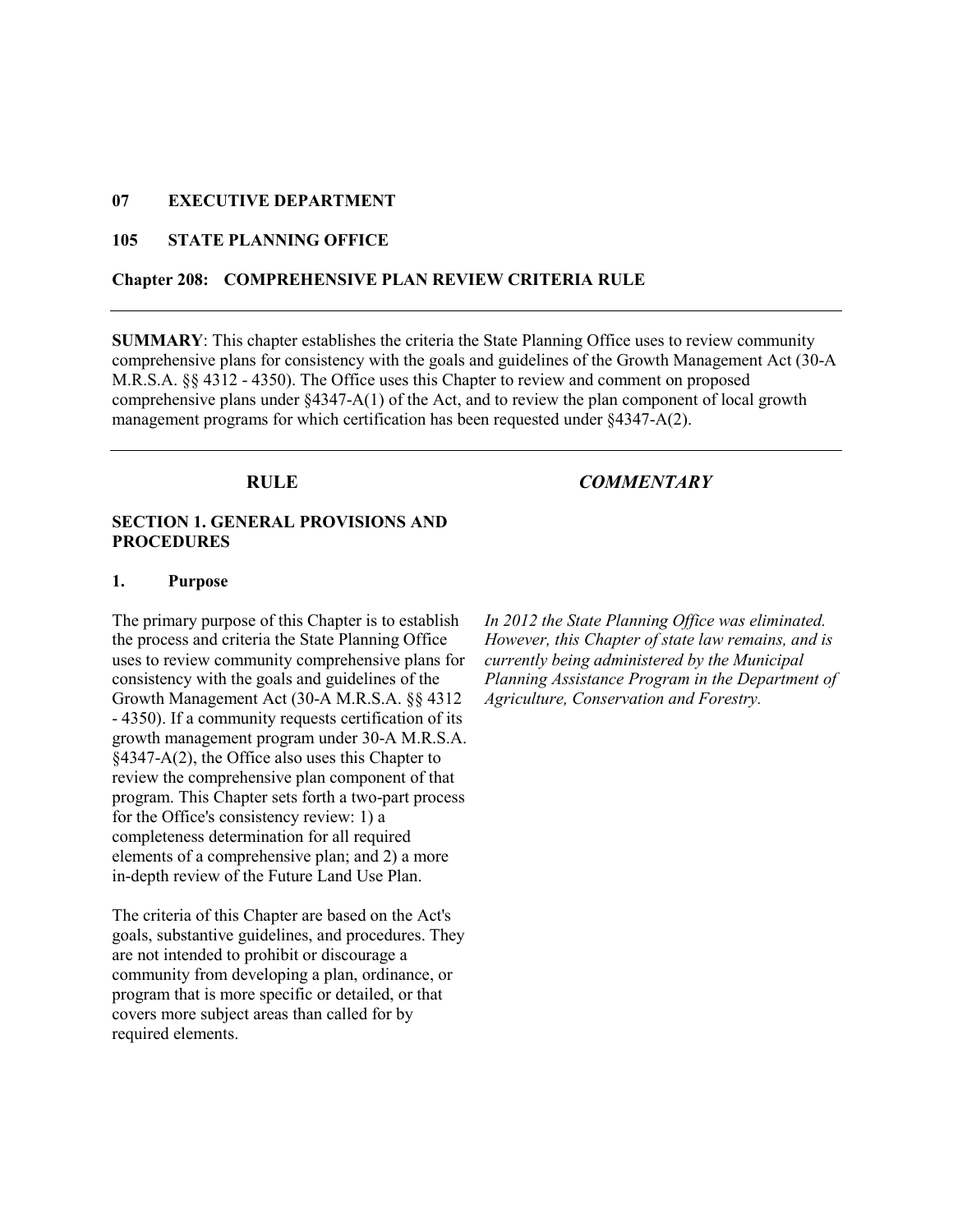## 2. Definitions

The following acronyms are used in this and other sections of the Rule:

MDEP = Maine Department of Environmental Protection

MIFW= Maine Department of Inland Fisheries and Wildlife

MDMR= Maine Department of Marine Resources

MDOC= Maine Department of Conservation

MNAP= Maine Natural Areas Program MDOC

BwH= Beginning with Habitat Program (MIFW)

SPO= Maine State Planning Office

M.R.S.A.= Maine Revised Statutes Annotated

LURC= Land Use Regulation Commission

The following terms, as used in the Act and this Chapter, have the following meanings unless the context indicates otherwise:

A. Act: "Act" means the Growth Management Act (30-A M.R.S.A. §§ 4312-4350.).

B. Adopted regional plan: "Adopted regional plan" means a land use planning document that was drafted no longer than 10 years prior to the applicable comprehensive plan submission and endorsed by the Executive Board of the applicable regional planning organization or adopted by at least 51% of the communities covered by the regional plan.

C. Amendment: "Amendment" means a change to a comprehensive plan that is adopted subsequent to an Office finding that the plan is consistent with the Growth Management Act.

D. Applicable regional council: "Applicable regional council" means the council of governments, established under 30-A M.R.S.A. §§ 2311-2316, or regional planning commission, established under 30-A M.R.S.A. §§ 2321-2326,

In 2013 the Department of Conservation merged with the Department of Agriculture, Food and Rural Resources to become the Department of Agriculture, Conservation and Forestry (DACF). The Maine Natural Areas Program remains within this new Department.

As noted above, the Maine State Planning Office was eliminated in 2012. See specific commentaries later in this document for each reference to SPO.

In 2012 the Land Use Regulation Commission was renamed the Land Use Planning Commission.

This also applies to plans adopted subsequent to a finding of consistency as deemed by the Municipal Planning Assistance Program of the DACF.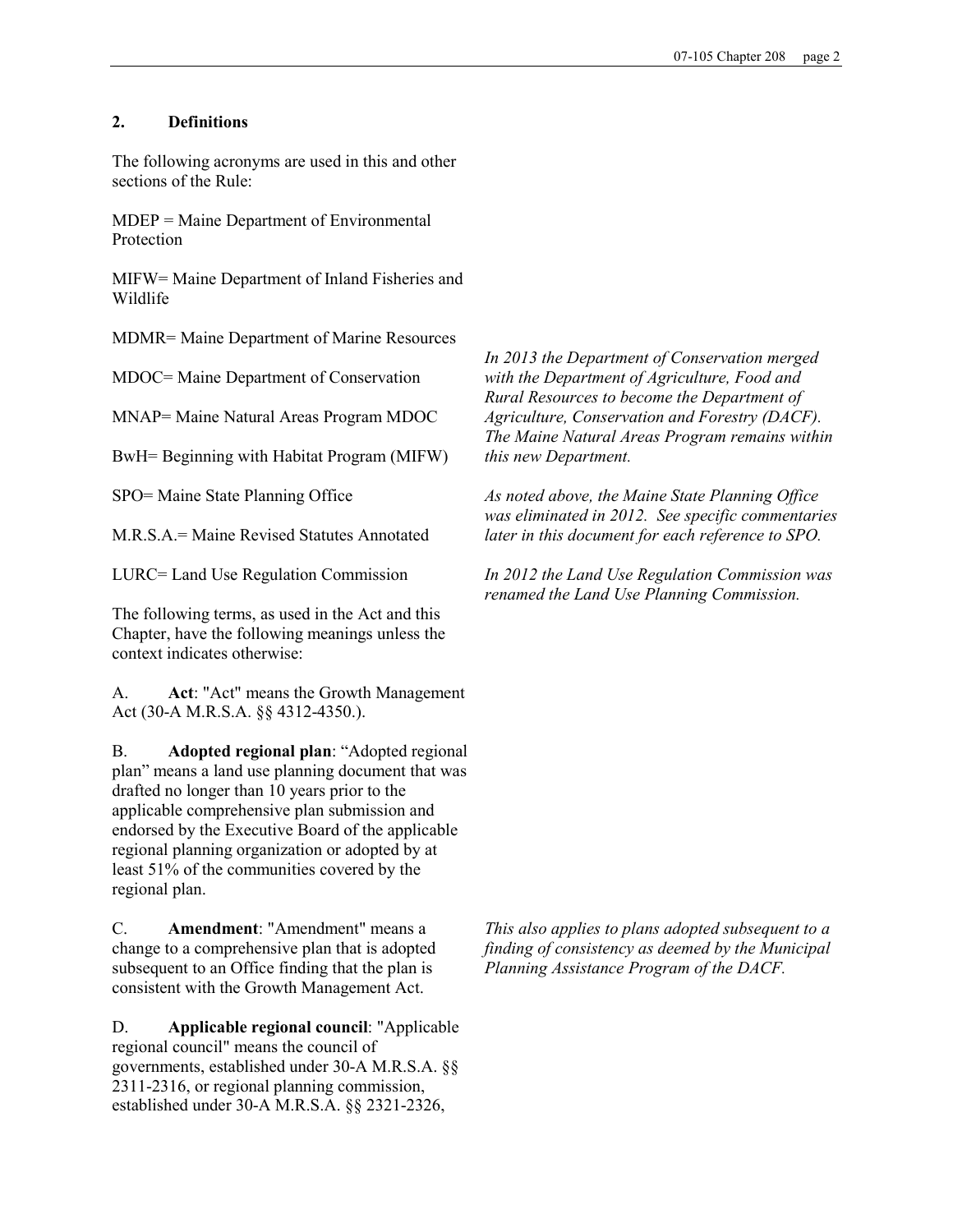that is the authorized review agency for the regional planning and development district or subdistrict, designated under 30-A M.R.S.A. §§ 2341-2342, within which the community submitting a comprehensive plan or zoning ordinance is located.

E. Arterial: "Arterial" means a highway providing long-distance connections as approved by the Federal Highway Administration pursuant to 23 Code of Federal Regulation, Section 470.105(b)(1999) and as so designated by MaineDOT pursuant to the Maine Highway Driveway and Entrance regulations, 17-229 CMR 299.

F. Business day: "Business Day" means any day that the Office is open for business.

G. Capital Investment: "Capital Investment" means expending municipal funds of \$20,000 or more to purchase assets of land, machinery, equipment, or buildings.

H. Capital Investment Plan: "Capital Investment Plan" (CInP) means a summary list of municipal capital investments anticipated during the planning period in order to implement the strategies in the comprehensive plan.

I. Commercial development: "Commercial development" means for-profit business operations that provide goods, services, or commodities. For the purposes of this Chapter, home occupations are not considered commercial development.

J. Community: "Community" means any municipality or multi-municipal region.

K. Comprehensive plan: "Comprehensive plan" or "plan" means a document or interrelated documents developed by a community in accordance with the procedural provisions of 30-A M.R.S.A. §4324, the substantive requirements of 30-A M.R.S.A. §4326, and contain the required elements identified in section 2 of this chapter.

L. Comprehensive Planning Data Set: "Comprehensive Planning Data Set" means data provided upon request by the Office or it's designee for the preparation of a comprehensive

Any day that the DACF is open.

Data provided upon request by the Municipal Planning Assistance Program.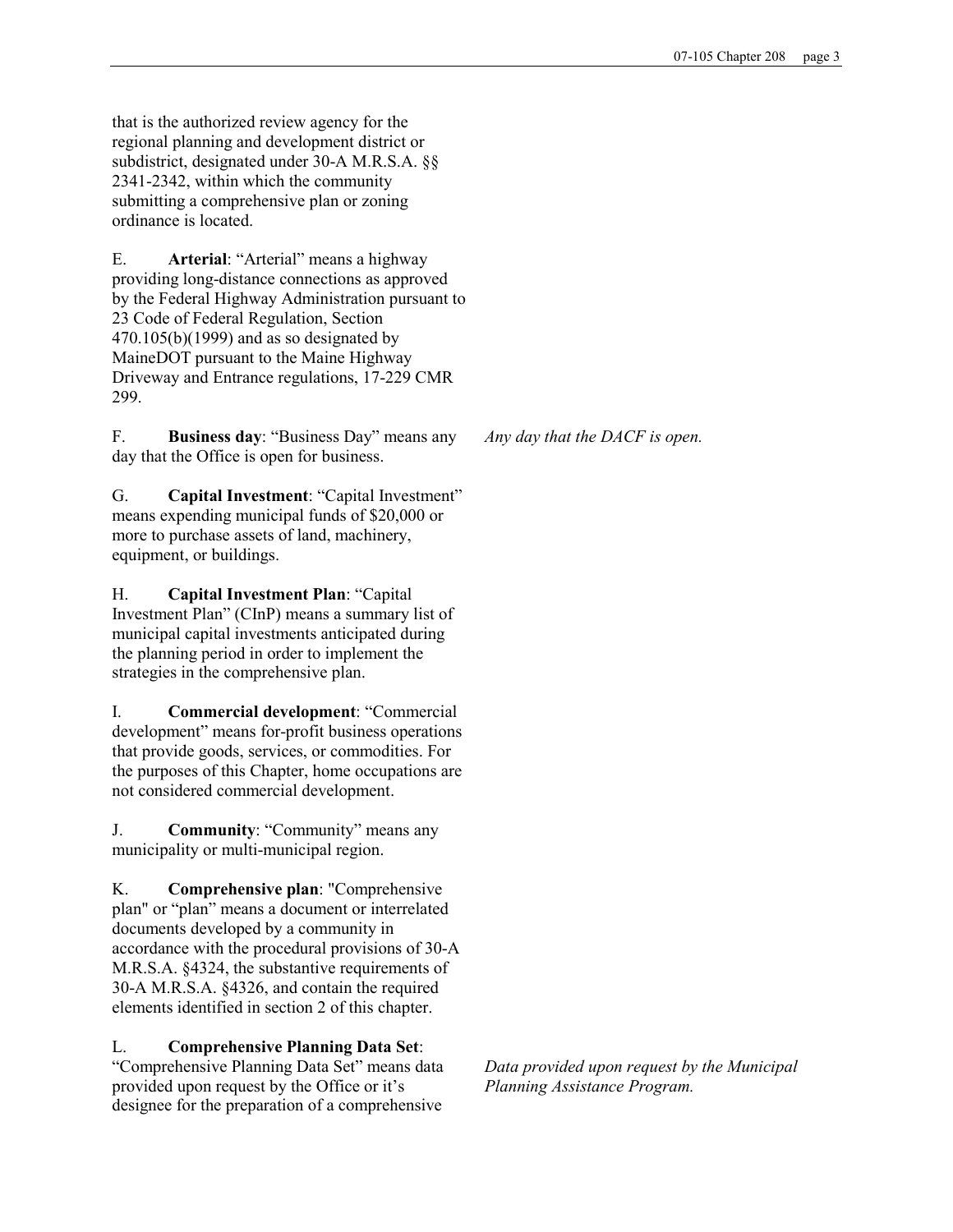plan. Though additional data may be provided, only the minimum data components needed to meet the minimum requirements of this Chapter are considered the "Comprehensive Planning Data Set".

M. Critical natural resource: "Critical natural resources" means the following natural resources which under federal and/or state law warrant protection from the negative impacts of development:

(1) Resource Protection District areas as set forth in MDEP Guidelines for Municipal Shoreland Zoning Ordinances (Chapter 1000 § 13.A) pursuant to the Mandatory Shoreland Zoning Act (38 M.R.S.A. §438-A, subsection 1);

(2) Wetlands of special significance as defined in MDEP Wetlands and Waterbodies Protection Rules (Chapter 310 § 4);

(3) Significant wildlife habitat as defined in the Natural Resources Protection Act (38 M.R.S.A. §480-B(10)

(4) Threatened, endangered and special concern animal species habitat as identified and mapped by MIFW pursuant to the Maine Endangered Species Act (12 M.R.S.A., Chapter 925);

(5) Significant freshwater fisheries spawning habitat as identified and mapped by MIFW or MDMR;

(6) Natural communities that are critically imperiled (S1), imperiled (S2) or rare (S3) as defined and mapped by MNAP;

(7) Areas containing plant species declared to be threatened or endangered by the MDOC.

(8) Coastal sand dune systems as defined in the Natural Resources Protection Act (38 M.R.S.A.  $§480-B(1));$ 

(9) Fragile mountain areas as defined in the Natural Resources Protection Act (38 M.R.S.A.  $§480-B(3)$ ; or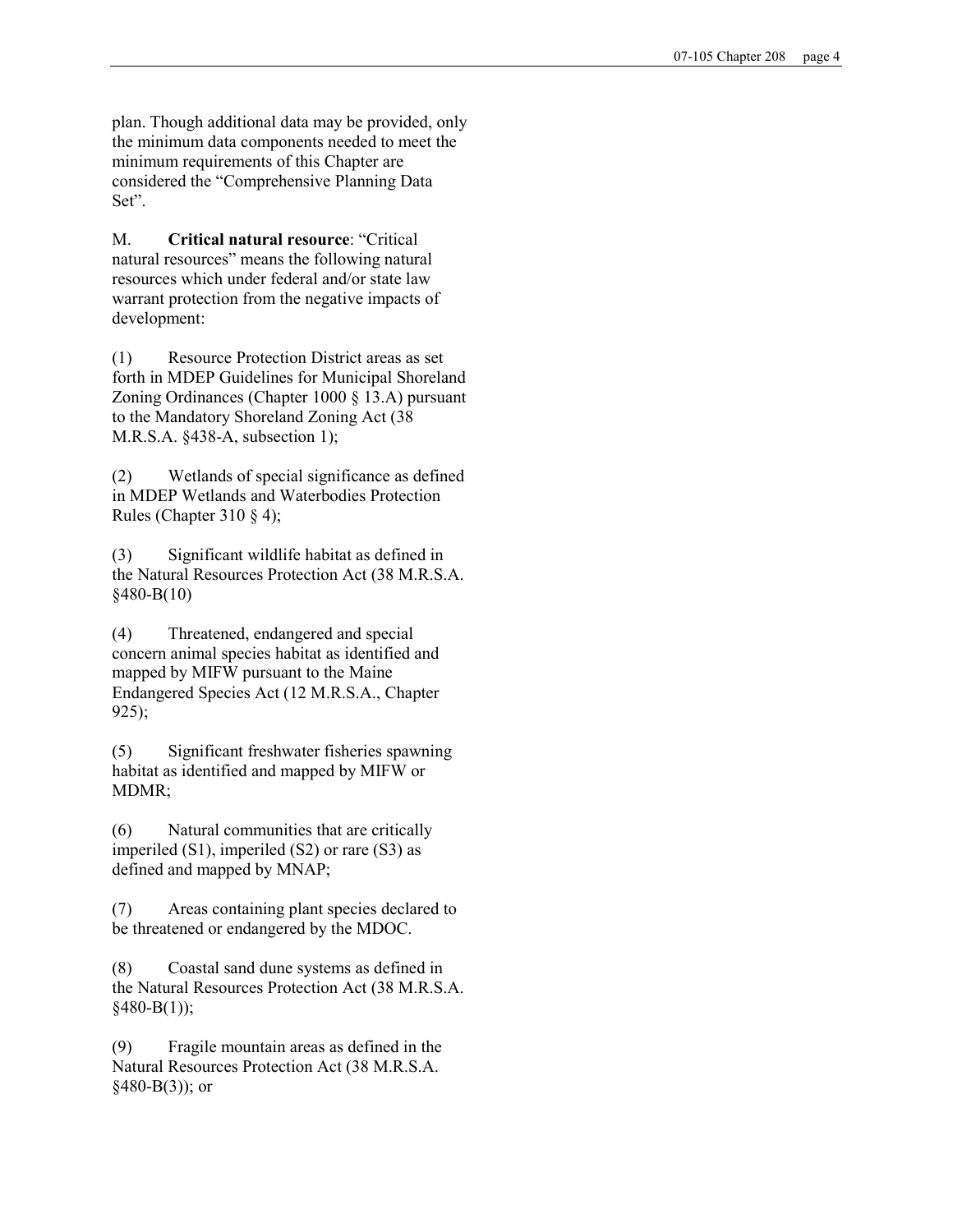(10) National Natural Landmarks designated by the National Park Service pursuant to its National Natural Landmark Program (36 Code of Federal Regulation, Section 62).

N. Critical rural area: "Critical rural area" means a rural area that is specifically identified and designated by a community's comprehensive plan as deserving maximum protection from development to preserve natural resources and related economic activities that may include, but are not limited to, significant farmland, forest land or mineral resources; high-value wildlife or fisheries habitat; scenic areas; public water supplies; scarce or especially vulnerable natural resources; and open lands functionally necessary to support a vibrant rural economy.

O. Critical waterfront area: "Critical waterfront area" means a shorefront area characterized by functionally water-dependent uses, as defined in M.R.S.A. 38 §436-A(6), and specifically identified and designated by a community's comprehensive plan as deserving maximum protection from incompatible development.

P. Floor area: "Floor area" means the total area covered by all floors in a building, typically measured in square feet or acres.

Q. Growth area: "Growth area" means an area that is designated in a community's comprehensive plan as suitable for orderly residential, commercial, or industrial development, or any combinations of those types of development and related infrastructure, and into which most development projected over 10 years is directed.

R. Growth management program: ''Growth management program" means a set of interrelated documents that comprise a comprehensive plan and implementation program, including zoning ordinances, as described in 30-A M.R.S.A. §4326.

S. Habitat connections: "Habitat connections" means those areas that link large habitat blocks based on a prioritized habitat analysis prepared by Beginning with Habitat.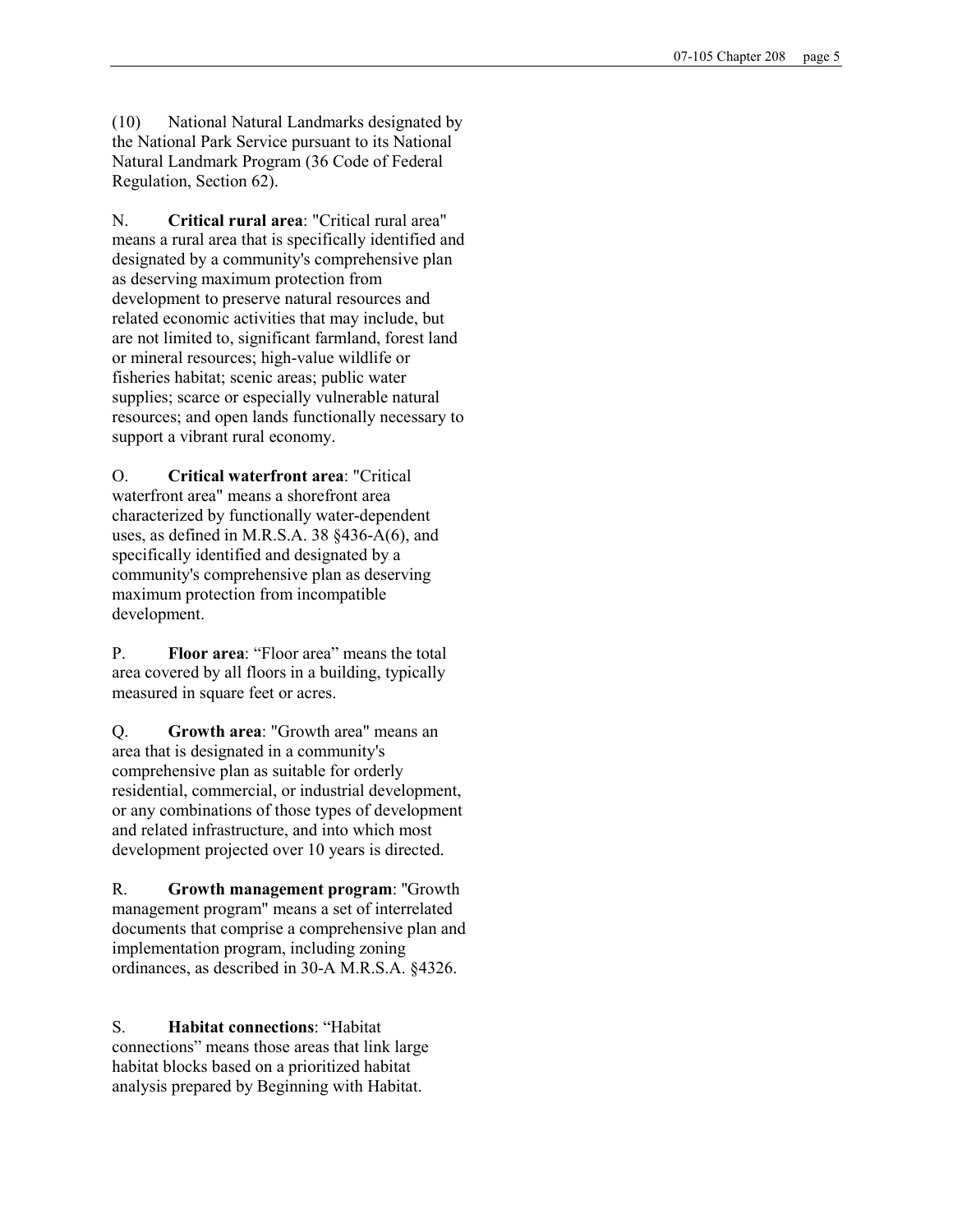## T. Important Natural Resources:

"Important Natural Resources" means those areas in the community important for strategic conservation planning purposes, and not classified as Critical Natural Resources, comprised of one or more of the following:

(1) Large habitat blocks as identified by the BwH;

(2) Habitat connections as identified by the BwH;

(3) Focus Areas of Statewide Ecological Significance as identified in Maine's Wildlife Action Plan, prepared by the MIFW;

(4) Exemplary Natural Community locations as defined by the MNAP.

U. Industrial development: "Industrial development" means business operations that manufacture, process, or store goods or commodities. For the purposes of this Chapter, home occupations are not considered industrial development.

V. Institutional development: "Institutional development" means establishments such as governmental facilities, colleges, vocational schools, hospitals, or health care facilities.

W. Large habitat blocks: "Large habitat blocks" means contiguous, undeveloped areas of 500 acres or more as identified and mapped by BwH.

X. Low impact development: "Low impact development" means a process of developing land that combines site design strategies and best management practices to limit the volume and flows of runoff from a developed site and treat and infiltrate precipitation on the site in a way that mimics its natural hydrology.

Y. Managed forest lands: "managed forest lands" means lands managed for any of the following purposes: timber stand improvement, timber or other forest products harvesting, regeneration of forest stands, habitat management, aesthetics, recreation, or water quality protection.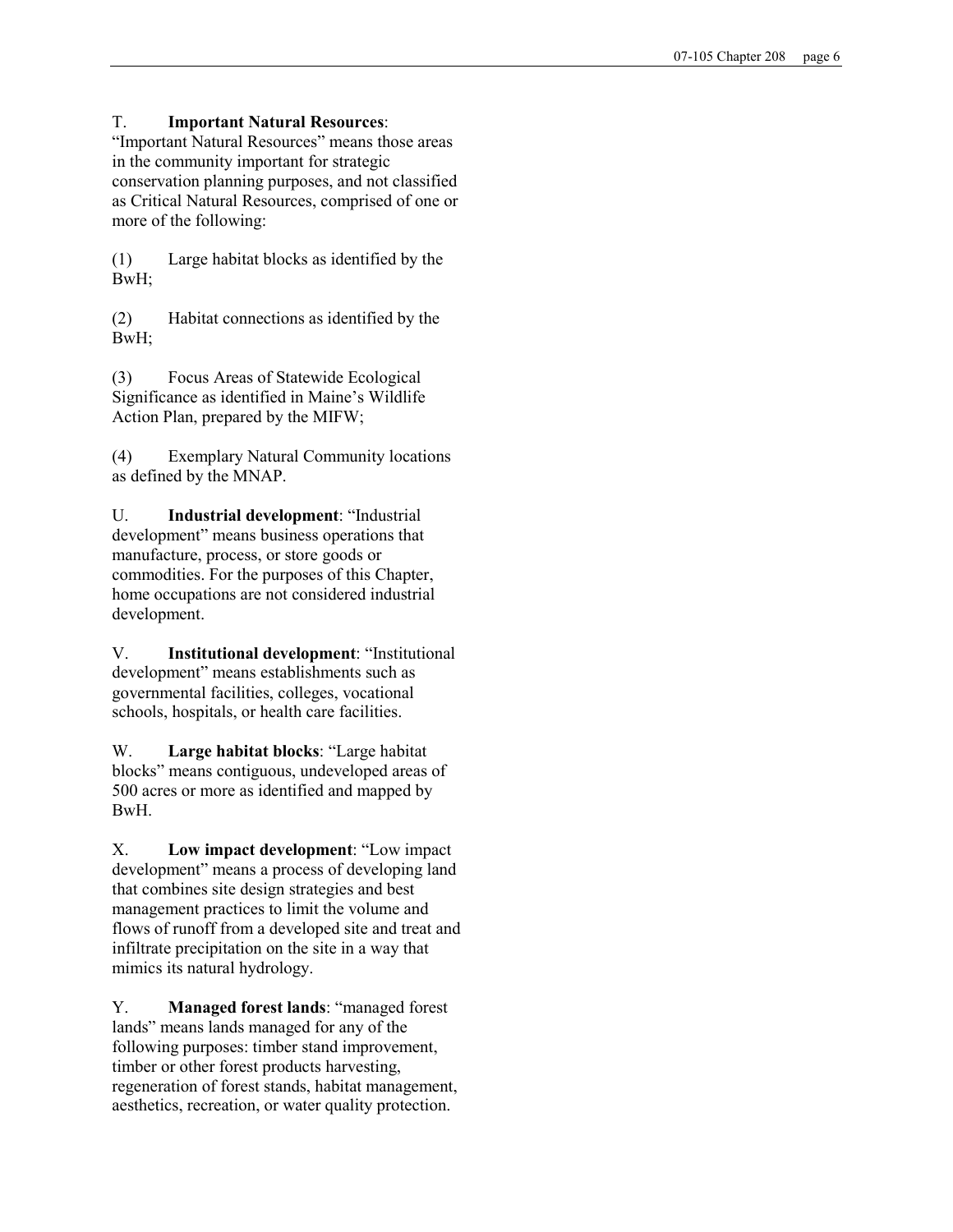Z. Marine transportation facilities: "Marine transportation facilities" means public and private facilities used for cargo and/or passenger transport that rely on water access, including infrastructure and support facilities such as buildings, piers, docks, parking, and storage.

## AA. Minimal commercial/institutional

development: "Minimal commercial development" means that there has been less than a ten (10) percent increase in the floor area devoted to commercial and institutional development in the community over the previous ten (10) years.

## BB. Minimal industrial development:

"Minimal industrial development" means that there has been less than a ten (10) percent increase in the floor area devoted to industrial development in the community over previous ten (10) years.

## CC. Minimal residential development:

"Minimal residential development" means that residential development in the community is characterized by:

(1) Less than five (5) percent population growth over the previous ten (10) years; and

(2) Less than fifty (50) units of residential housing, including apartment, condominium, and seasonal units, constructed over previous ten (10) years.

DD. Mobility corridor: "Mobility corridor" means an arterial that is a designated "mobility corridor" pursuant to the Maine Highway Driveway and Entrance regulations, 17-229 CMR 299.

EE. Multi-function wetlands: "Multi-function wetlands" means those wetlands found to provide three or more wetland functions as depicted on the Wetlands Characterization Maps developed by the Office.

FF. Municipal growth-related capital

investment: "Municipal growth-related capital investment" means investment by the municipality in the following projects, even if privately-owned, using municipal, county, state, federal, or other public funds, in the form of a purchase, lease,

Wetlands Characterization Maps are now produced by the Beginning with Habitat Program.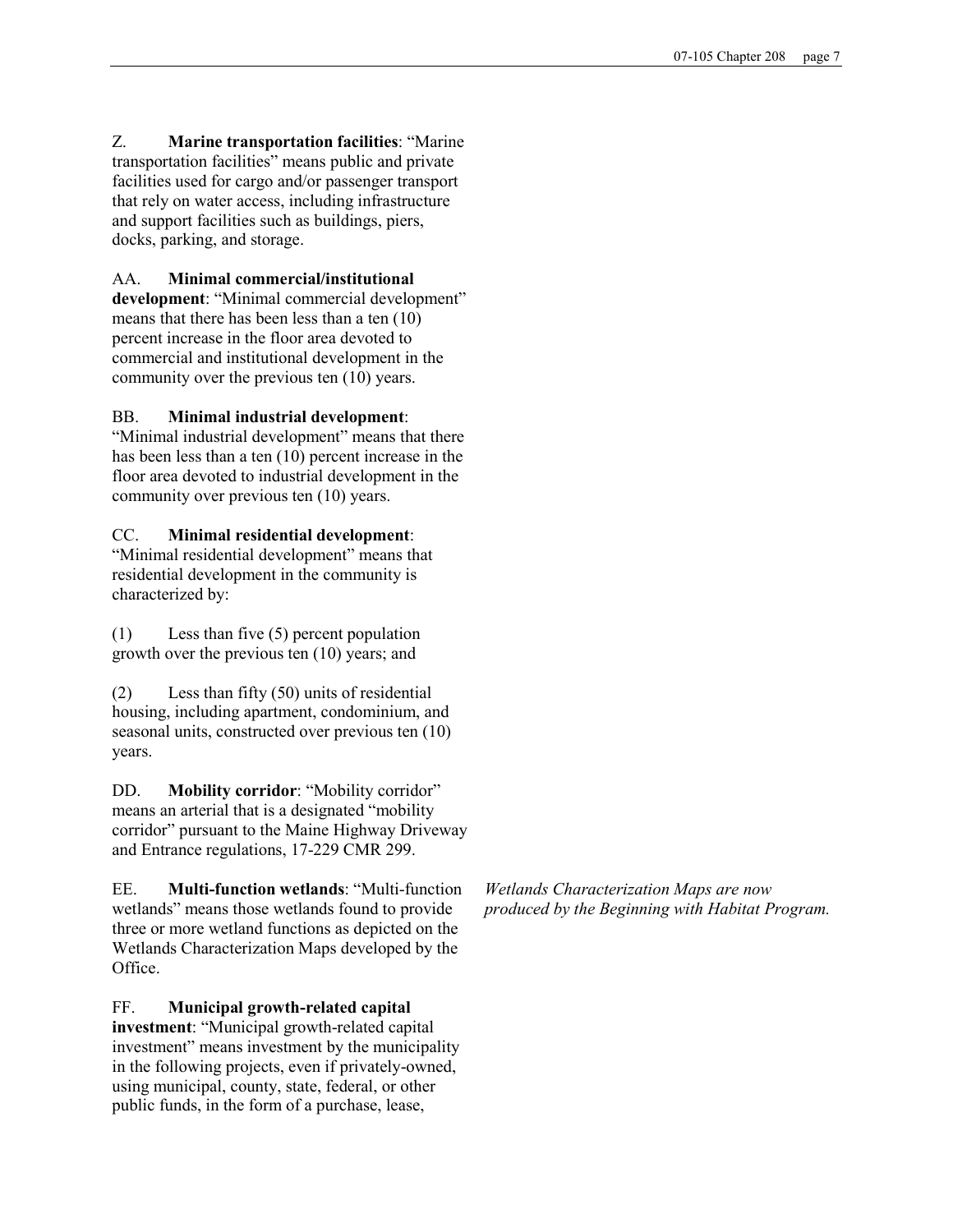grant, loan, loan guarantee, credit, tax credit, or other financial assistance:

(1) Construction of new transportation infrastructure or capacity;

(2) Construction or acquisition of newly constructed multifamily rental or affordable housing;

(3) Development of industrial or business parks;

(4) Construction or extension of sewer, water, or other utility lines;

(5) Construction of public, quasi-public, or private service infrastructure, facilities, and community buildings; or

(6) Construction or expansion of municipal office buildings, municipal educational facilities, and other quasi-public facilities and other civic buildings that serve public clients and customers.

Municipal growth-related capital investment does not include investment in the following: mobile equipment, the operation or maintenance of a municipal facility or program; maintenance of existing transportation infrastructure without significantly expanding capacity; or municipal revenue sharing.

GG. Municipal officers. "Municipal officers" means the selectmen or councilors of a town, or the mayor and aldermen or councilors of a city.

## HH. Non-point sources of pollution.

"Nonpoint sources of pollution" means facilities, activities, or any circumstance that cause rainfall, snowmelt, or irrigation water, running over land or through the ground, to pick up pollutants and to deposit them into rivers, lakes, coastal waters, or ground water.

II. Office: "Office" means the State Planning Office.

JJ. Planning committee: "Planning committee" means the committee established by the municipal officers of a municipality, or

This essentially means any source of pollution other than point sources of pollution. A point source of pollution has a single point from which the pollution emerges, such as a sewage treatment outfall pipe.

As noted above, the Maine State Planning Office was eliminated in 2012.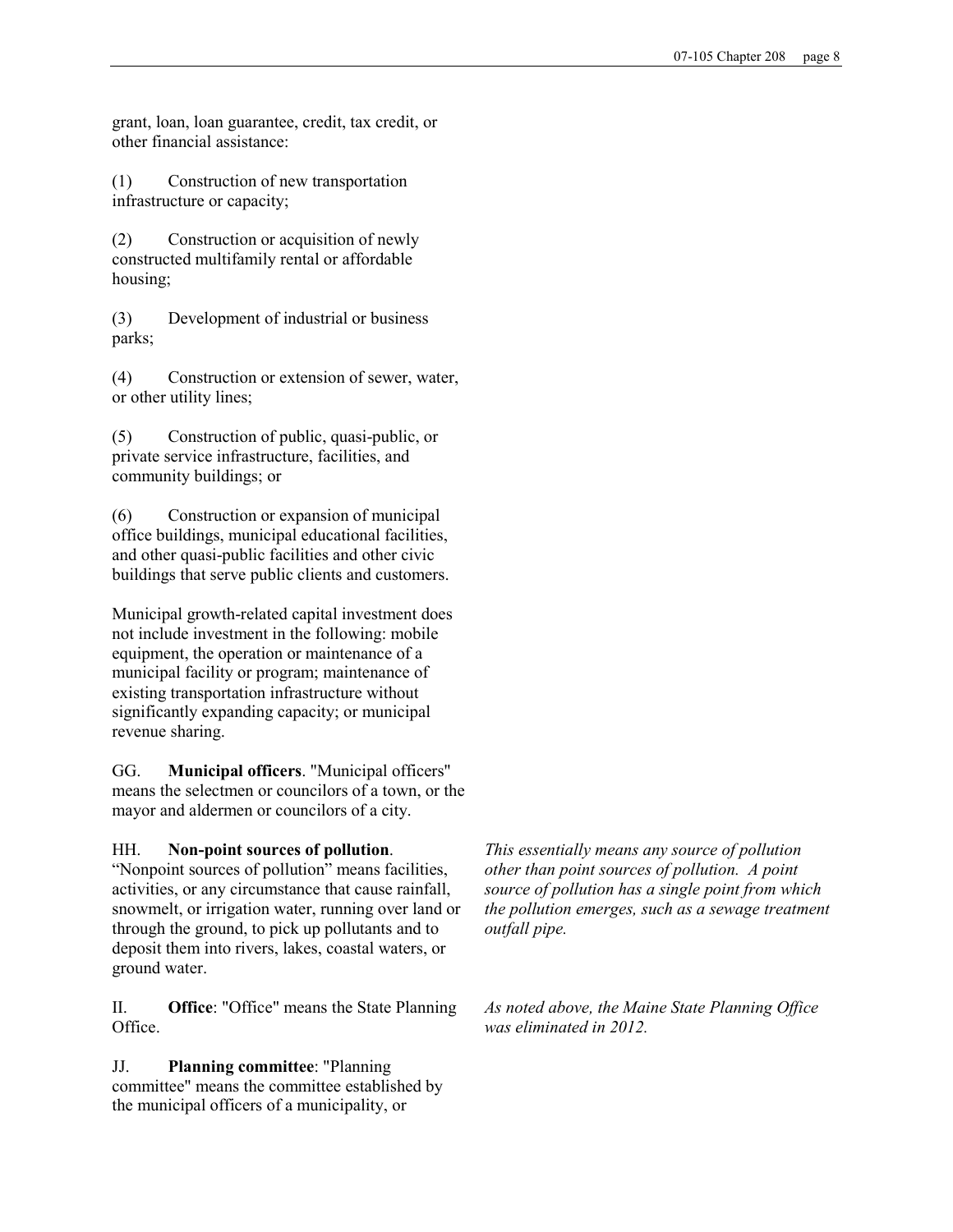combination of municipalities, in accord with 30-A M.R.S.A. §4324(2), which has general responsibility for the comprehensive plan.

KK. Planning period: "Planning period" means a minimum of ten (10) years.

LL. Regional council: "Regional council" means the council of governments, established under 30-A M.R.S.A. §§ 2311-2316, or regional planning commission, established under 30-A M.R.S.A. §§ 2321-2326, that is the authorized review agency for the regional planning and development district or subdistrict, designated under 30-A M.R.S.A. §§ 2341-2342.

MM. Rural area. "Rural area" means a geographic area that is identified and designated in a community's comprehensive plan as an area that is deserving of some level of regulatory protection from unrestricted development for purposes that may include, but are not limited to, supporting agriculture, forestry, mining, open space, wildlife habitat, fisheries habitat, and scenic lands, and away from which most development projected over 10 years is diverted.

NN. Shoreland zone: "Shoreland zone" means the same as "Shoreland Area" in the Mandatory Shoreland Zoning Act (38 M.R.S.A. §§ 435 - 449.).

OO. Significant freshwater fisheries habitat: "Significant freshwater fisheries habitat" means any freshwater river, stream, brook, lake, or pond that is identified as:

(1) a brook trout habitat as depicted on maps developed by the Maine Department of Inland Fisheries and Wildlife; or

(2) rare, native fish habitat as depicted on maps developed by the MIFW; or

(3) diadromous fisheries habitat as depicted on maps developed by the Maine Department of Marine Resources.

PP. State Transportation System: "State transportation system" means:

Regional Councils provide planning services to municipalities throughout the State. They act as a liaison between local governments and state agencies.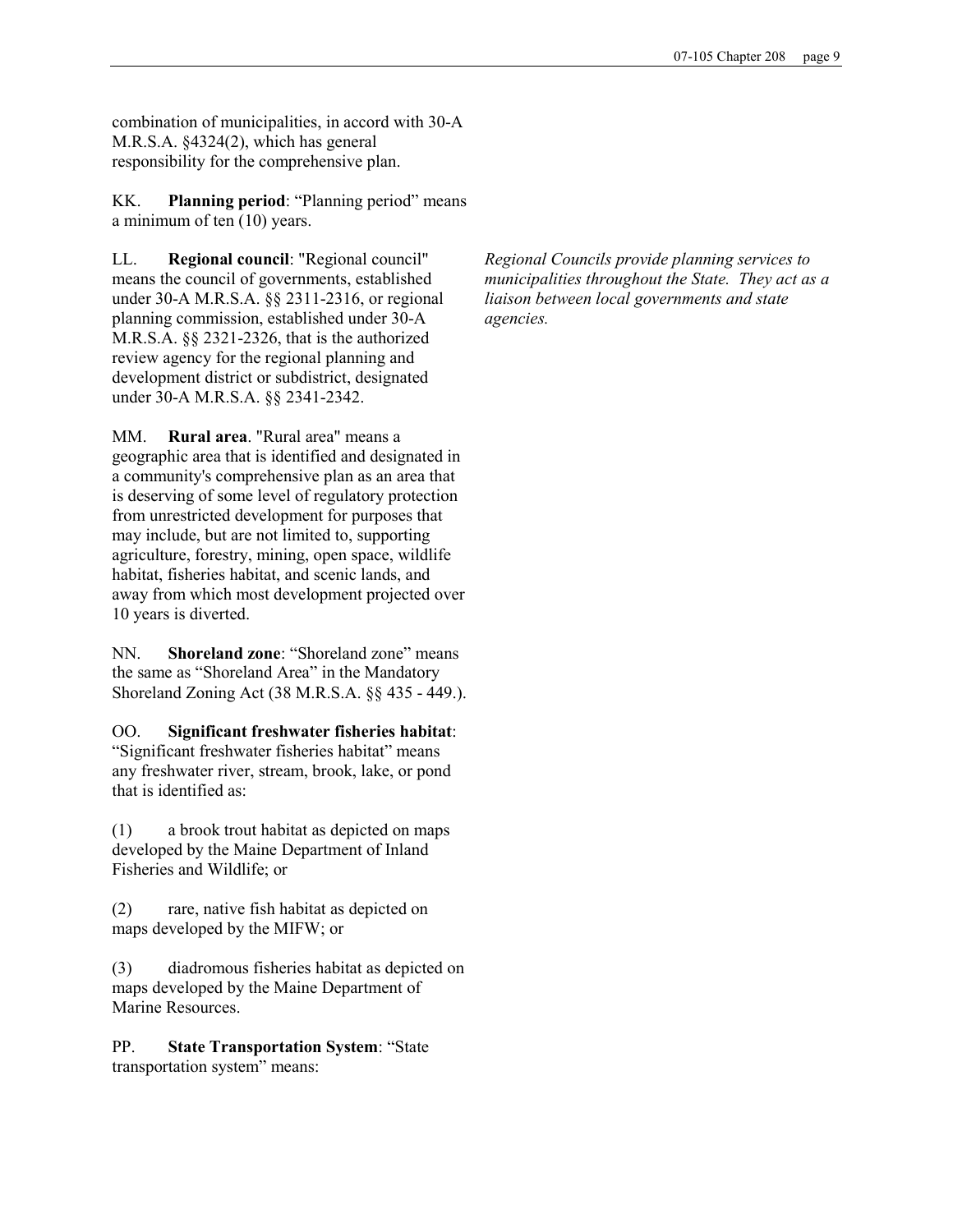(1) Maine Department of Transportation and Maine Turnpike Authority administered or supervised state or state aid highways along with associated sidewalks, paths, trails, and/or bridges;

(2) Maine Department of Transportation administered or supervised marine highways, airports, and rail lines along with associated sidewalks, paths, trails, and/or bridges; and

(3) Any associated facilities essential to the safe and efficient operation of those state transportation systems, including but not limited to highway maintenance facilities, transit/rail stations, toll plazas, ferry terminals, cargo ports, intermodal transportation centers, weigh stations, rest areas, visitor information centers, service plazas, and park-and-ride lots, as well as parking lots and other infrastructure serving those facilities.

QQ. Stream: "Stream" means the same as "Stream" in the Mandatory Shoreland Zoning Act (38 M.R.S.A. §436-A (12))

RR. Strip development: "Strip development" means a pattern of development, usually commercial in nature, in which individual establishments have direct access to a single arterial or main thoroughfare. Strip developments are generally not in downtown areas and often lack pedestrian facilities, but are characterized by automobile-focused access with multiple curb cuts in relatively short distances.

SS. Transit services: "Transit services" means public or private operations that provide transportation to the public, such as rail and bus operations.

TT. Transitional area: "Transitional area" means an area that is designated in a community's comprehensive plan as suitable for a share of projected residential, commercial, or industrial development but that is neither intended to accept the amount or density of development appropriate for a growth area nor intended to provide the level of protection for rural resources afforded in a rural area or critical rural area.

UU. Wetlands: "Wetlands" means any coastal wetlands or freshwater wetlands as defined below: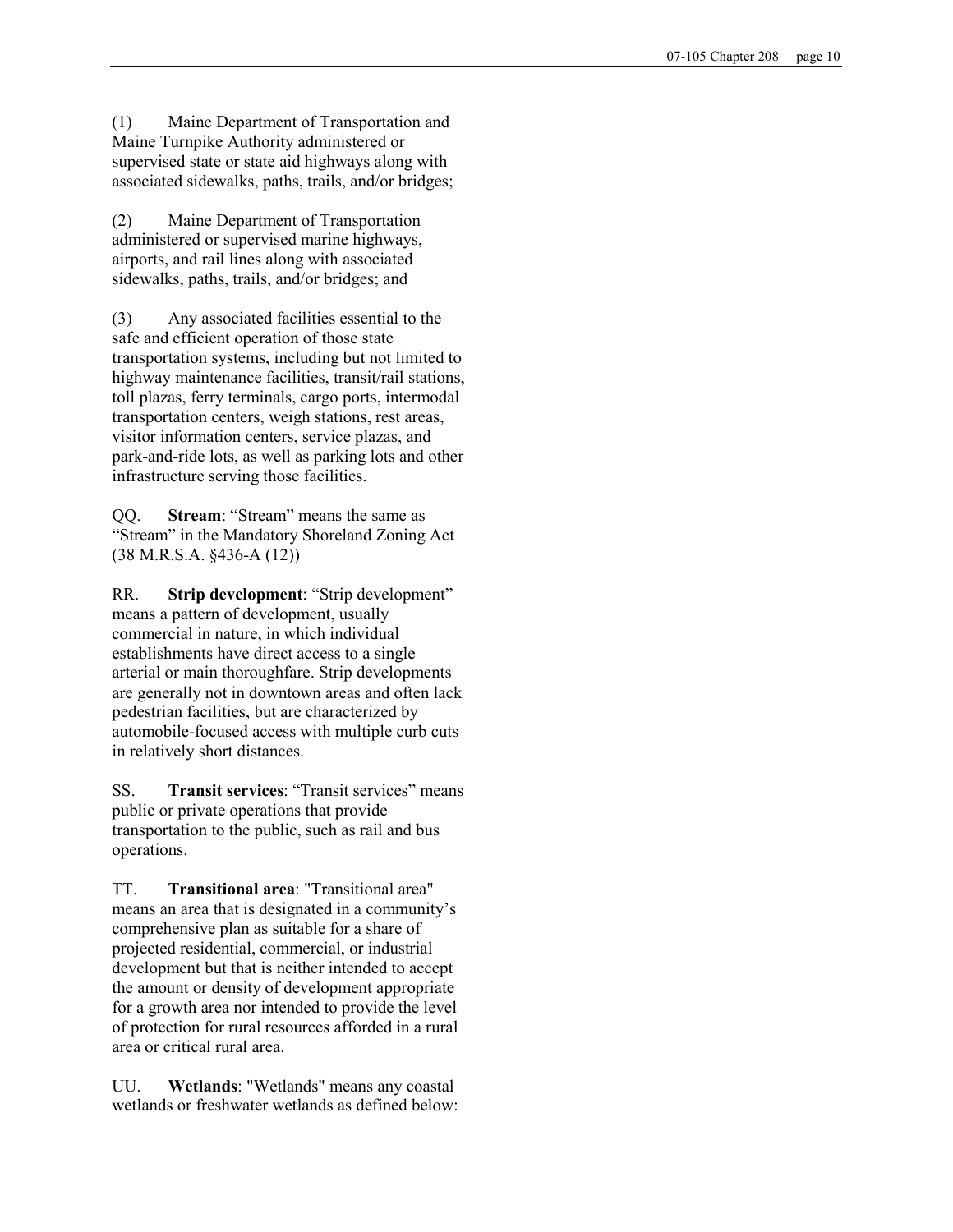(1) Coastal wetlands means all tidal and subtidal lands; all lands with vegetation present that is tolerant of salt water and occurs primarily in a salt water or estuarine habitat; and any swamp, marsh, bog, beach, flat or other contiguous low land that is subject to tidal action during the highest tide level for the year in which an activity is proposed as identified in tide tables published by the National Ocean Service. Coastal wetlands may include portions of coastal sand dunes.

(2) Freshwater wetlands include freshwater swamps, marshes, bogs, and similar areas (other than areas considered part of a great pond, coastal wetland, river, stream, or brook) that are inundated or saturated by surface or ground water at a frequency and for a duration sufficient to support, and which under normal circumstances do support, a prevalence of wetland vegetation typically adapted for life in saturated soils. Freshwater wetlands may contain small stream channels or inclusions of land that do not conform to the above defining criteria.

VV. Zoning ordinance: "Zoning ordinance" means a municipal land use ordinance that:

(1) Divides a community into zoning districts and prescribes the reasonable application of different regulations in each district to encourage orderly growth and development and implement a community's designation of growth and rural areas in its comprehensive plan; and

(2) Has been developed by the community in accordance with the procedural provisions and the substantive requirements of 30-A M.R.S.A. §§ 4324, 4326, and 4352.

# 3. Transition Clause

A. Communities that have submitted plans or amendments to plans to the Office for review prior to July 1, 2011 but have not yet received a Finding of Consistency have two options:

(1) Resubmit the plan for review under the provisions set forth in this Chapter. Resubmission resets the comment and findings deadlines set forth in 30-A M.R.S.A. §4347-A(3-A); or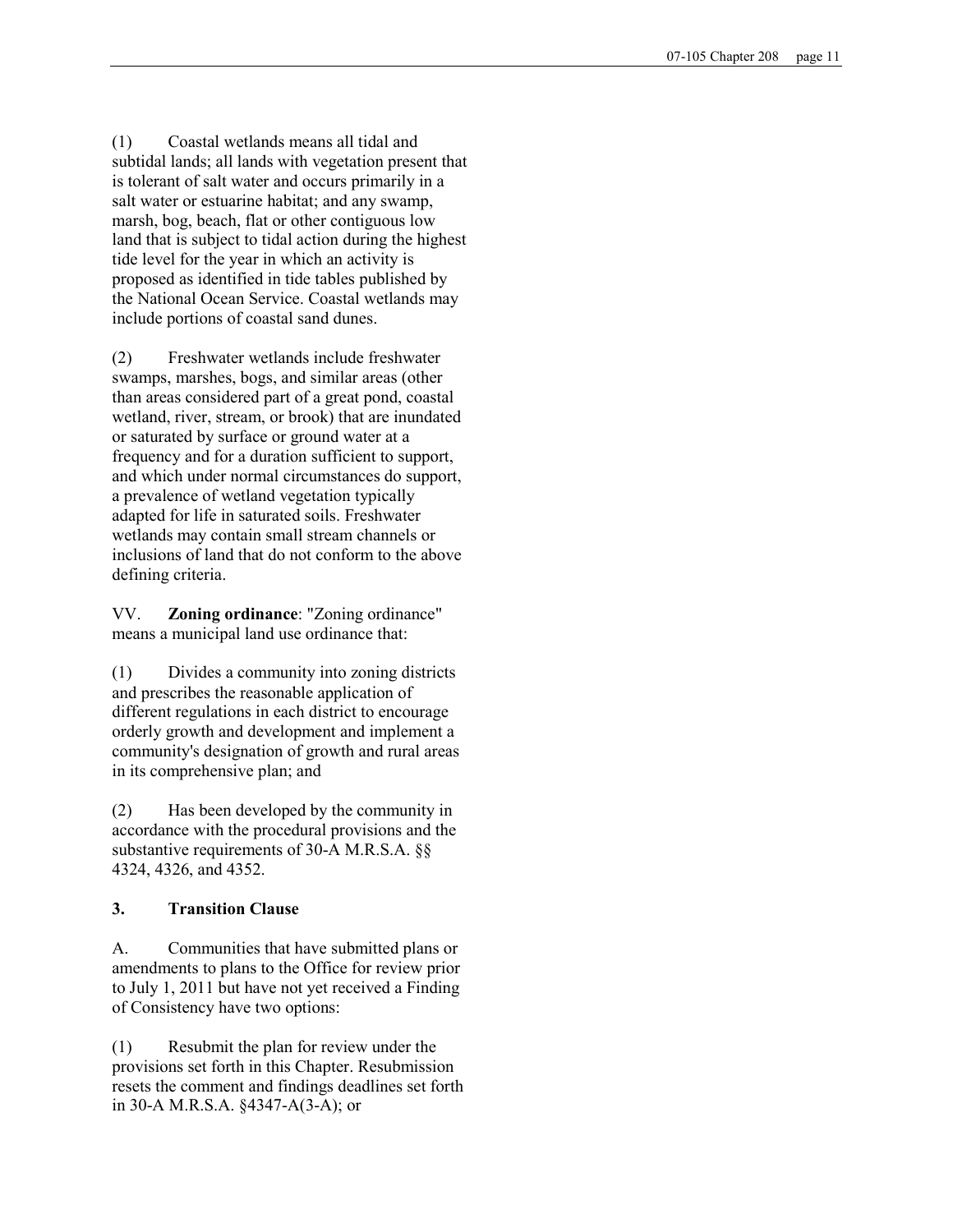(2) Continue to be reviewed under the review standards of the earlier version of Chapter 208 ( as originally adopted September 20, 2007) until found consistent, provided consistency is determined within 24 months after the initial finding letter is issued pursuant to 30-A M.R.S.A. §4347-A(3-A).

B. Plans or amendments to plans submitted to the Office for review after July 1, 2011 must comply with the requirements of this Chapter, except that if a community submits a plan or amendments to a plan developed by a planning committee that was formed and held its first meeting prior to the effective date of this Chapter, the community has the option of having the Office review the plan or amendments under the review standards of the earlier version of Chapter 208 (as originally adopted September 20, 2007) or this amended Chapter, provided that the plan is submitted for review prior to December 30, 2011.

## 4. Submission Requirements

Plans submitted to the Office for review under this Chapter must be submitted in a manner and on forms prescribed by the Office. The submission must include all of the applicable required elements in Section 2.

## 5. Review Process

# A. Comment Solicitation

Pursuant to 30-A M.R.S.A. §4347-A(3-A), upon receipt of a comprehensive plan for review, the Office shall request written comments from applicable regional councils, state agencies, all municipalities contiguous to the community submitting a comprehensive plan, and any interested residents of the community or of contiguous municipalities. Comments must be received within twenty-five (25) business days of the Office receiving the plan submittal. The Office shall consolidate all written comments from all sources and forward them to the community and any applicable regional council.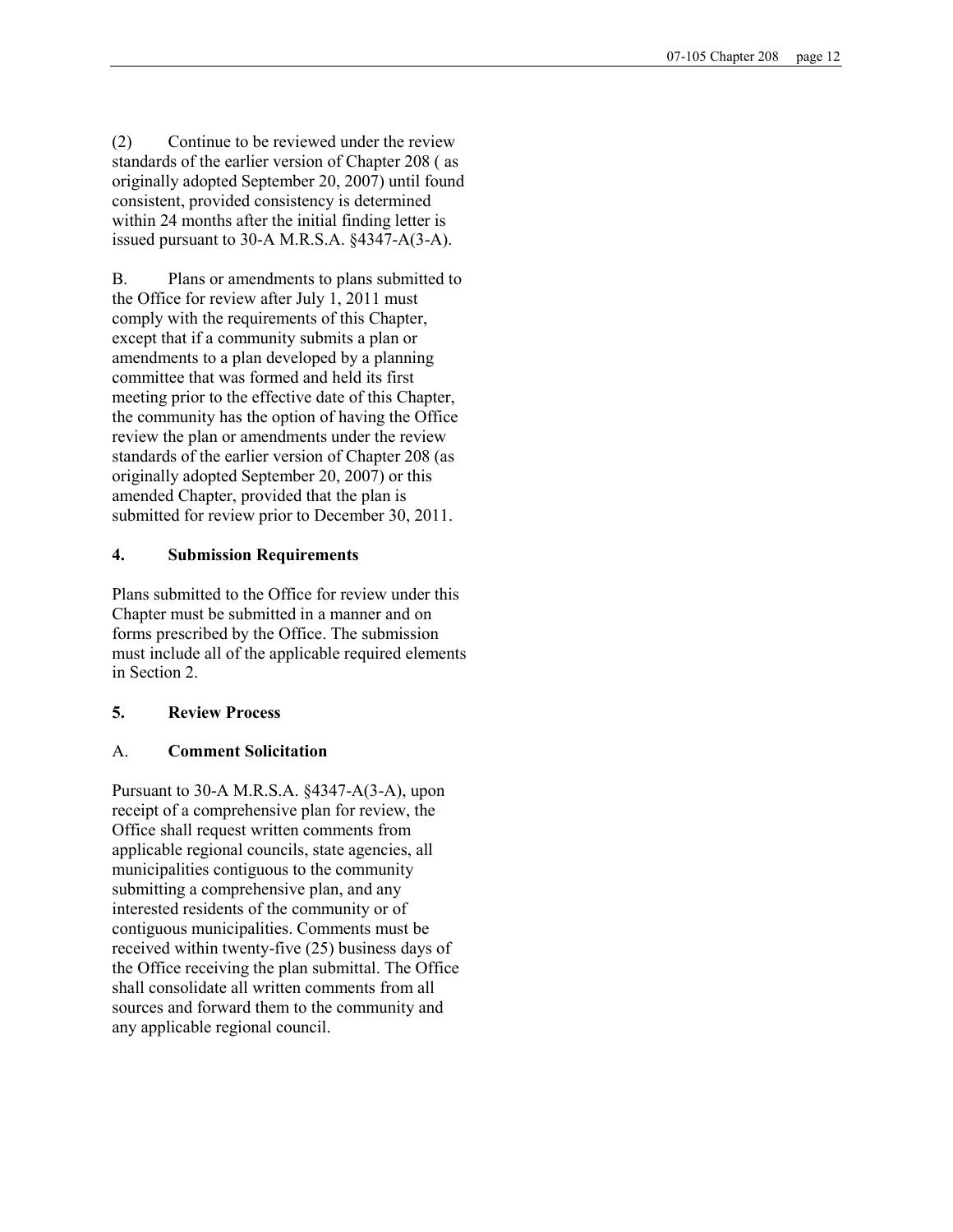### (1) State Agency Comments

State agencies may comment on a submitted comprehensive plan. If they do so, comments must:

a. Identify the comprehensive plan being commented on.

b. Identify the state agency and the name and contact information of its designated review coordinator.

c. List any missing elements identified during the agency's review.

d. Conclude whether the comprehensive plan demonstrates the appropriate use of data provided by the agency, how the plan's policies, implementation strategies, and other provisions relate to the agency's objectives and directives, whether the plan supports the agency's programs and policies in carrying out the goals of the Act, and, if necessary, what goal of the Act is not adequately addressed.

e. Suggest what additional measures, if any, the community might take to improve the quality or effectiveness of its comprehensive plan.

## (2) Regional Council Comments

Regional councils may comment on a submitted comprehensive plan. If they do so, comments must:

a. Identify the proposed comprehensive plan being commented on.

b. Identify the regional council and the name and contact information of its principal reviewer.

c. List any missing elements identified during the council's review.

d. Evaluate whether the comprehensive plan addresses identified regional needs and policies, supports existing, adopted regional plans, and whether the plan supports the adopted or proposed comprehensive plans of contiguous municipalities.

e. Solicit and provide comments to the Office from contiguous municipalities.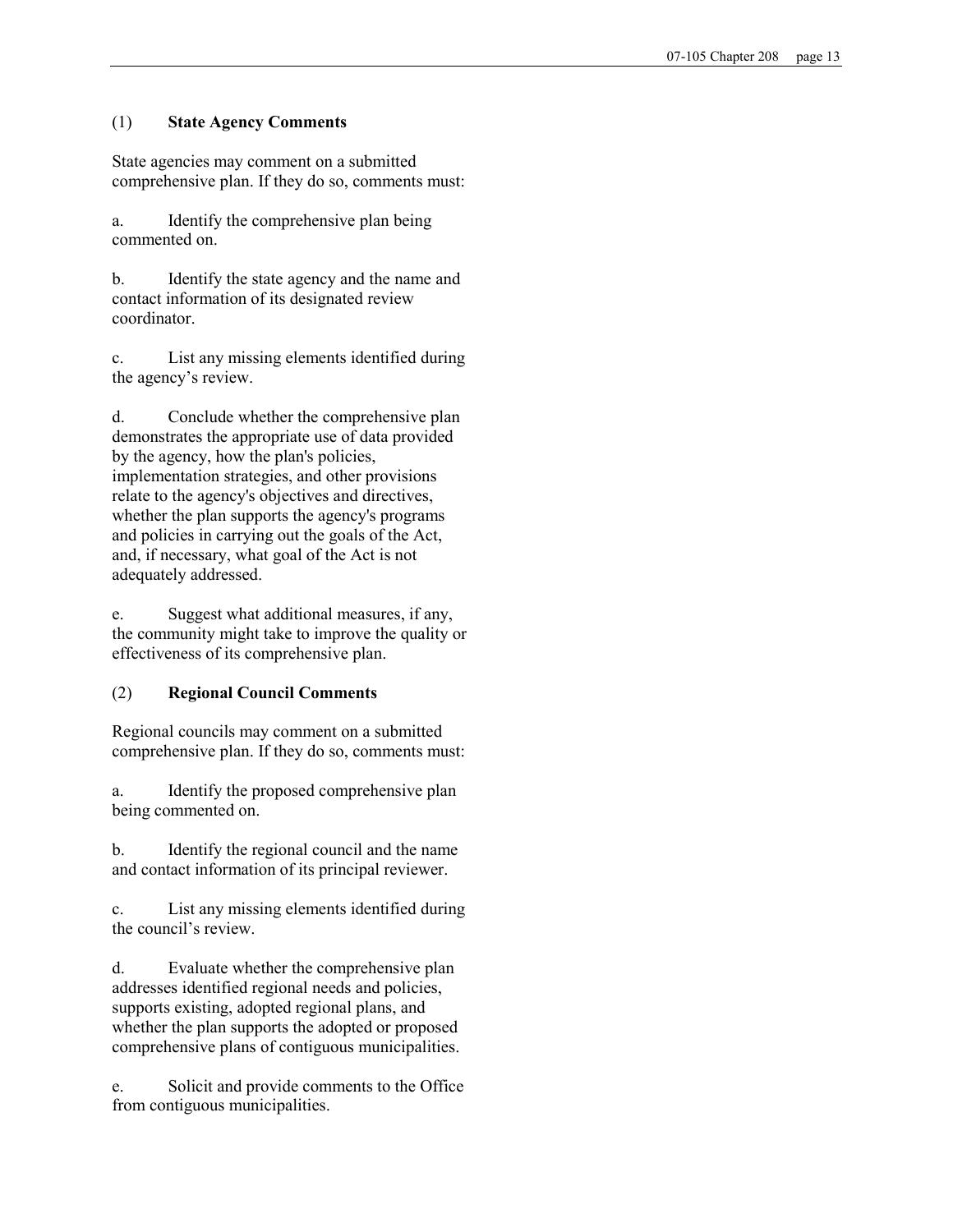f. Suggest what additional measures, if any, the community might take to improve the quality or effectiveness of its comprehensive plan.

## B. Notification of Completeness

Upon receipt of a comprehensive plan for review for consistency with the Act, the Office will review the plan for completeness; consider any comments received pursuant to Section 1.5(A); and, within thirty-five (35) business days of receiving the plan submittal, either issue a Notification of Completeness or notify the community in writing if there are any missing elements. The Office will issue a Notification of Completeness and begin its focused review of the Future Land Use Plan if the comprehensive plan:

(1) Is submitted in a manner and on forms as prescribed by the Office;

(2) Includes a vision statement that summarizes the community's desired future community character;

(3) Includes a summary of the public participation process undertaken in accordance with the 30-A M.R.S.A. §4324;

(4) Includes a regional coordination program is included in accordance with Section 2.3;

(5) Includes the minimum required analyses, condition and trend data, policies, and strategies from Section 3;

(6) Includes a Future Land Use Plan with associated maps and narrative;

(7) Includes an implementation section; and,

(8) Provides for future periodic evaluation of the plan and its implementation.

A Notification of Completeness means that portions of the plan other than the Future Land Use Plan have been accepted by the Office as consistent with the Act.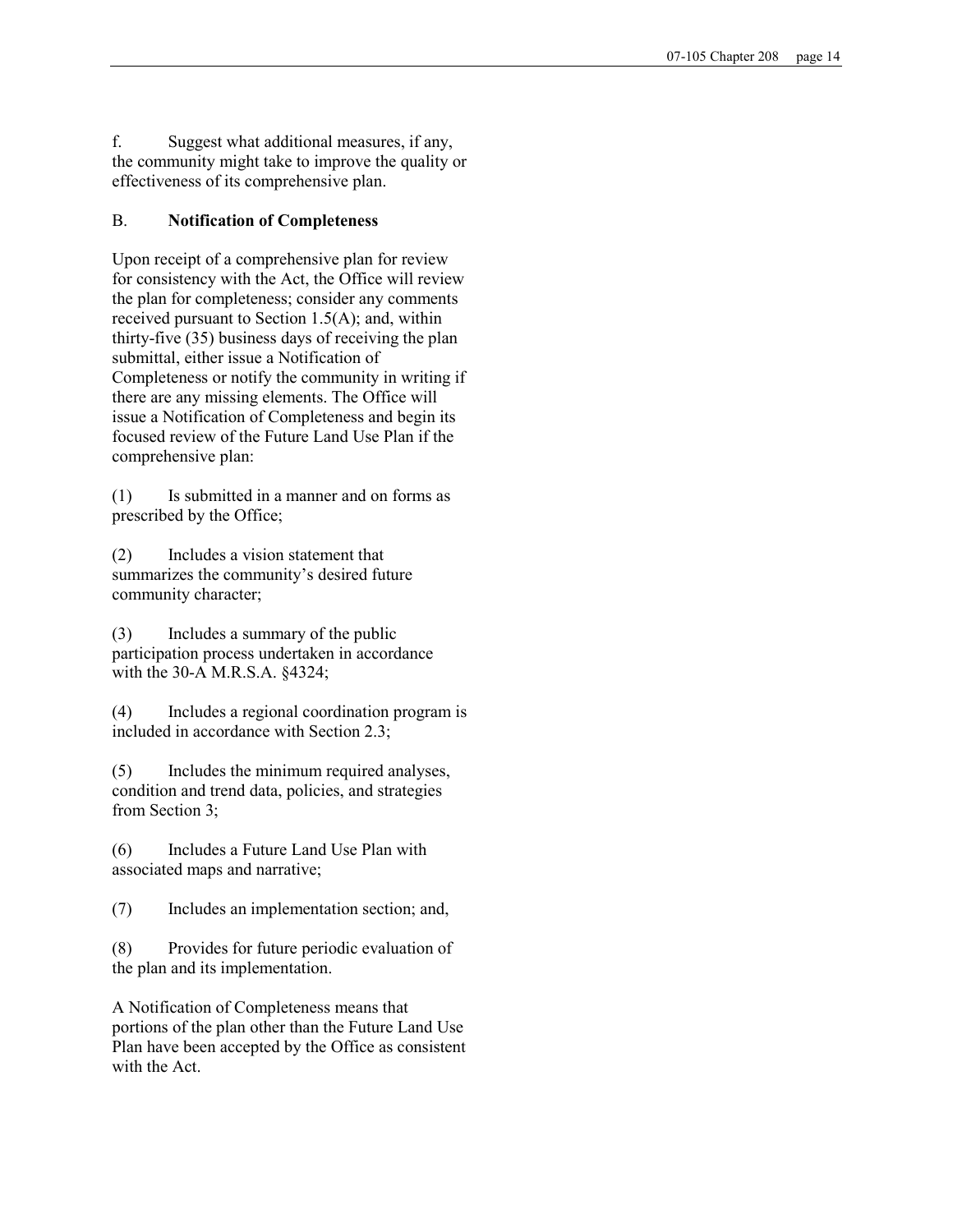If missing elements are identified during the completeness review, the Office will notify the community in writing of the missing elements. If a community submits additional information to the Office in response to a notification of missing elements within ninety (90) business days, the Office will review the additional information and, within ten (10) business days of receipt, notify the community in writing if the missing elements have been adequately addressed. If the missing elements have been adequately addressed, the Office will issue a Notification of Completeness.

A new completeness review process begins if a community submits additional information to the Office in response to a notification of missing elements more than ninety (90) business days from that notification.

The deadline for issuing a Notification of Completeness may be extended upon mutual written agreement between the Office and the community.

#### C. Notification of Consistency

Following the issuance of a Notification of Completeness, the Office will review a community's Future Land Use Plan under Section 4 of this Chapter, taking into account any comments received pursuant to Section 1.5(A). Within ten (10) business days of issuing a Notification of Completeness, the Office will notify the community by certified mail, return receipt requested, whether its plan has been found consistent with the Growth Management Act. This deadline may be extended upon mutual written agreement between the Office and the community.

The Office shall issue a Finding of Consistency for the comprehensive plan if:

(1) A Notification of Completeness has been issued; and

(2) The Office finds that the Future Land Use Plan conforms to Section 4.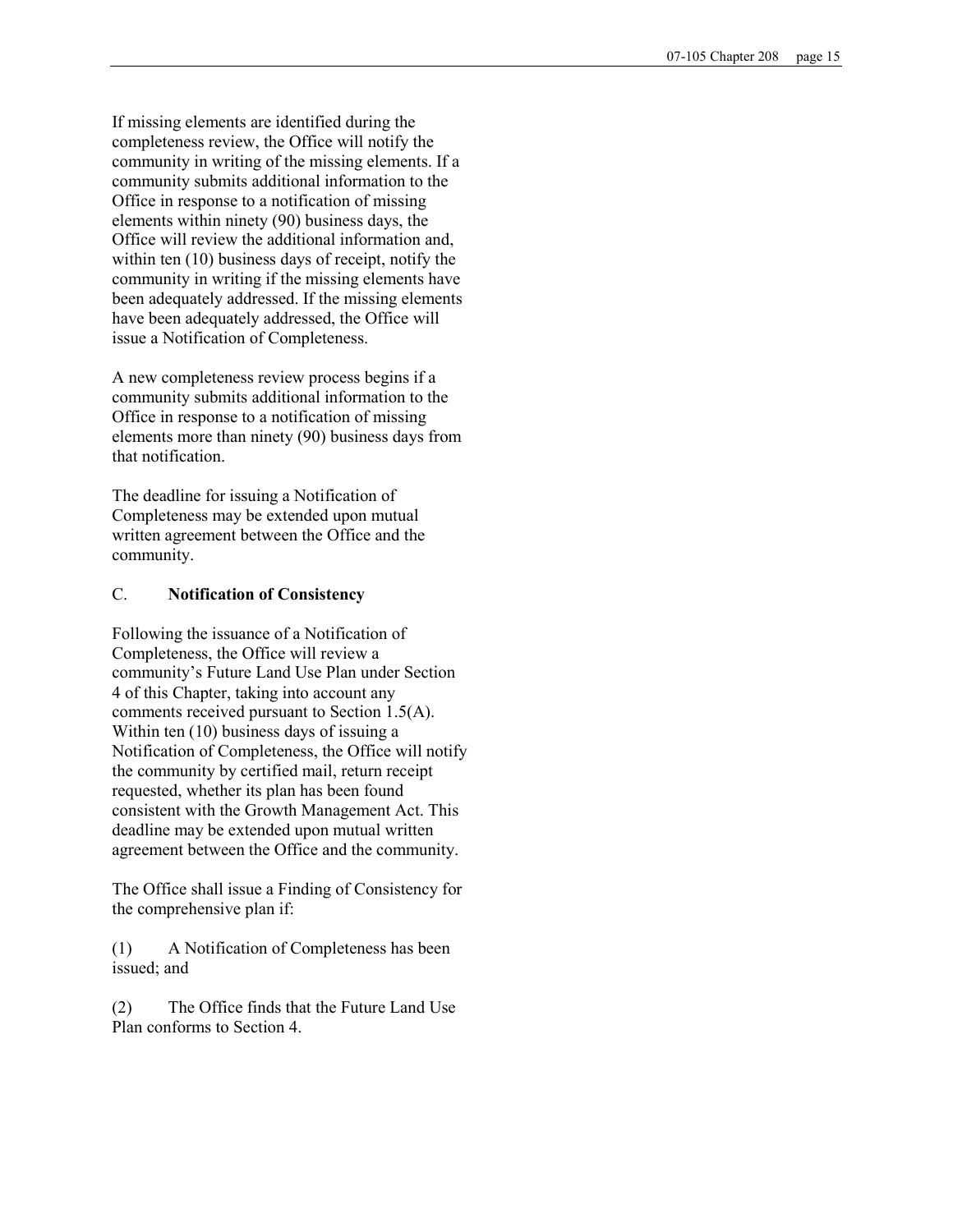The Office shall issue a Finding of Inconsistency if it finds that the comprehensive plan is not consistent with the Growth Management Act. A Finding of Inconsistency must identify:

(1) The goal(s) of the Growth Management Act that is (are) not adequately addressed;

(2) The specific section(s) of this Chapter that is not adequately addressed; and

(3) Recommended measure(s) needed for a Finding of Consistency.

If the Office issues a Finding of Inconsistency, a community may submit revisions to address the inconsistencies in the findings within 24-months of the date of the Finding of Inconsistency. These revisions need not address new review standards that are established during that 24-month review time interval.

Within ten (10) business days of receipt of revisions, the Office will notify the community whether or not the revisions have addressed the inconsistencies. If the inconsistencies have been addressed, the Office will issue a Finding of Consistency. If not, the Office will issue a new Finding of Inconsistency.

If revisions are not submitted within twenty-four (24) months of the original Finding of Inconsistency, the community will need to resubmit its plan in accordance with section 1.4, if it wishes to pursue a finding of consistency.

A community may appeal the Office's Finding of Inconsistency to the Director of the Office pursuant to Section 1.6.

# 6. Appeal of a Finding of Inconsistency

## A. Making an Appeal

A community whose comprehensive plan is found inconsistent with the Growth Management Act may appeal that finding to the Director of the Office, hereinafter referred to as the Director, as follows:

A community may appeal to the Commissioner of the Department of Agriculture, Conservation and Forestry.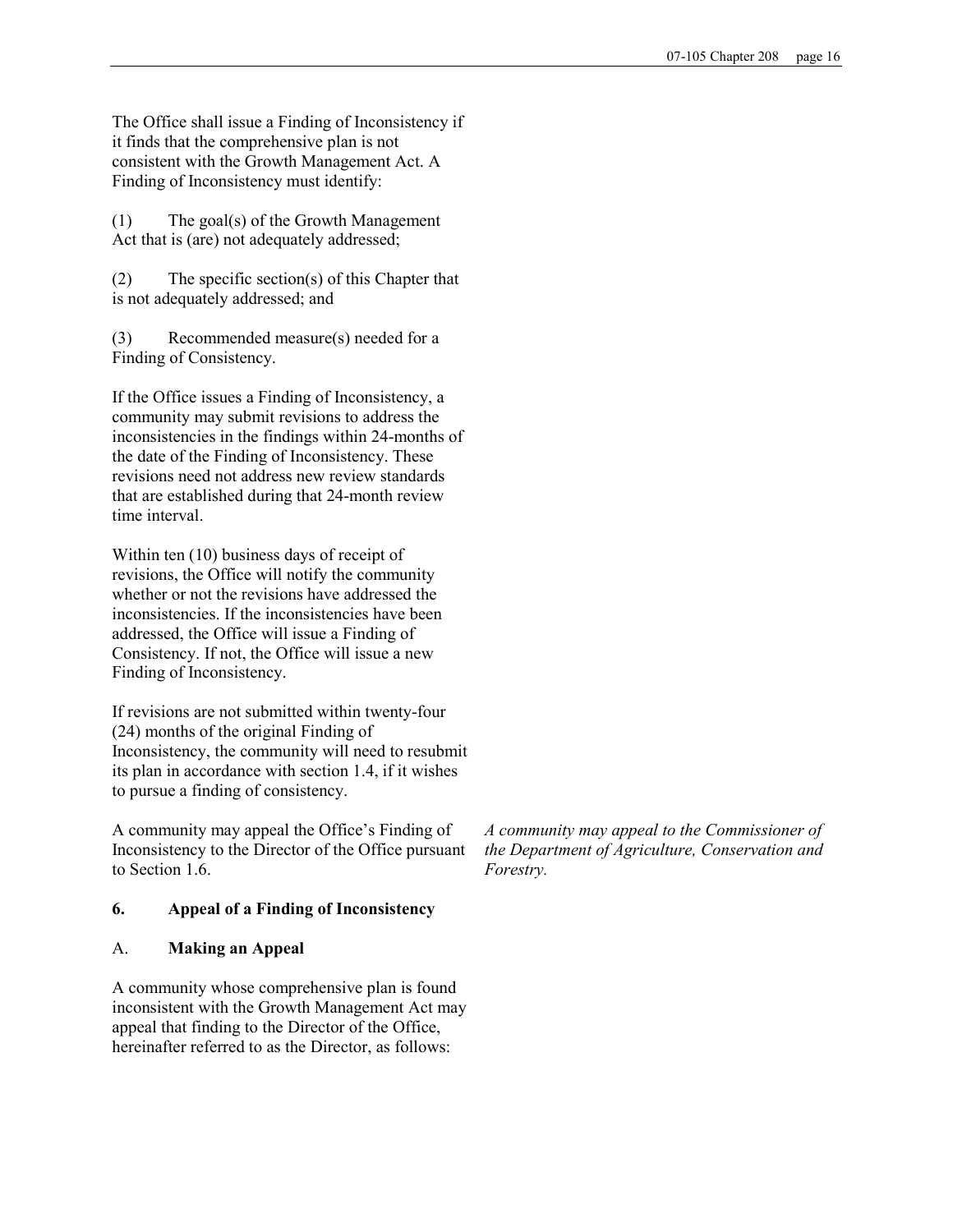(1) Any appeal of a Finding of Inconsistency must be made by the municipal officers of the community and must be received no later than twenty (20) business days after such a finding is received.

(2) Such appeal must be made by filing with the Director a written notice of appeal specifying which portion or portions of the finding is being appealed, and on what grounds, in accordance with Section 1.6(B).

# B. Grounds for Appeal

The grounds for an appeal are limited to and must specifically address one or more of the following:

(1) errors of fact made during the review;

(2) failure to apply and follow the process and criteria of this Chapter or the Act; or

(3) arbitrary or capricious decision.

# C. Procedure on Appeal

The Director may delegate the appeal to another senior staff person outside of the Office's Land Use Team who was not involved in the consistency review; hereinafter referred to as the Designee.

Upon being notified of an appeal, the Land Use Team Director shall transmit to the Director or Designee all of the papers constituting the record of the decision being appealed.

In considering an appeal, the Director or Designee shall:

(1) examine relevant portions of the comprehensive plan submission, the relevant requirements of the Act and this Chapter, and the Finding of Inconsistency by the Land Use Team;

(2) determine, on the basis of the entire record presented, whether the Land Use Team followed the required process and reasonably interpreted the facts to reach the conclusion(s) upon which the Finding of Inconsistency under appeal was based; and

The Commissioner may delegate the appeal to another senior staff person outside of the Municipal Planning Assistance Program.

Upon being notified of an appeal, the director of the Municipal Planning Assistance Program shall transmit to the Commissioner or Designee all papers constituting the record of the decision being appealed.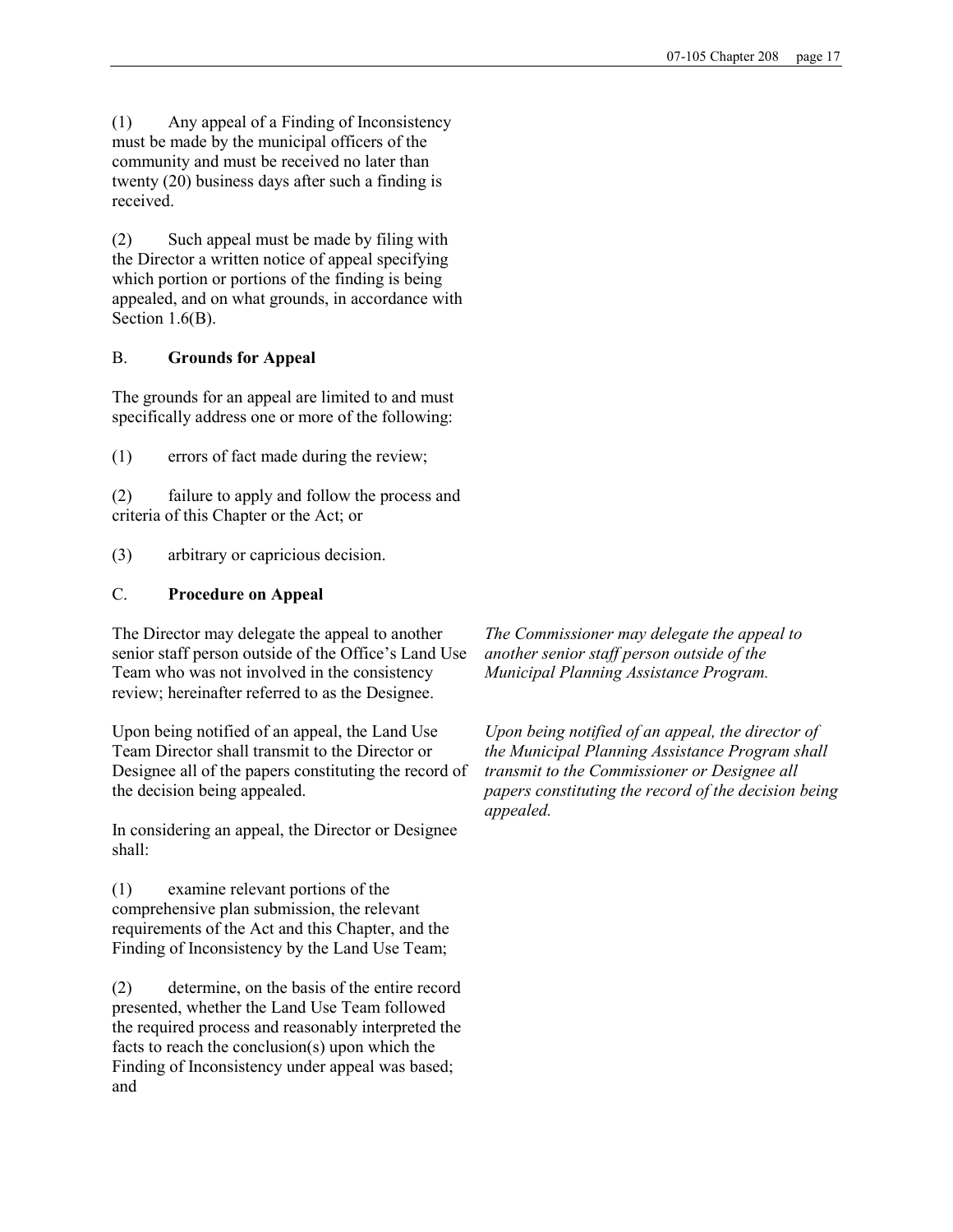(3) determine whether there are grounds for the appeal of the Finding of Inconsistency pursuant to Section 1.6(B).

# D. Decisions of the Director and Appeals to Superior Court

# (1) Remand

If the Director or Designee finds, based on the record presented, that there are ground(s) for appeal under Section 1.6(B), the Director or Designee shall remand with recommendation(s) all or a portion of the finding to Land Use Team Director for reconsideration. The decision of the Director or Designee to remand is not final agency action by the Office and is not appealable to Superior Court.

In the case of such a remand, the Land Use Team Director shall reconsider the original finding and issue a new finding based on the recommendation(s) of the Director or Designee within ten (10) business days. The Office will notify the community of the new consistency finding by certified mail, return receipt requested. The new consistency finding constitutes final agency action.

# (2) Decision finding no grounds for appeal

If the Director or Designee finds no grounds for appeal, he/she will issue a notice of decision so stating. The Office will notify the community of the new consistency finding by certified mail, return receipt requested. The notice of decision finding no grounds for appeal constitutes final agency action.

# (3) Notice of right to appeal to Superior **Court**

The Office's new finding or the Director's notice of decision finding no grounds for appeal must include an explanation of the community's right to judicial review of final agency action under 5 M.R.S.A. §§ 11001 -11008.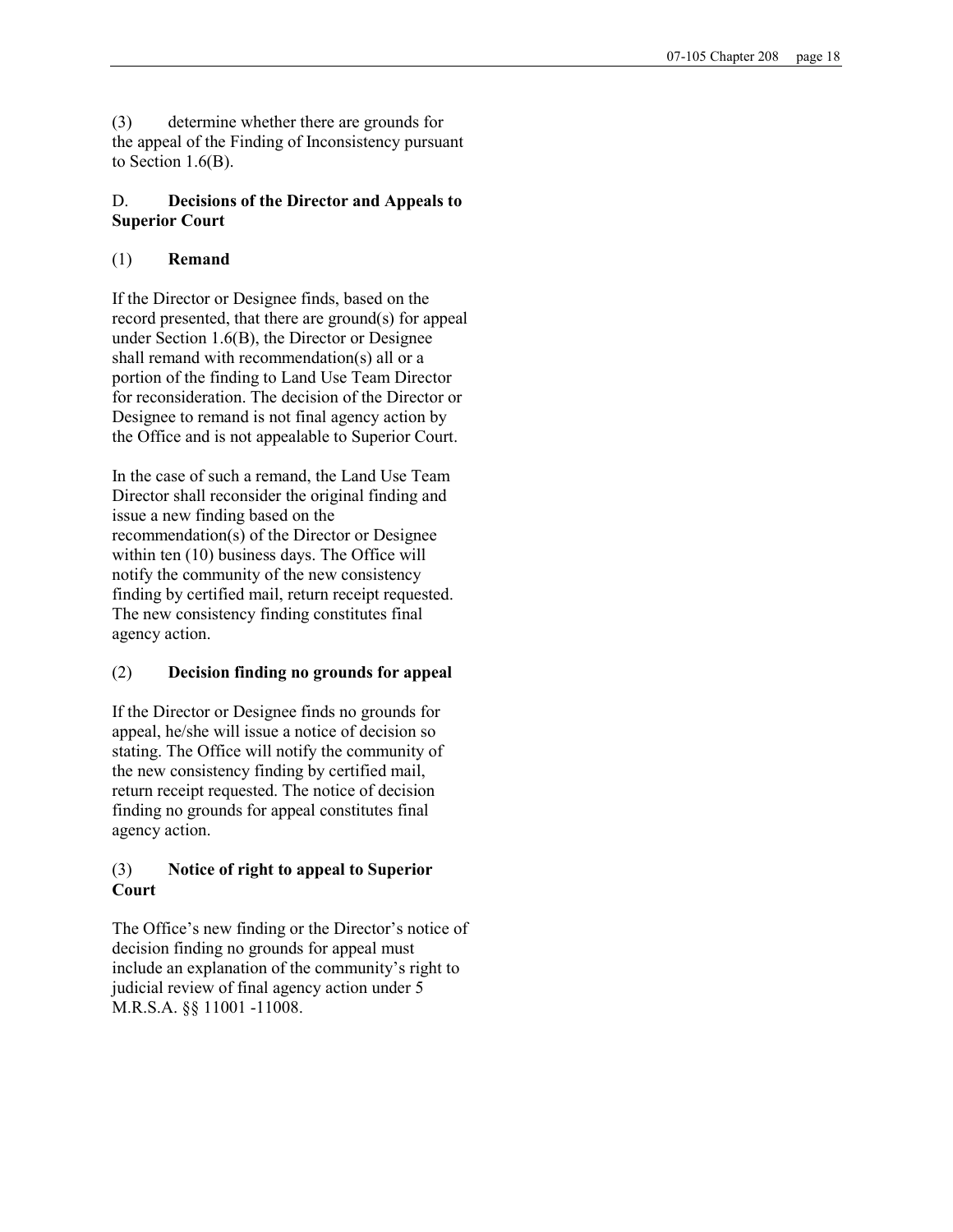#### 7. Duration of Consistency Findings

A Finding of Consistency under this Chapter is deemed valid for twelve (12) years from the date of issue. A Finding of Consistency issued under Chapter 202 is deemed valid until December 31, 2012 or twelve (12) years from the date of issue, whichever is later. An expired Finding of Consistency does not automatically make a plan inconsistent with the Act and this Chapter.

## 8. Review of Amendments to Approved Comprehensive Plans

If a community proposes or adopts amendments to a comprehensive plan that previously has been found consistent with the Act, the community may submit the amendment(s) for review to determine if the changes affect the consistency finding. The Office will review the submitted amendments in the same manner as provided in this Chapter commensurate with the scope of the amendments. A state agency may be asked to comment if amendments are relevant to its topic area. Once the review process is complete, the Office will issue a finding in accordance with Section 1.5(C).

Communities need not submit amendments that do not affect the substance of the plan, such as typographical or grammar corrections. Such nonsubstantive corrections do not affect the consistency status of a community's comprehensive plan. Communities need not submit amendments that implement specific plan improvements suggested by the Office in a Finding of Consistency. Changes that implement such suggestions do not affect the consistency status of a community's comprehensive plan

A Finding of Consistency for amendments does not reset the duration of the original plan consistency finding for the purposes of Section 1.6.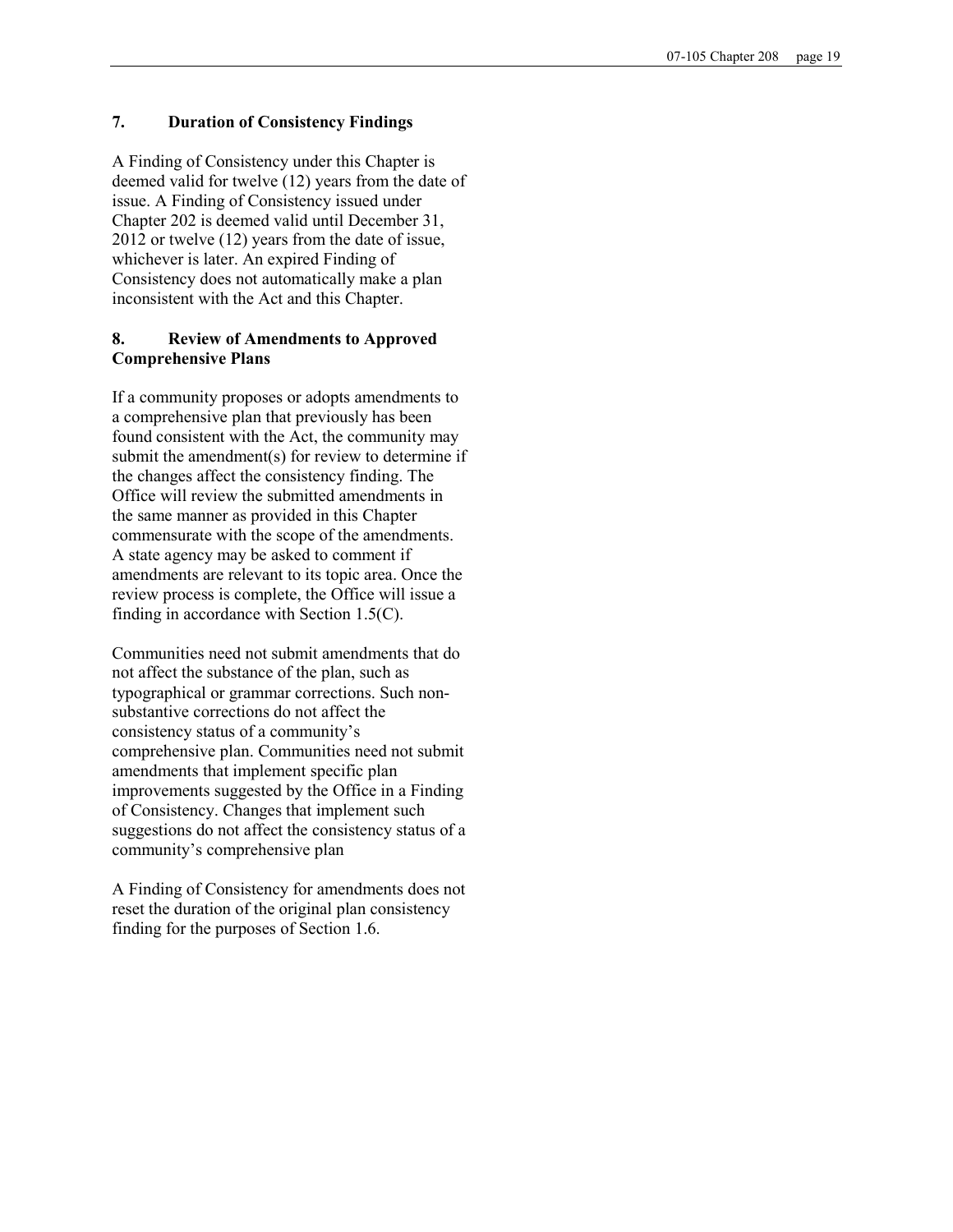## SECTION 2. REQUIRED ELEMENTS

## 1. Vision Statement

The plan must include a vision statement that summarizes the community's desired future community character in terms of economic development, natural and cultural resource conservation, transportation systems, land use patterns and its role in the region.

## 2. Public Participation Summary

The plan must include a summary of the public participation process used by the planning committee in developing the plan pursuant to 30-A M.R.S.A. §4324. The summary must indicate how information gathered during the public process was used to guide the plan's vision statement, analyses, policies and strategies.

## 3. Regional Coordination Program

Pursuant to 30-A M.R.S.A. §4326(4), a regional coordination program must be pursued with other communities (or LURC if the community abuts land under its jurisdiction) to manage shared resources and facilities, including but not limited to lakes, rivers, aquifers, and transportation facilities. The plan must identify any shared resources and facilities, describe any conflicts with neighboring communities' policies and strategies pertaining to shared resources and facilities and describe what approaches the community will take to coordinate management of shared resources and facilities. In addition, the plan must include a summary of regional coordination efforts from all applicable topic areas.

## 4. Future Land Use Plan

The plan must include a Future Land Use Plan that meets the requirements set forth in Section 4. The Future Land Use Plan will be the focus of the Office's in-depth review for consistency with the Act.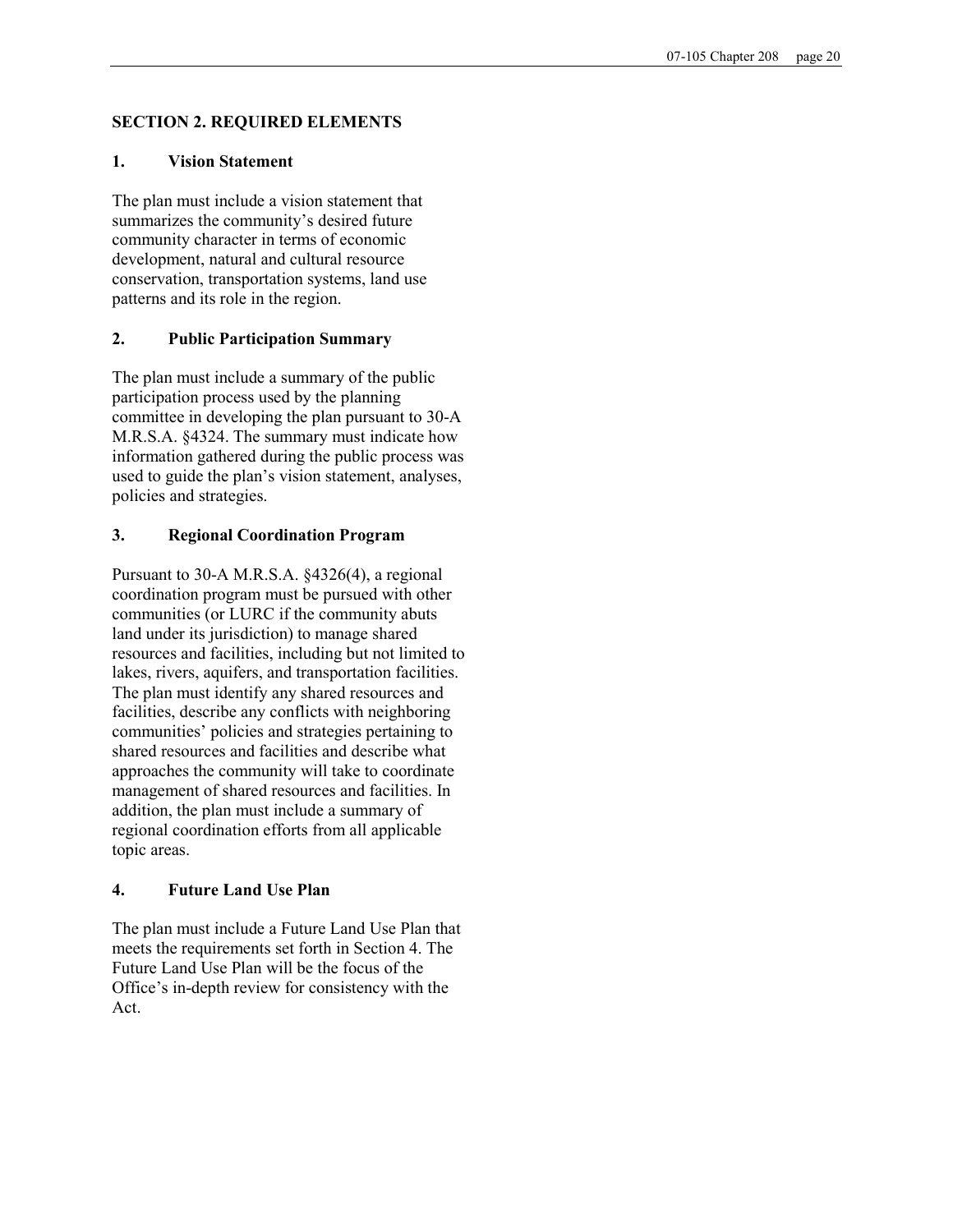#### 5. Topic Area Components

In order to be found consistent with the Growth Management Act, the plan must contain the state goal, analyses, condition and trend data, policies, and strategies for each of the required topic areas in Section 3. These minimum requirements in no way limit a community from expanding its plan to include additional information, analyses, policies, and strategies. A comprehensive plan submission may replace a Topic Area Component as described in Section 3 with an adopted regional (multimunicipal) plan (e.g. regional housing plan, regional transportation plan, etc.) so long as the regional plan meets the minimum required analyses, conditions and trend data, policies, and strategies from Section 3, the regional plan is included as an appendix in your comprehensive plan, and the regional plan was drafted within 10 years of the comprehensive plan submission.

#### A. State Goals

The plan must indicate the state goal or goals relevant to each topic area as identified in Section 3. Local goals may be added but are not required.

#### B. Analyses

The plan must identify the issues facing the community using the series of questions for each of the topic areas in Section 3. These questions get to the heart of the issues a community must plan for to address the state goals. A community must address each of these questions in its plan's narrative, unless determined not to be applicable per Section 2.6.

#### C. Conditions and Trends

To provide a basis for the analyses, the plan must include sufficient data necessary to identify current conditions and future trends for each of the topic areas in Section 3. Some of the data requirements will not be applicable in a given community and therefore will not be required in accordance with Section 2.6. Much of the data will be provided by state agencies. Some data are only available from local sources. All data should be verified locally, if possible.

Contact your Regional Council at the beginning of the comprehensive planning process. The Regional Council will then put you on a list to receive a comprehensive planning data set from the Municipal Planning Assistance Program. The comprehensive planning data set contains data compiled by all state agencies.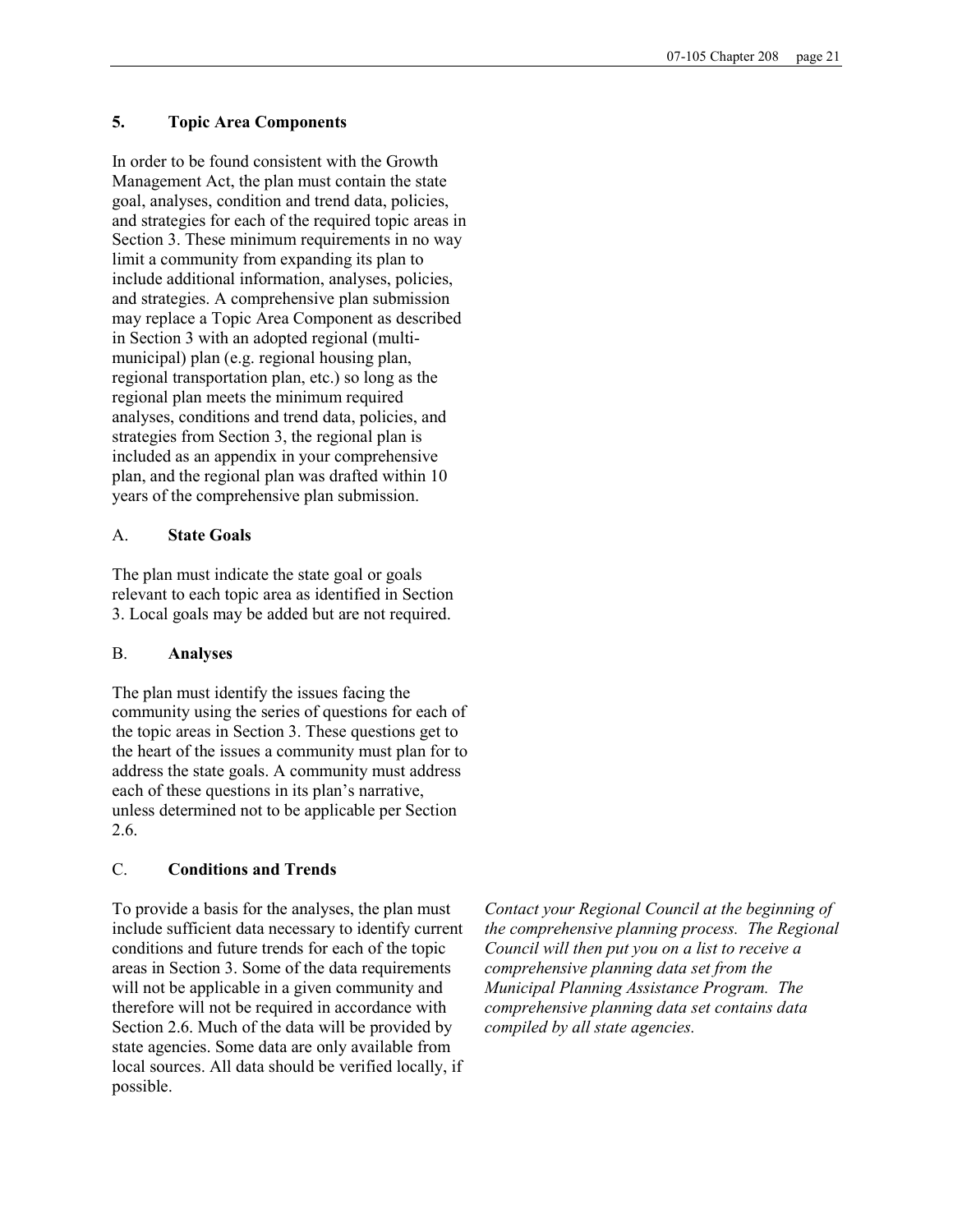Data provided by state agencies for each of the topic areas are compiled into comprehensive planning data sets. The comprehensive planning data sets are provided by the Office upon request from a community, regional council, or consultant on behalf of a community. If a community or regional council has requested a comprehensive planning data set and not received it within eight months of the request, then those state data components and associated analyses are not required for a Notification of Completeness or a Finding of Consistency.

Data included in the comprehensive planning data sets are considered the most current data available and will be considered current for comprehensive plan reviews for three (3) years. Communities taking longer than three years to prepare a plan should request a new state data set from the Office and update the plan accordingly prior to submitting it to the Office for a consistency review.

If a community obtains data directly from a state agency by any means other than the request of a comprehensive planning data set from the Office then that data will also be considered current for comprehensive plan reviews for three (3) years from the date the data was received from its source.

If a community chooses to replace a topic area component with an adopted regional plan as defined and described in Section 2.5 then the topic area data components are exempted from the three (3) year age limit.

#### D. Policies

The minimum required policies for each topic area in Section 3 must be incorporated into a plan for it to be found consistent with the Growth Management Act. The language may be altered to better suit a community, but the specific intent of the minimum policy must remain. Altered policies must reflect the desired future direction of the community as stated in the community's vision statement.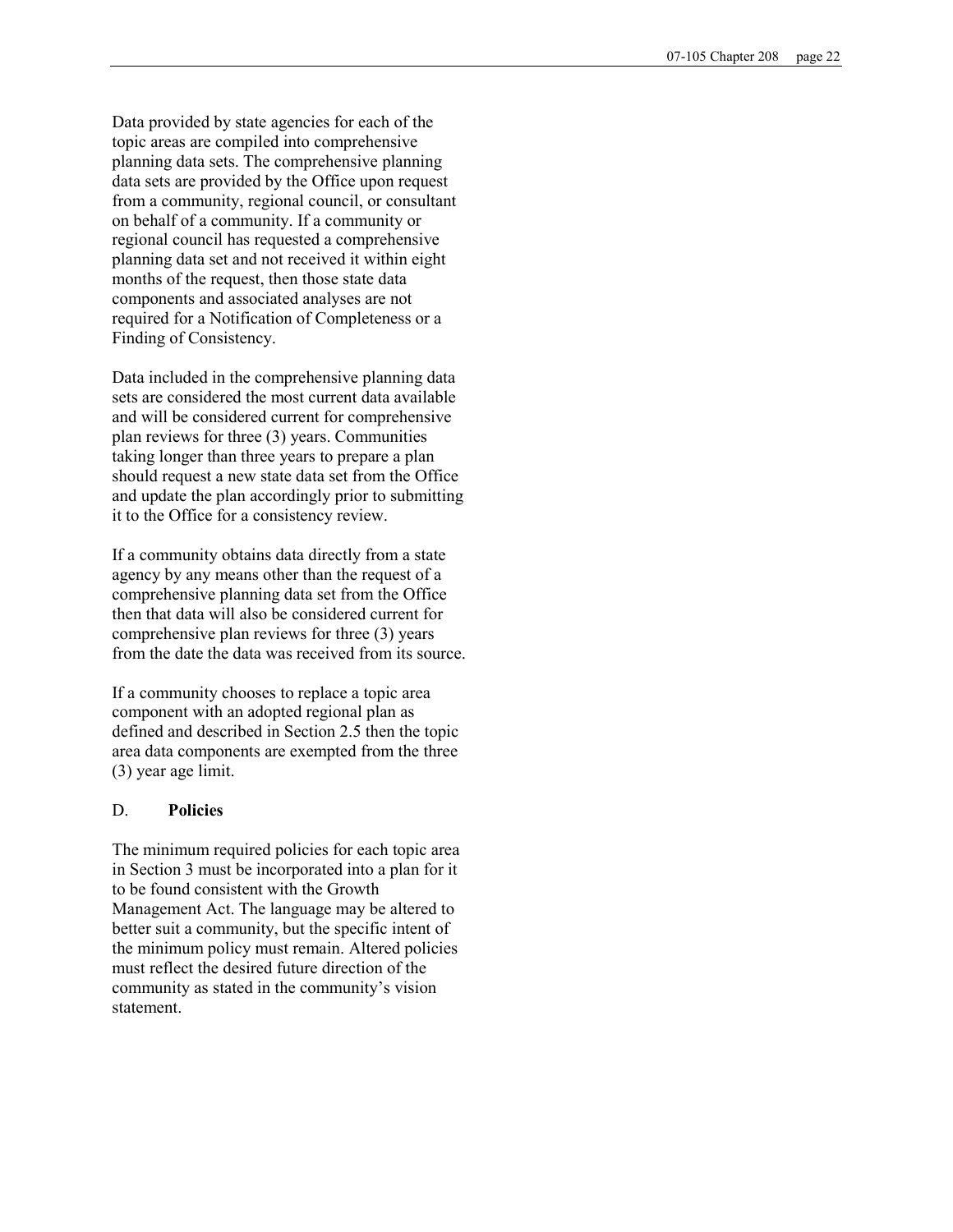## E. Implementation Strategies

The strategies describe what actions the community will take to carry out its policies. Minimum required strategies identified in Section 3 for each topic area must be included unless sufficient alternative strategies are included. Alternative strategies will be considered by the Office to determine if they, in combination with the other strategies in the plan, address the goals of the Act. Strategies must identify the responsible party, anticipated timeline, and be developed pursuant to 30-A M.R.S.A. §4326(3).

# 6. Applicability

If a required element is determined by the community to not be applicable, an explanation for that determination must be provided in the comprehensive plan submission. Some items, such as the applicability of marine resources in inland communities, will require only a simple explanation or notation. Other items will require more detailed explanation. This provision is not intended to allow communities to circumvent the requirements for consistency with the Act. During its review of a comprehensive plan, the Office will make a final decision on the applicability of a required element by considering the following criteria:

A. Does the information provided in the plan support the community's explanation of nonapplicability?

B. Does the exclusion of the required element create a gap in the information needed to support the Future Land Use Plan?

# 7. Evaluation

The plan must include an outline describing how the community will periodically (at least every five years) evaluate the following:

A. The degree to which future land use plan strategies have been implemented;

B. Percent of municipal growth-related capital investments in growth areas;

Where policies are general statements of intent, strategies are specific descriptions of actions. For example, a policy of protecting significant historic resources could have a corresponding strategy of working with the local historical society to develop a comprehensive survey of historic resources.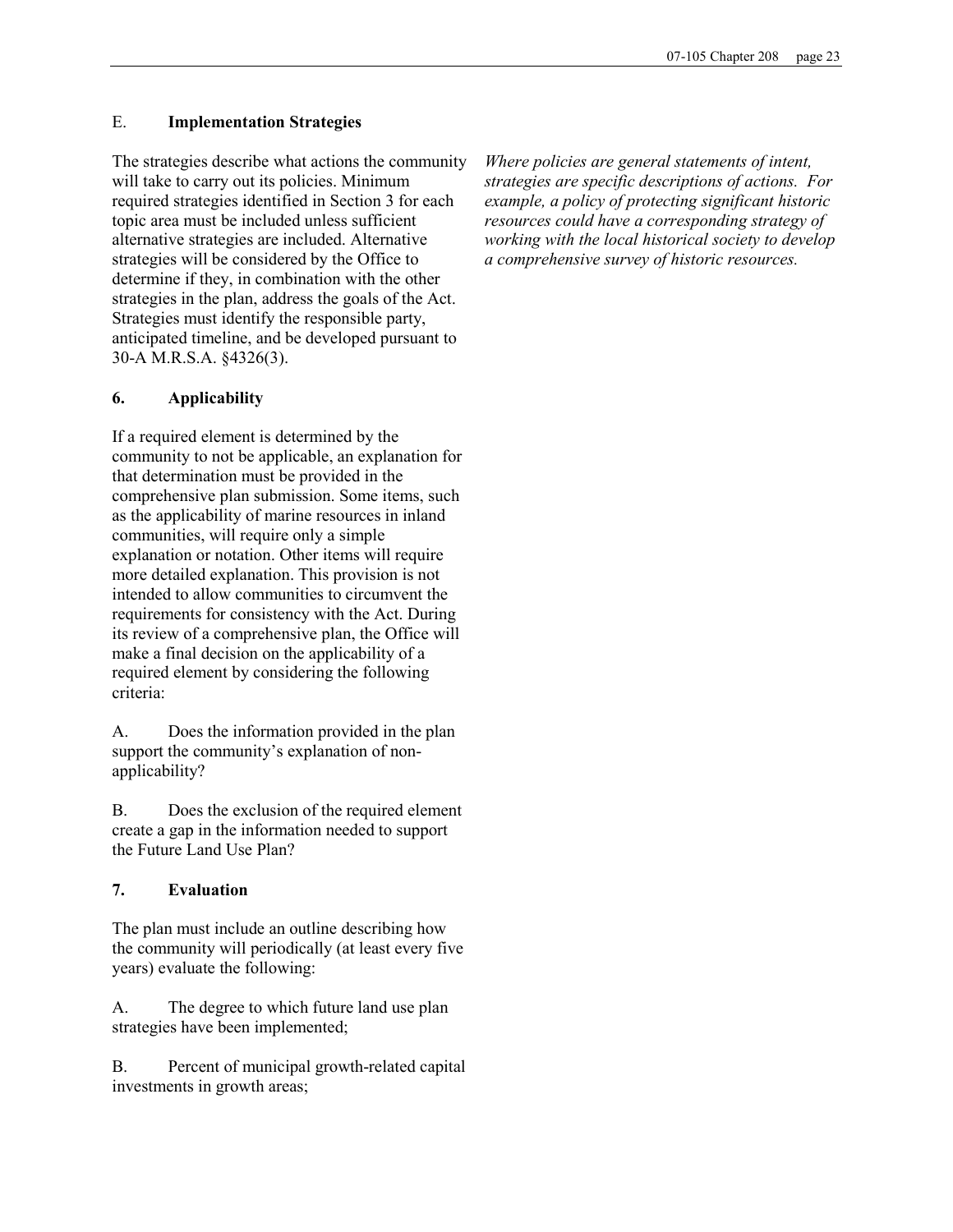C. Location and amount of new development in relation to community's designated growth areas, rural areas, and transition areas (if applicable)

D. Amount of critical natural resource, critical rural, and critical waterfront areas protected through acquisition, easements, or other measures.

If the community's evaluation concludes that portions of the current plan and/or its implementation are not effective, the community is encouraged to propose changes as needed.

# 8. Certification

A plan submitted for review under this Chapter must include the original signature(s) of the municipal officer(s) of the community under the following certification:

I (we) certify that this comprehensive plan was prepared with the intent of complying with the Growth Management Act (30 M.R.S.A. §§ 4312 - 4350.), that it includes all of the applicable required elements of the Maine Comprehensive Plan Review Criteria Rule (07-105 CMR 208), and that it is true and accurate.

# SECTION 3. REQUIRED TOPIC AREAS

# 1. Historic and Archaeological Resources

# A. State Goal

To preserve the State's historic and archaeological resources.

# B. Analyses

To generate minimum analyses to address state goals, use Conditions and Trends data in Section 3.1(C) to answer the following questions.

(1) Are historic patterns of settlement still evident in the community?

(2) What protective measures currently exist for historic and archaeological resources and are they effective?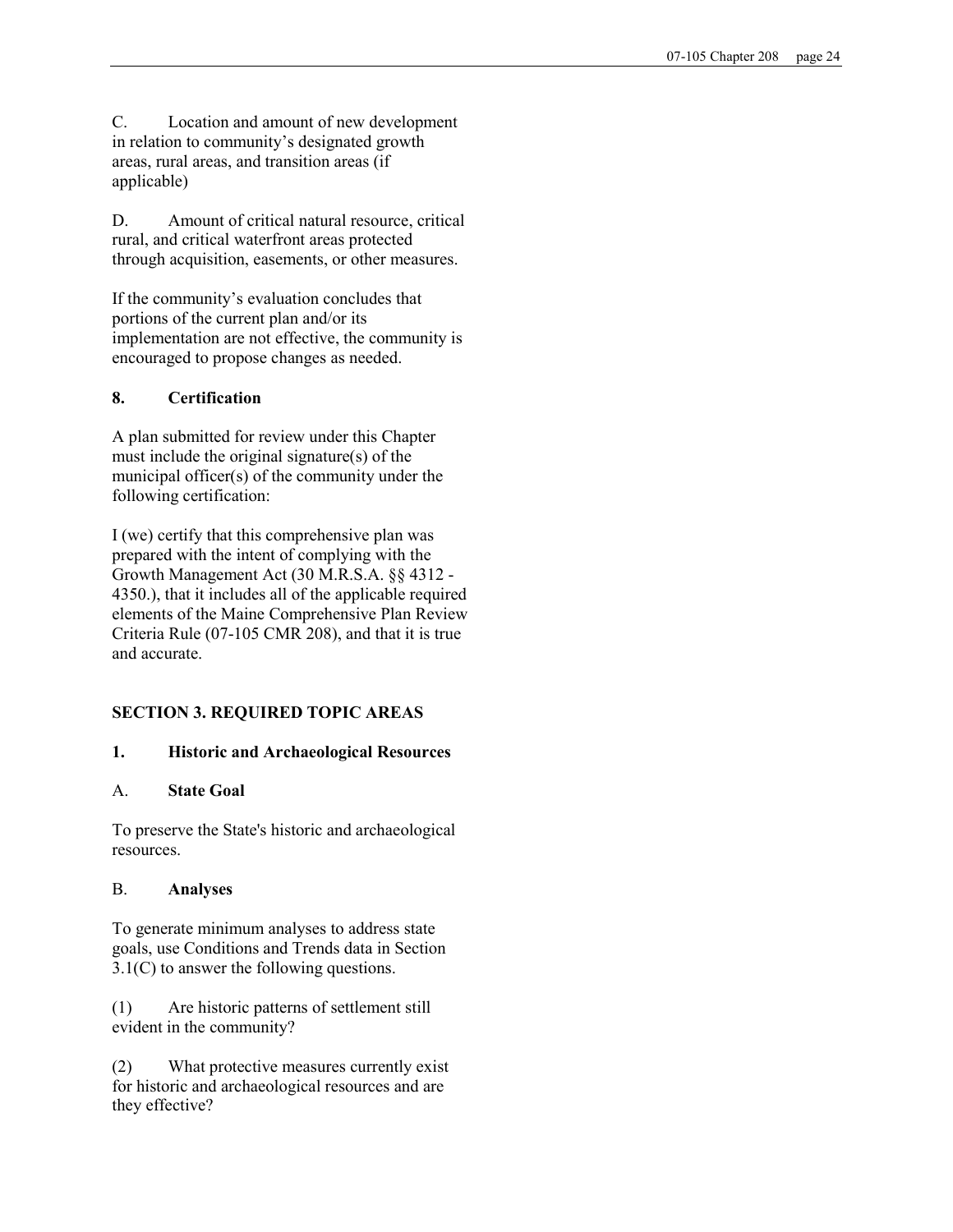(3) Do local site plan and/or subdivision regulations require applicants proposing development in areas that may contain historic or archaeological resources to conduct a survey for such resources?

(4) Have significant historic resources fallen into disrepair, and are there ways the community can provide incentives to preserve their value as an historical resource?

# C. Condition and Trends

Minimum data required to address Analyses:

(1) The community's Comprehensive Planning Historic Preservation Data Set prepared and provided to the community by the Historic Preservation Commission, and the Office, or their designees.

(2) An outline of the community's history, including a brief description of historic settlement patterns and events contributing to the development and character of the community and its surroundings.

(3) An inventory of the location, condition, and use of any historical or archaeological resource that is of local importance.

(4) A brief description of threats to local historic resource and to those of state and national significance as identified by the Maine Historic Preservation Commission.

## D. Policies

Minimum policy required to address state goals:

Protect to the greatest extent practicable the significant historic and archaeological resources in the community.

#### E. Strategies

Minimum strategies required to address state goals:

This is not meant to be a comprehensive historic and archaeological resources inventory. Creating that comprehensive survey is one of the strategies suggested later in this section. Here we simply ask you to converse with local residents, and the local historical society if applicable, in identifying significant resources.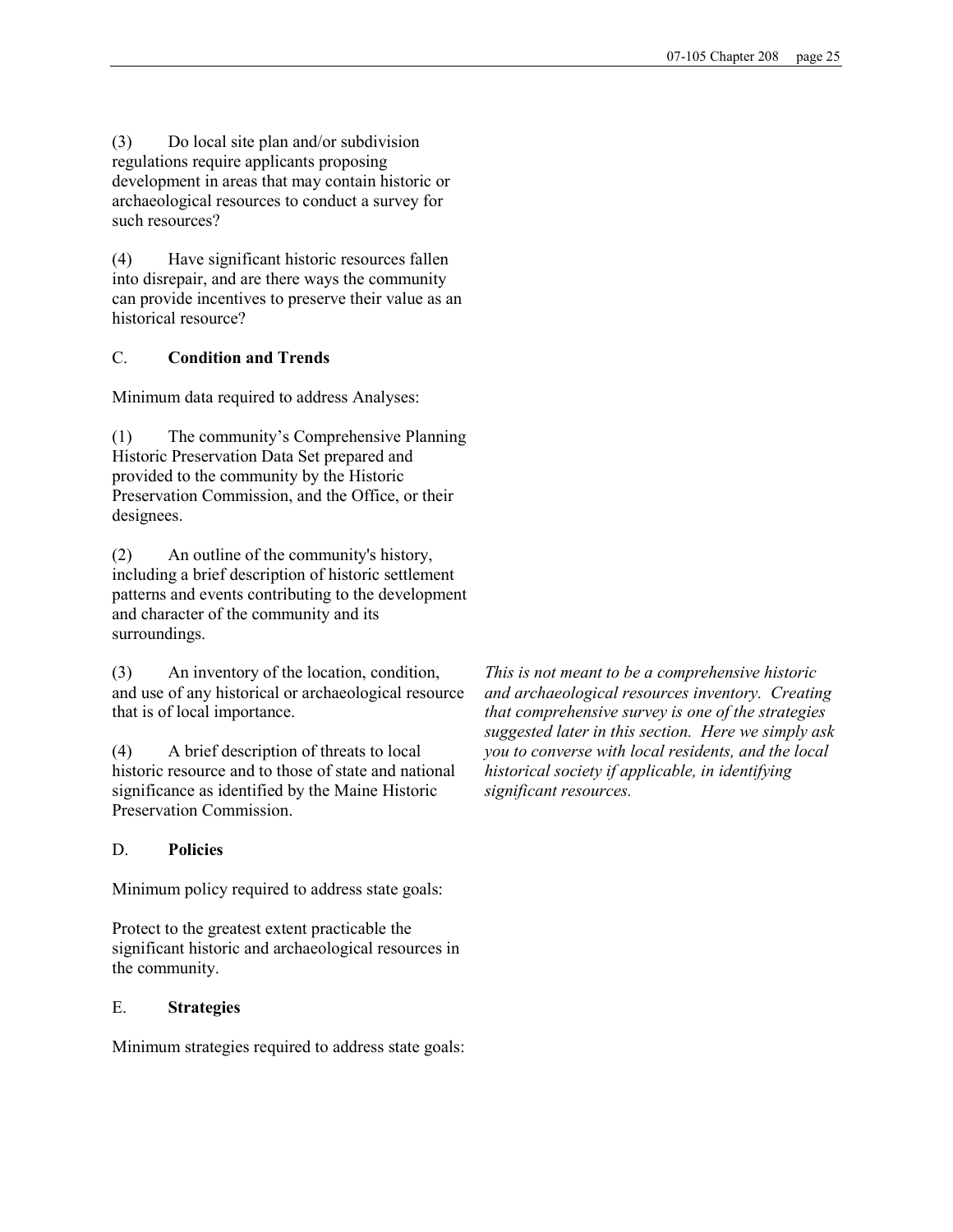(1) For known historic archeological sites and areas sensitive to prehistoric archeology, through local land use ordinances require subdivision or non-residential developers to take appropriate measures to protect those resources, including but not limited to, modification of the proposed site design, construction timing, and/or extent of excavation.

(2) Adopt or amend land use ordinances to require the planning board (or other designated review authority) to incorporate maps and information provided by the Maine Historic Preservation Commission into their review process.

(3) Work with the local or county historical society and/or the Maine Historic Preservation Commission to assess the need for, and if necessary plan for, a comprehensive community survey of the community's historic and archaeological resources.

# 2. Water Resources

# A. State Goal

To protect the quality and manage the quantity of the State's water resources, including lakes, aquifers, great ponds, estuaries, rivers, and coastal areas.

# B. Analyses

To generate minimum analyses to address state goals, use Conditions and Trends data in Section 3.2(C) to answer the following questions.

(1) Are there point sources (direct discharges) of pollution in the community? If so, is the community taking steps to eliminate them?

(2) Are there non-point sources of pollution? If so, is the community taking steps to eliminate them?

(3) How are groundwater and surface water supplies and their recharge areas protected?

Every community has non-point sources of pollution. The real issue is whether these sources are causing significant levels of pollution and whether the municipality is taking steps to mitigate the pollution.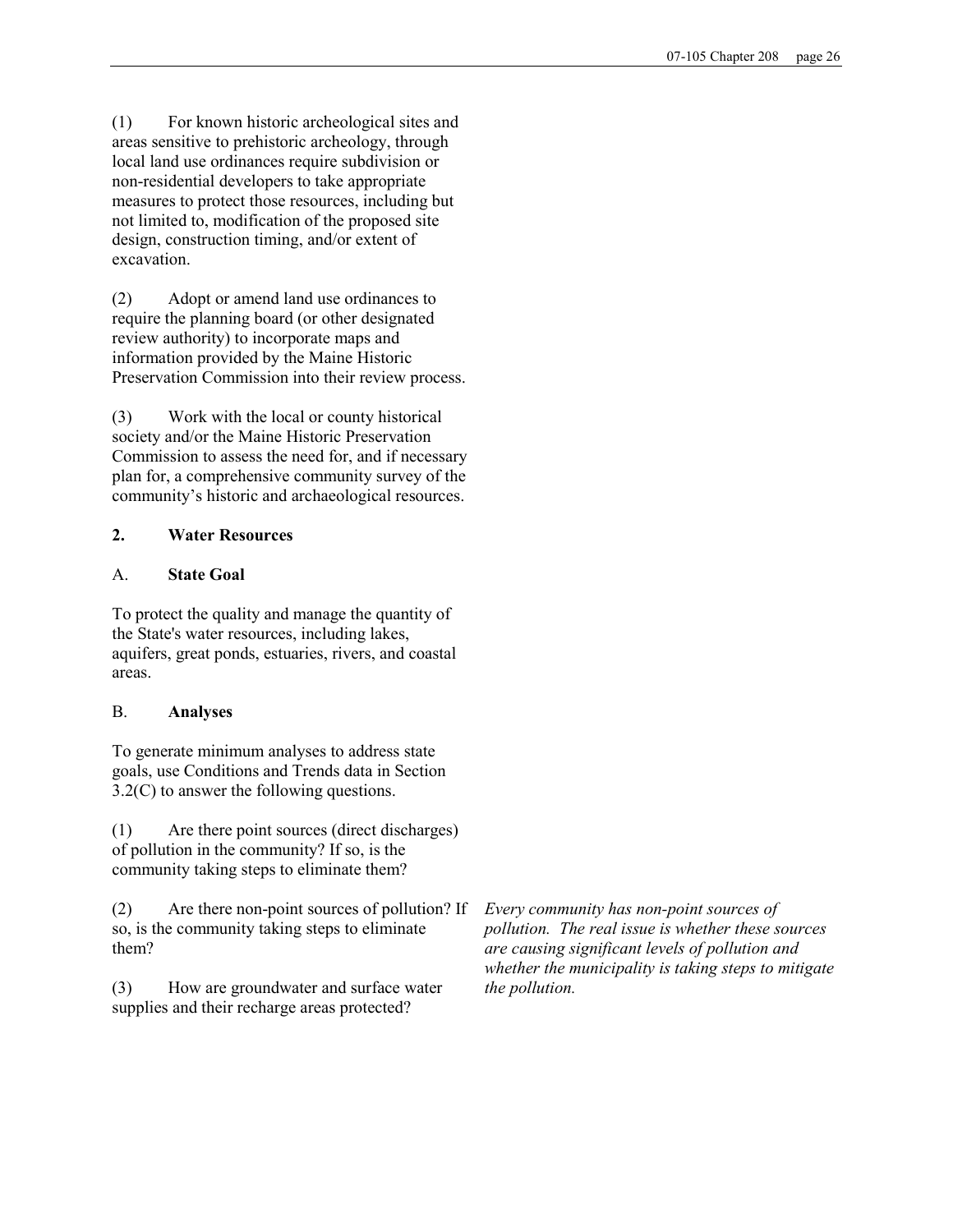(4) Do public works crews and contractors use best management practices to protect water resources in their daily operations (e.g. salt/sand pile maintenance, culvert replacement street sweeping, public works garage operations)?

(5) Are there opportunities to partner with local or regional advocacy groups that promote water resource protection?

# C. Conditions and Trends

Minimum data required to address Analyses:

(1) The community's Comprehensive Planning Water Resources Data Set prepared and provided to the community by the Department of Inland Fisheries and Wildlife, the Department of Environmental Protection and the Office, or their designees.

(2) A description of each great pond, river, surface drinking water supply, and other water bodies of local interest including:

a. ecological value;

b. threats to water quality or quantity;

c. documented water quality and/or invasive species problems.

(3) A summary of past and present activities to monitor, assess, and/or improve water quality, mitigate sources of pollution, and control or prevent the spread of invasive species.

(4) A description of the location and nature of significant threats to aquifer drinking water supplies.

(5) A summary of existing lake, pond, river, stream, and drinking water protection and preservation measures, including local ordinances.

# D. Policies

Minimum policies required to address state goals:

(1) To protect current and potential drinking water sources.

Partnerships can be with private organizations, such as land trusts, semi-public organizations such as soil & water conservation districts, or public organizations such as county regional planning commissions.

A great pond is any inland body of water which in a natural state has a surface area in excess of 10 acres and any inland body of water artificially formed or increased which has a surface area in excess of 30 acres.

This includes all activities, whether conducted by public or private entities.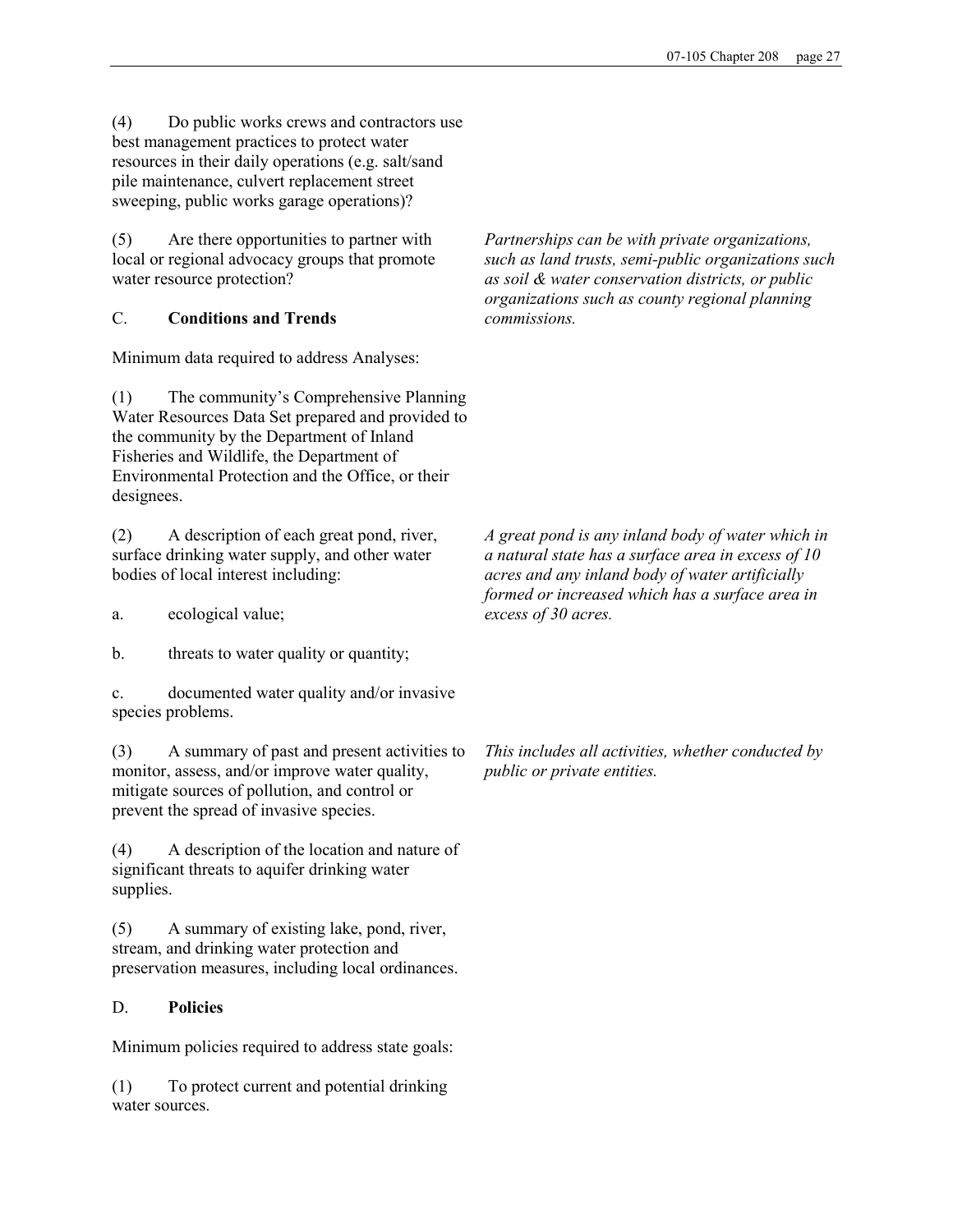(2) To protect significant surface water resources from pollution and improve water quality where needed.

(3) To protect water resources in growth areas while promoting more intensive development in those areas.

(4) To minimize pollution discharges through the upgrade of existing public sewer systems and wastewater treatment facilities.

(5) To cooperate with neighboring communities and regional/local advocacy groups to protect water resources.

#### E. Strategies

Minimum strategies to meet state goals:

(1) Adopt or amend local land use ordinances as applicable to incorporate stormwater runoff performance standards consistent with:

a. Maine Stormwater Management Law and Maine Stormwater regulations (Title 38 M.R.S.A. §420-D and 06-096 CMR 500 and 502).

b. Maine Department of Environmental Protection's allocations for allowable levels of phosphorus in lake/pond watersheds.

c. Maine Pollution Discharge Elimination System Stormwater Program

(2) Consider amending local land use ordinances, as applicable, to incorporate low impact development standards.

(3) Where applicable, develop an urban impaired stream watershed management or mitigation plan that will promote continued development or redevelopment without further stream degradation.

(4) Maintain, enact or amend public wellhead and aquifer recharge area protection mechanisms, as necessary.

Low-impact development (LID) techniques are designed to minimize the environmental impact of stormwater runoff from new development. Water resources in developed areas can be protected through the use of LID techniques. Numerous examples of LID techniques exist in Maine. Contact your local soil & water conservation district or regional council for more information.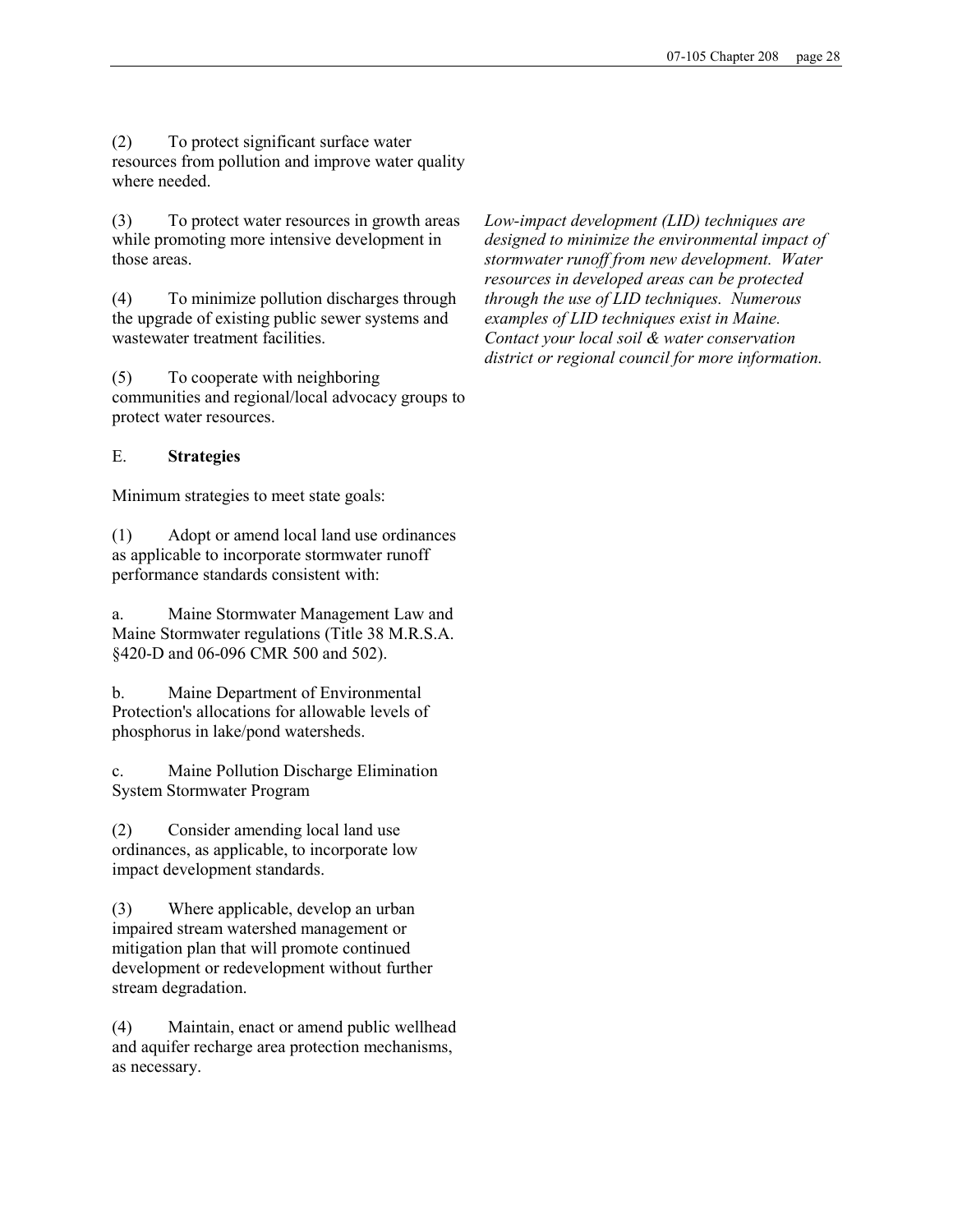(5) Encourage landowners to protect water quality. Provide local contact information at the municipal office for water quality best management practices from resources such as the Natural Resource Conservation Service, University of Maine Cooperative Extension, Soil and Water Conservation District, Maine Forest Service, and/or Small Woodlot Association of Maine.

(6) Adopt water quality protection practices and standards for construction and maintenance of public and private roads and public properties and require their implementation by contractors, owners, and community officials and employees.

(7) Participate in local and regional efforts to monitor, protect and, where warranted, improve water quality.

(8) Provide educational materials at appropriate locations regarding aquatic invasive species.

# 3. Natural Resources

## A. State Goal

To protect the State's other critical natural resources, including without limitation, wetlands, wildlife and fisheries habitat, sand dunes, shorelands, scenic vistas, and unique natural areas.

## B. Analyses

To generate minimum analyses to address state goals, use Conditions and Trends data in Section 3.3(C) to answer the following questions.

(1) Are any of the community's critical natural resources threatened by development, overuse, or other activities?

(2) Are local shoreland zone standards consistent with state guidelines and with the standards placed on adjacent shorelands in neighboring communities?

(3) What regulatory and non-regulatory measures has the community taken or can the community take to protect critical natural resources and important natural resources?

This provides a perfect opportunity to contact neighboring communities and obtain a shoreland zoning map for each neighboring town. Most waterbodies are not fully contained in one municipality. Planning Boards and code enforcement officers should monitor and reference adjacent shoreland zoning issues in neighboring municipalities when addressing shoreland zoning in their own towns.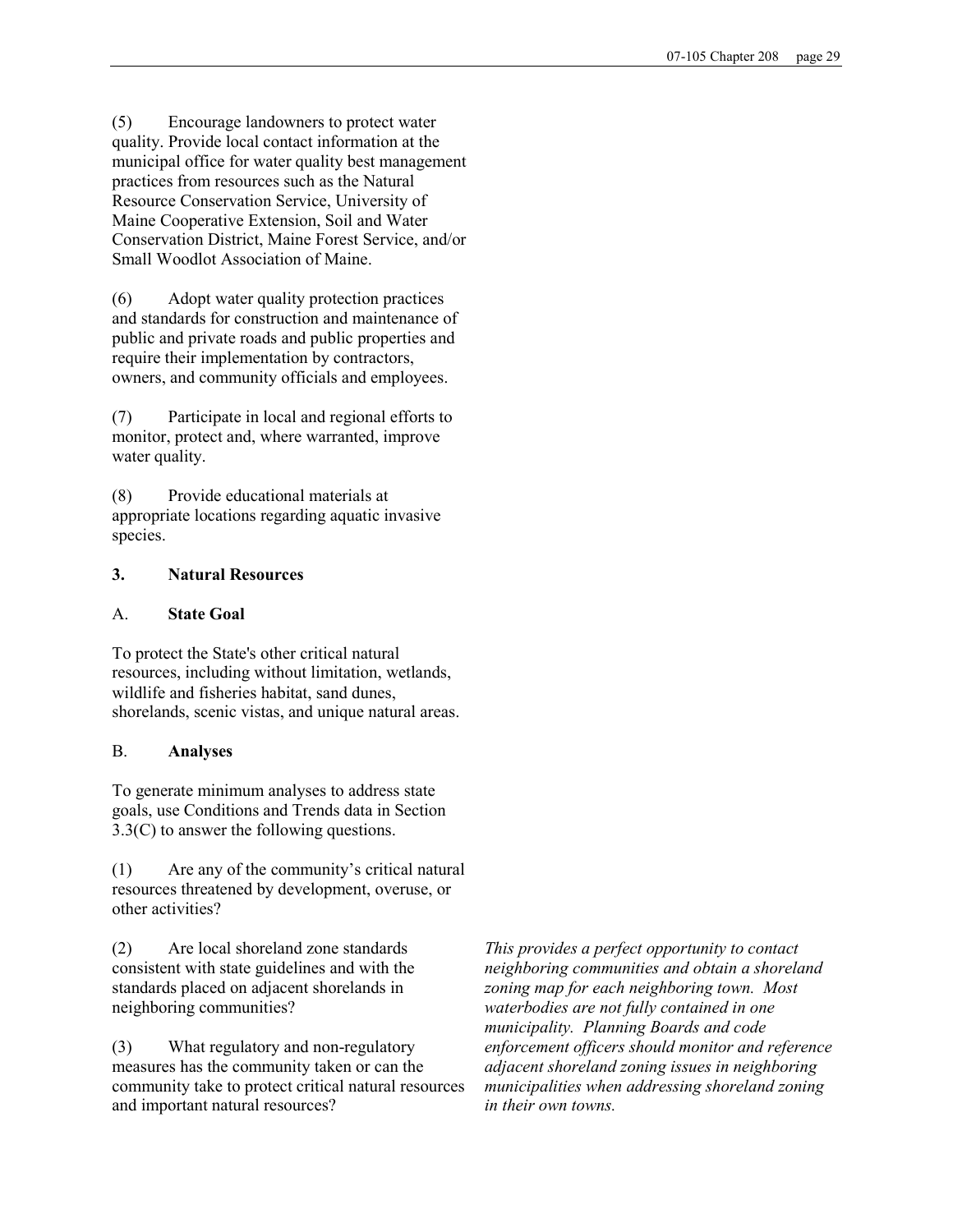(4) Is there current regional cooperation or planning underway to protect shared critical natural resources? Are there opportunities to partner with local or regional groups?

C. Conditions and Trends

Minimum data required to address Analyses:

(1) The community's Comprehensive Planning Natural Resources Data Set prepared and provided to the community by the Department of Inland Fisheries and Wildlife, Department of Environmental Protection and the Office, or their designees.

(2) A map or description of scenic areas and scenic views of local importance, and regional or statewide importance, if available.

# D. Policies

Minimum policies required to address state goals:

(1) To conserve critical natural resources in the community.

(2) To coordinate with neighboring communities and regional and state resource agencies to protect shared critical natural resources.

## E. Strategies

Minimum strategies required to address state goals:

(1) Ensure that land use ordinances are consistent with applicable state law regarding critical natural resources.

(2) Designate critical natural resources as Critical Resource Areas in the Future Land Use Plan.

(3) Through local land use ordinances, require subdivision or non-residential property developers to look for and identify critical natural resources that may be on site and to take appropriate measures to protect those resources, including but not limited to, modification of the proposed site design, construction timing, and/or extent of

Yes, there are opportunities to form partnerships in protecting resources. You should identify possible partnerships here, including the benefits such partnering would bring to the municipality.

Local land trusts and other conservation organizations oftentimes have this information available. There are many state and national scenic byways throughout the state; contact your regional council, MDOT or America's Byways for more information. Many municipalities also identify scenic views during the comprehensive planning process, and include a scenic view map with the final Comprehensive Plan. Contact your regional council for information on developing a scenic inventory.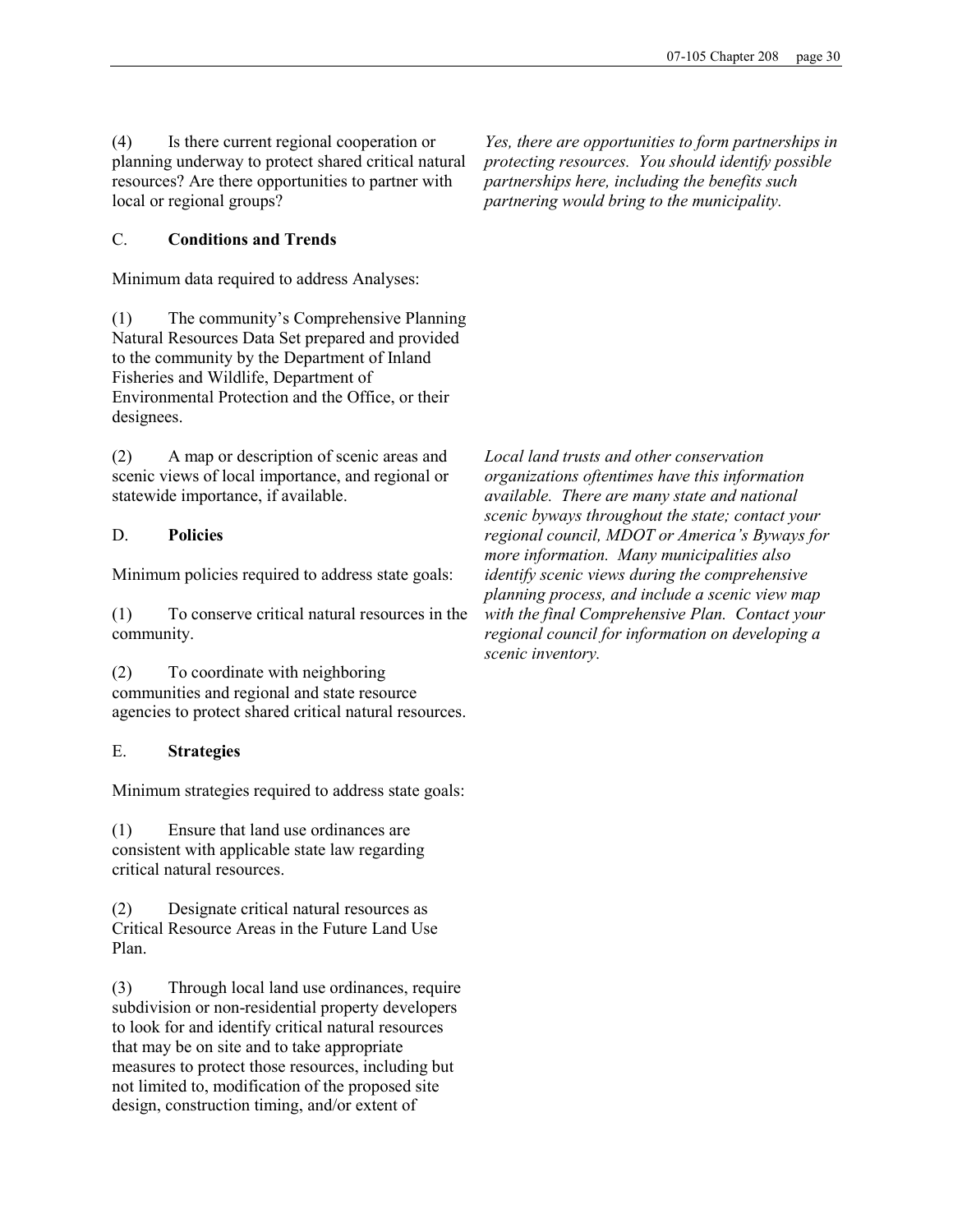excavation.

(4) Through local land use ordinances, require the planning board (or other designated review authority) to include as part of the review process, consideration of pertinent BwH maps and information regarding critical natural resources.

(5) Initiate and/or participate in interlocal and/or regional planning, management, and/or regulatory efforts around shared critical and important natural resources.

(6) Pursue public/private partnerships to protect critical and important natural resources such as through purchase of land or easements from willing sellers.

(7) Distribute or make available information to those living in or near critical or important natural resources about current use tax programs and applicable local, state, or federal regulations.

## 4. Agricultural and Forest Resources

#### A. State Goal

To safeguard the State's agricultural and forest resources from development which threatens those resources.

## B. Analyses

To generate minimum analyses to address state goals, use Conditions and Trends data in Section 3.4(C) to answer the following questions.

(1) How important is agriculture and/or forestry and are these activities growing, stable, or declining?

(2) Is the community currently taking regulatory and/or non-regulatory steps to protect productive farming and forestry lands? Are there local or regional land trusts actively working to protect farms or forest lands in the community?

(3) Are farm and forest land owners taking advantage of the state's current use tax laws?

For information on current use tax programs, contact the Maine State Board of Property Tax Review or the Property Tax Division of Maine Revenue Services. Both offices are located in the Maine Dept. of Administrative & Financial Services.

For information on current use tax programs, contact the Maine State Board of Property Tax Review or the Property Tax Division of Maine Revenue Services. Both offices are located in the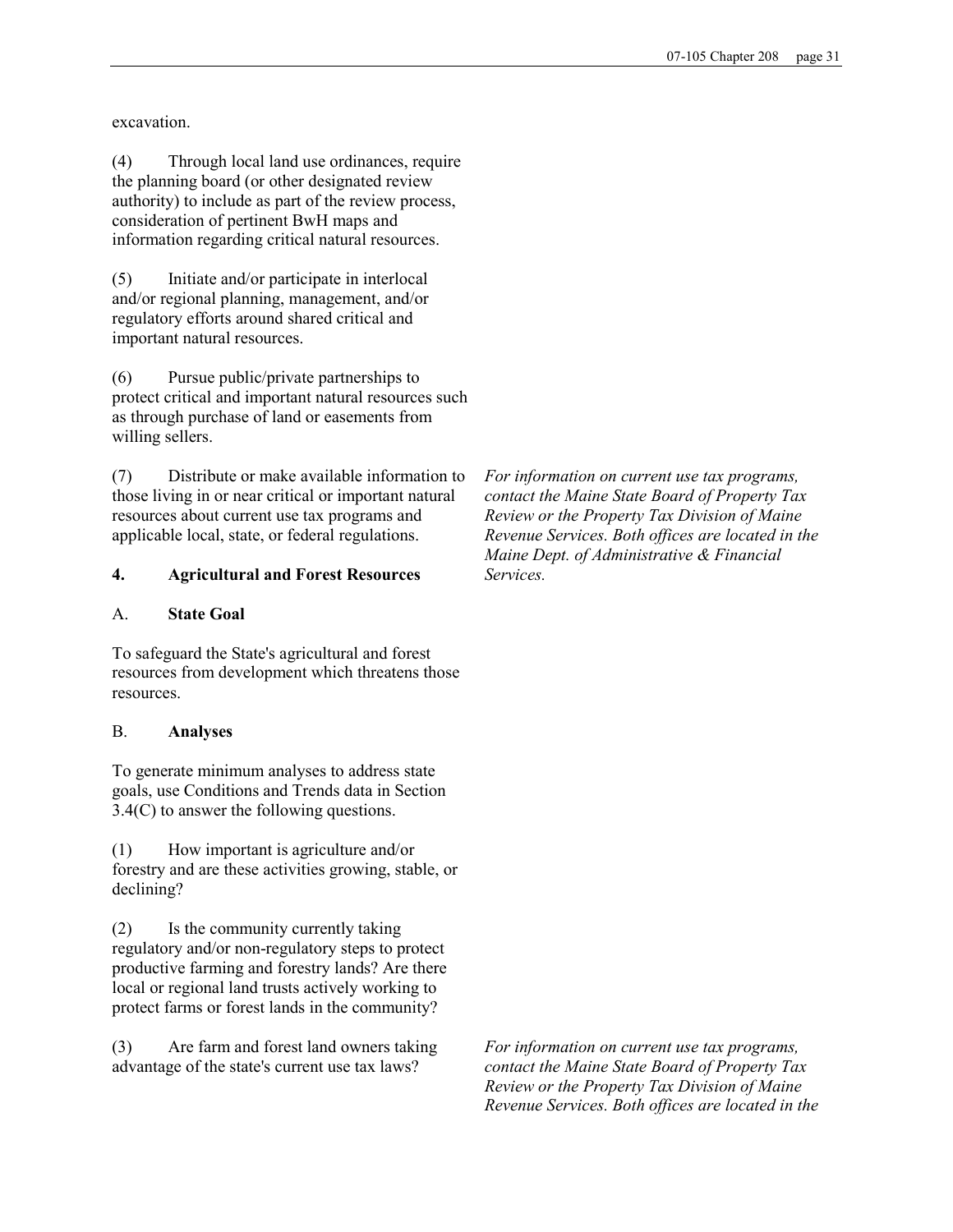(4) Has proximity of new homes or other incompatible uses affected the normal farming and logging operations?

(5) Are there large tracts of agricultural or industrial forest land that have been or may be sold for development in the foreseeable future? If so, what impact would this have on the community?

(6) Does the community support community forestry or agriculture (i.e. small woodlots, community forests, tree farms, community gardens, farmers' markets, or community-supported agriculture)? If so, how?

(7) Does the community have town or public woodlands under management, or that would benefit from forest management?

# C. Conditions and Trends

Minimum data required to address Analyses:

(1) The community's Comprehensive Planning Agriculture and Forestry Data Set prepared and provided to the community by the Department of Agriculture, the Maine Forest Service, and the Office, or their designees.

(2) A map and/or description of the community's farms, farmland, and managed forest lands and a brief description of any that are under threat.

(3) Information on the number of parcels and acres of farmland, tree growth, and open space enrolled in the state's farm, tree growth, and open space law taxation programs, including changes in enrollment over the past 10 years.

(4) A description of any community farming and forestry activities (e.g. community garden, farmer's market, or community forest).

# D. Policies

Minimum policies required to address state goals:

(1) To safeguard lands identified as prime farmland or capable of supporting commercial forestry.

Maine Dept. of Administrative & Financial Services.

Contact the Bureau of Forestry in the Maine Dept. of Agriculture, Conservation & Forestry for a list of district foresters who can provide education and training.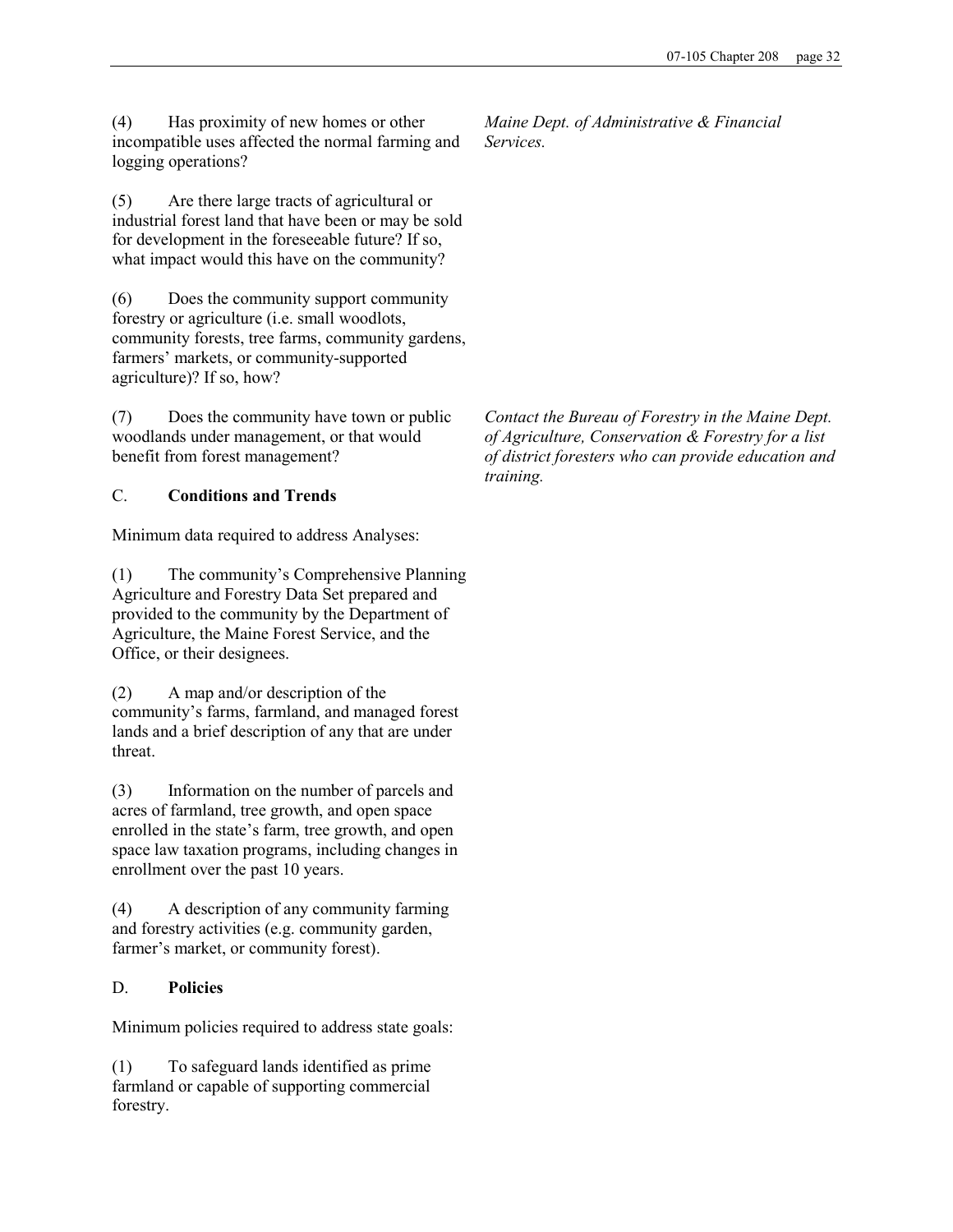(2) To support farming and forestry and encourage their economic viability.

## E. Strategies

(1) Minimum strategies required to address state goals: Consult with the Maine Forest Service district forester when developing any land use regulations pertaining to forest management practices as required by 12 M.R.S.A. §8869.

(2) Consult with Soil and Water Conservation District staff when developing any land use regulations pertaining to agricultural management practices.

(3) Amend land use ordinances to require commercial or subdivision developments in critical rural areas, if applicable, maintain areas with prime farmland soils as open space to the greatest extent practicable.

(4) Limit non-residential development in critical rural areas (if the town designates critical rural areas) to natural resource-based businesses and services, nature tourism/outdoor recreation businesses, farmers' markets, and home occupations.

(5) Encourage owners of productive farm and forest land to enroll in the current use taxation programs.

(6) Permit land use activities that support productive agriculture and forestry operations, such as roadside stands, greenhouses, firewood operations, sawmills, log buying yards, and pickyour-own operations.

(7) Include agriculture, commercial forestry operations, and land conservation that supports them in local or regional economic development plans.

## 5. Marine Resources (if applicable)

## A. State Goal and State Coastal Policies

(1) To protect the State's marine resources industry, ports and harbors from incompatible

At the State level, you can contact the Municipal Planning Assistance Program; you can also contact the private Maine Farmland Trust – both have information on regulatory and non-regulatory strategies that encourage farming.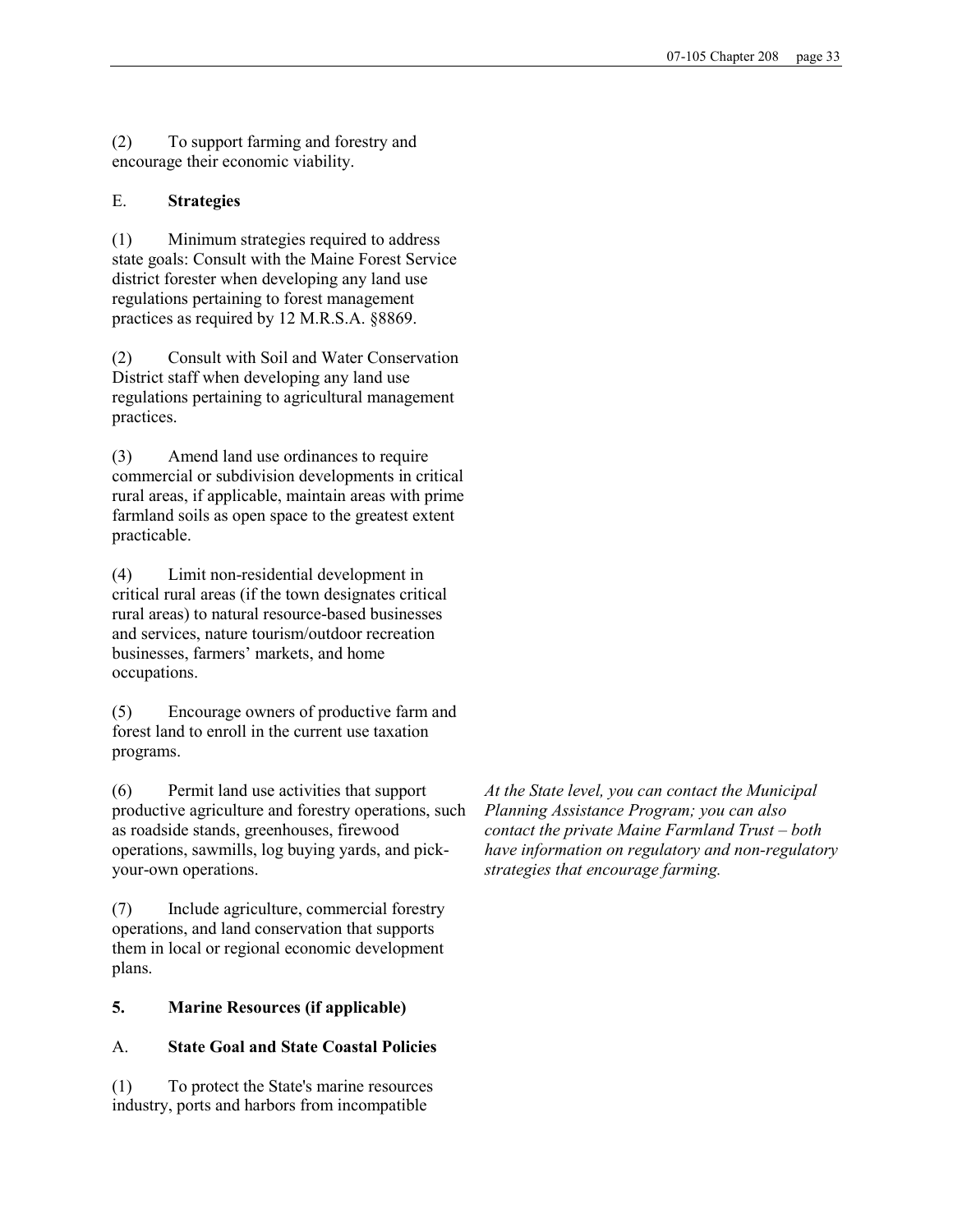development and to promote access to the shore for commercial fishermen and the public.

(2) For coastal communities, the Growth Management Act requires that a local comprehensive plan address the state coastal management policies (38 M.R.S.A. §1801). These are:

a. To promote the maintenance, development, and revitalization of the State's ports and harbors for fishing, transportation and recreation;

b. To manage the marine environment and its related resources to preserve and improve the ecological integrity and diversity of marine communities and habitats, to expand our understanding of the productivity of the Gulf of Maine and coastal waters and to enhance the economic value of the State's renewable marine resources;

c. To support shoreline management that gives preference to water-dependent uses over other uses, that promotes public access to the shoreline and that considers the cumulative effects of development on coastal resources;

d. To discourage growth and new development in coastal areas where, because of coastal storms, flooding, landslides or sea-level rise, it is hazardous to human health and safety;

e. To encourage and support cooperative state and municipal management of coastal resources;

f. To protect and manage critical habitat and natural areas of state and national significance and maintain the scenic beauty and character of the coast even in areas where development occurs;

g. To expand the opportunities for outdoor recreation and to encourage appropriate coastal tourist activities and development;

h. To restore and maintain the quality of our fresh, marine and estuarine waters to allow for the broadest possible diversity of public and private uses; and,

Due to historic development patterns, coastal areas are some of the most densely developed in the state. Rather than discourage overall growth along the coast, this policy asks that residents consider specific locations where studies have demonstrated hazards are most likely to occur (such as increased levels of flooding due to sea level rise), and contemplate LID practices, open space easements, redesigning infrastructure, or similar methods to mitigate safety risks.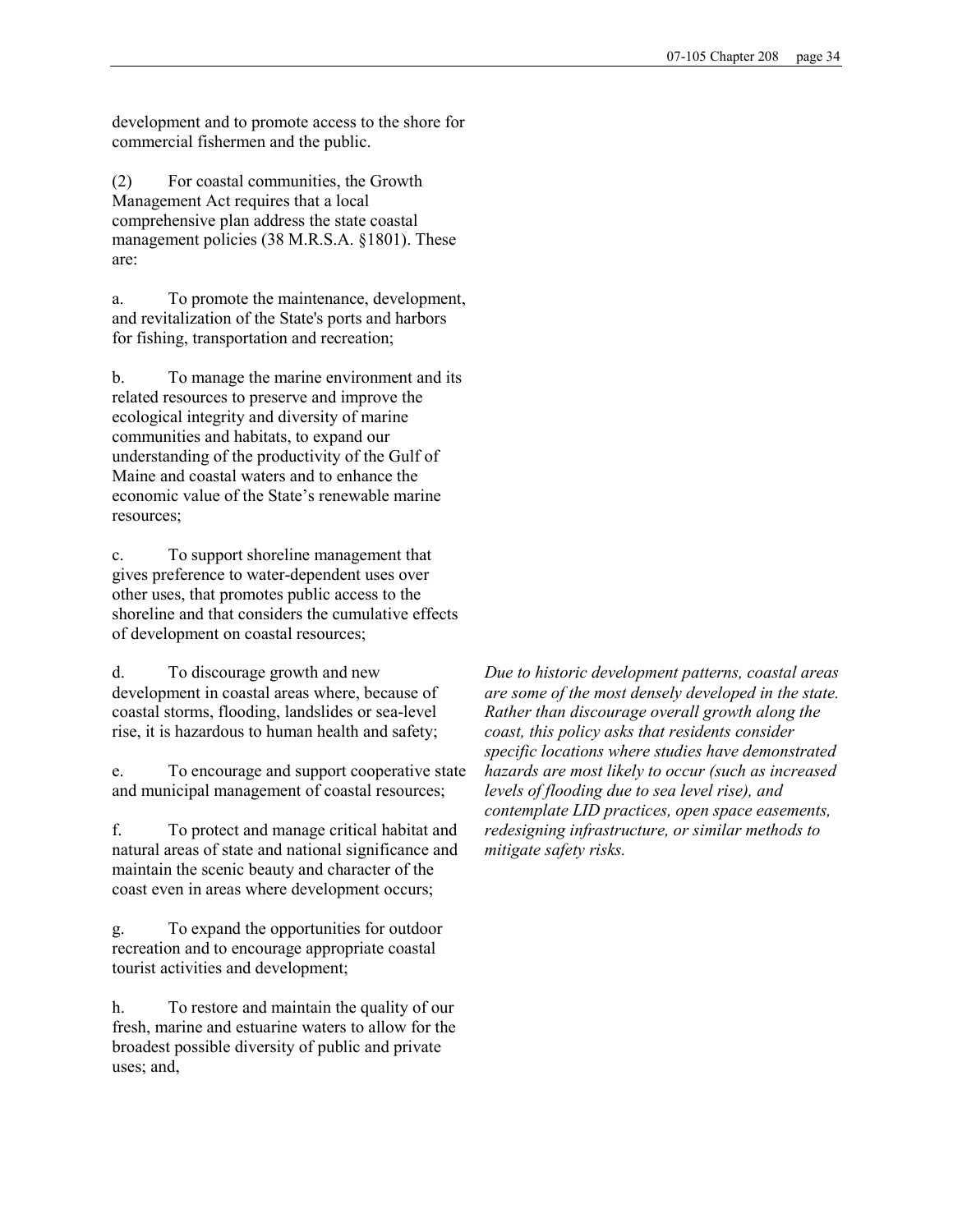i. To restore and maintain coastal air quality to protect the health of citizens and visitors and to protect enjoyment of the natural beauty and maritime characteristics of the Maine coast.

## B. Analyses

To generate minimum analyses to address state goals, use Conditions and Trends data in Section 3.5(C) to answer the following questions.

(1) Is coastal water quality being monitored on a regular basis?

(2) Is there a local or regional plan in place to identify and eliminate pollution sources?

(3) Has closing of clam or worm flats threatened the shellfishing industry, and are sources of contamination known? If so, are sources point (direct discharge) or nonpoint sources?

(4) Are traditional water-dependent uses thriving or in decline? What are the factors affecting these uses? If current trends continue, what will the waterfront look like in 10 years?

(5) Is there reasonable balance between waterdependent and other uses, and between commercial and recreational uses? If there have been recent conversions of uses, have they improved or worsened the balance?

(6) How does local zoning treat land around working harbors?

(7) Is there a local or regional harbor or bay management plan? If not, is one needed?

(8) Are there local dredging needs? If so, how will they be addressed?

(9) Is there adequate access, including parking, for commercial fishermen and members of the public? Are there opportunities for improved access?

(10) Are important points of visual access identified and protected?

The Maine DMR provides reports on how water quality is affecting marine resources, such as shellfish habitat. The Maine DEP provides reports on permitted activities, such as overboard discharges. Please contact each of these organizations for their respective reports for your municipality. Also, please describe the local municipal and local private efforts to monitor and improve water quality.

There is an imbalance when the cost of living, including the cost of leasing harbor/marina space, is prohibitive for local fisherman and others who need access to coastal water for their livelihood.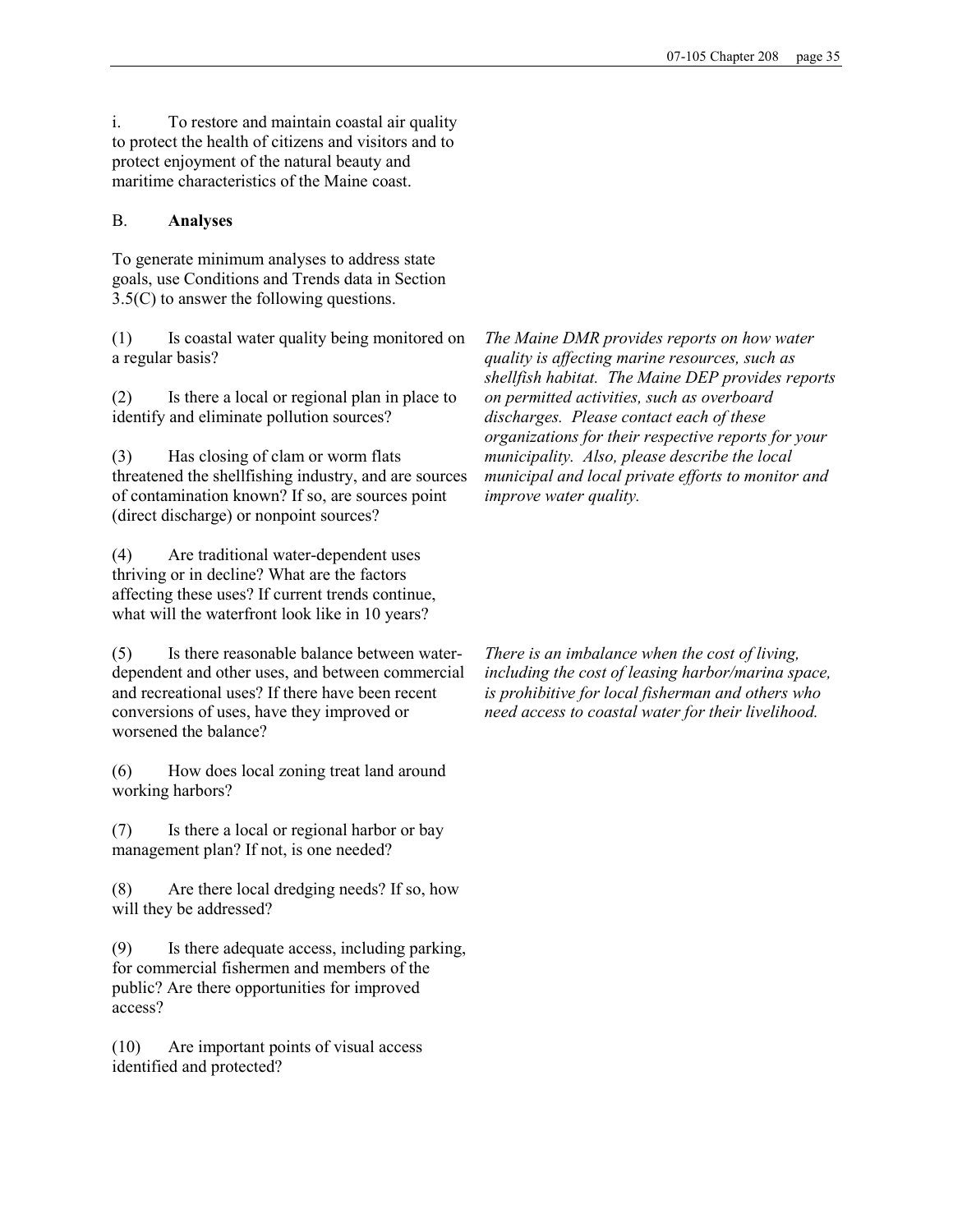## C. Conditions and Trends

Minimum data required to address Analyses:

(1) The community's Comprehensive Planning Marine Resources Data Set prepared and provided to the community by the Department of Marine Resources, and the Office, or their designees.

(2) A map and / or description of waterdependent uses.

(3) A brief summary of current regulations influencing land use patterns on or near the shoreline.

(4) A description of any local or regional harbor or bay management plans or planning efforts.

(5) The location of facilities (wharves, boat ramps, pump-out stations, etc.), with a brief description of any regional or local plans to improve facilities.

(6) A description or map showing public access points to the shore. Include a brief description of their use, capacity, physical condition, and plans to improve, expand, or acquire facilities such as parking or toilets.

(7) A list of scenic resources along the shoreline, including current ownership (public or private) and any protections.

## D. Policies

Minimum policies required to address state goals:

(1) To protect, maintain and, where warranted, improve marine habitat and water quality.

(2) To foster water-dependent land uses and balance them with other complementary land uses.

(3) To maintain and, where warranted, improve harbor management and facilities.

Please contact the Municipal Planning Assistance Program in the Maine DACF for a copy of the Scenic Assessment Handbook, a resource for assisting communities in identifying coastal scenic resources.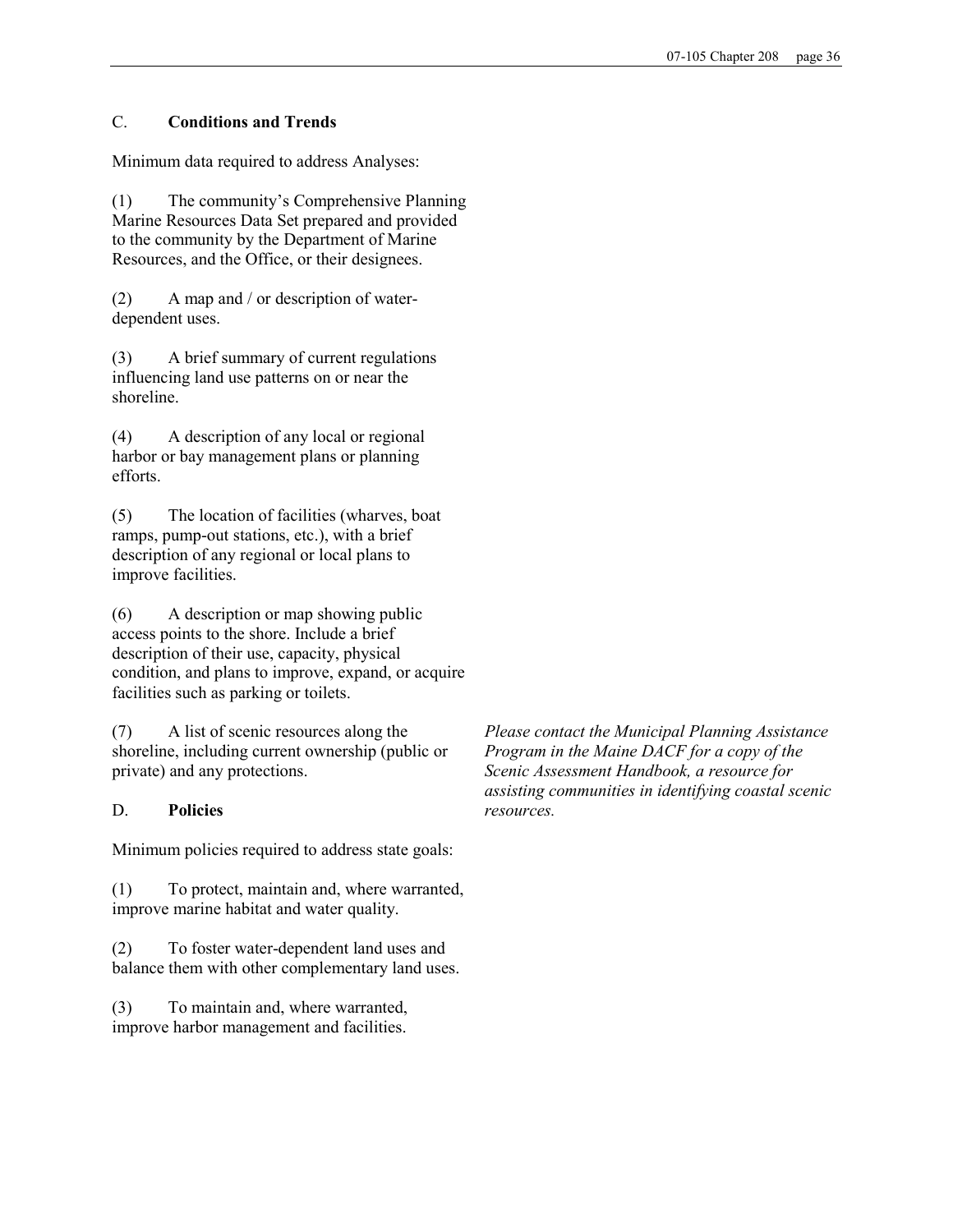(4) To protect, maintain and, where warranted, improve physical and visual public access to the community's marine resources for all appropriate uses including fishing, recreation, and tourism.

## E. Strategies

Minimum strategies required to address state goals:

(1) Identify needs for additional recreational and commercial access (which includes parking, boat launches, docking space, fish piers, and swimming access).

(2) Encourage owners of marine businesses and industries to participate in clean marina/boatyard programs.

(3) Provide information about the Working Waterfront Access Pilot Program and current use taxation program to owners of waterfront land used to provide access to or support the conduct of commercial fishing activities.

(4) Support implement of local and regional harbor and bay management plans.

(5) If applicable, provide sufficient funding for and staffing of the harbormaster and/or harbor commission.

(6) Work with local property owners, land trusts, and others to protect major points of physical and visual access to coastal waters, especially along public ways and in public parks.

# 6. Population and Demographics

## A. State Goal

None required.

## B. Analyses

To generate minimum analyses to address state goals, use Conditions and Trends data in Section 3.6(C) to answer the following questions.

(1) Is the rate of population change expected to continue as in the past, or to slow down or speed up? What are the implications of this change?

Contact the Maine DEP for a copy of "Brightwork – A Best Management Practices Manual for Maine's Boatyards and Marina." Contact the Maine Marine Trades Association for information on the Clean Boatyards & Marinas Program.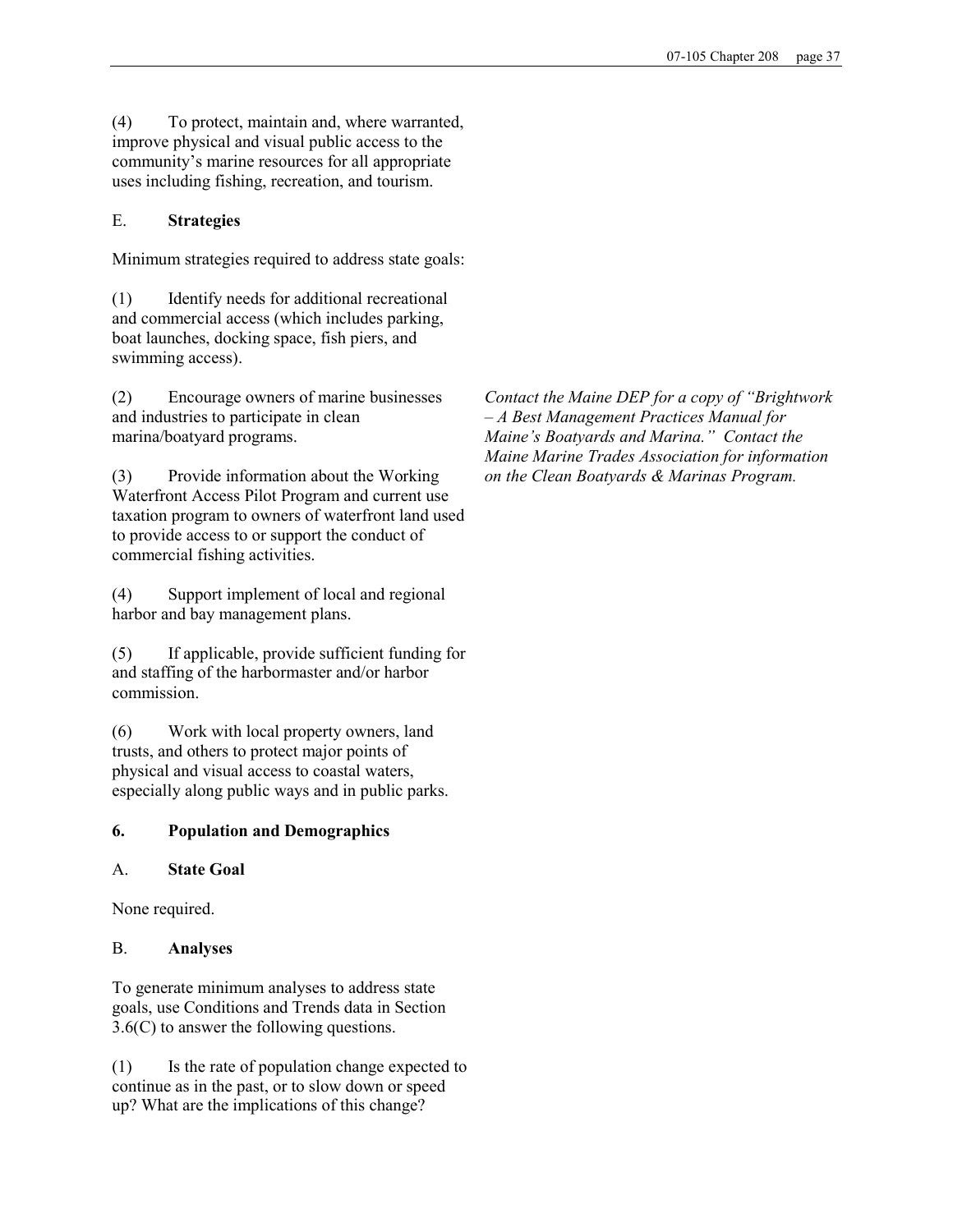(2) What will be the likely demand for housing and municipal and school services to accommodate the change in population and demographics, both as a result of overall change and as a result of change among different age groups?

(3) Does your community have a significant seasonal population, is the nature of that population changing? What is the community's dependence on seasonal visitors?

(4) If your community is a service center or has a major employer, are additional efforts required to serve a daytime population that is larger than its resident population?

#### C. Conditions and Trends

Minimum data required to address Analyses:

(1) The community's Comprehensive Planning Population and Demographic Data Set (including relevant local, regional, and statewide data) prepared and provided to the community by the Office or its designee.

#### D. Policies

None required.

#### E. Strategies

None required.

#### 7. Economy

#### A. State Goal

Promote an economic climate that increases job opportunities and overall economic well-being.

### B. Analyses

To generate minimum analyses to address state goals, use Conditions and Trends data in Section 3.7(C) to answer the following questions.

If your community has a significant seasonal population, this is an opportunity to begin contemplating how that population affects the municipality. Discuss ramifications of the seasonal population in the appropriate section elsewhere in the Plan; for example, if the seasonal population supports a certain portion of the local economy, explain that in the Economy section.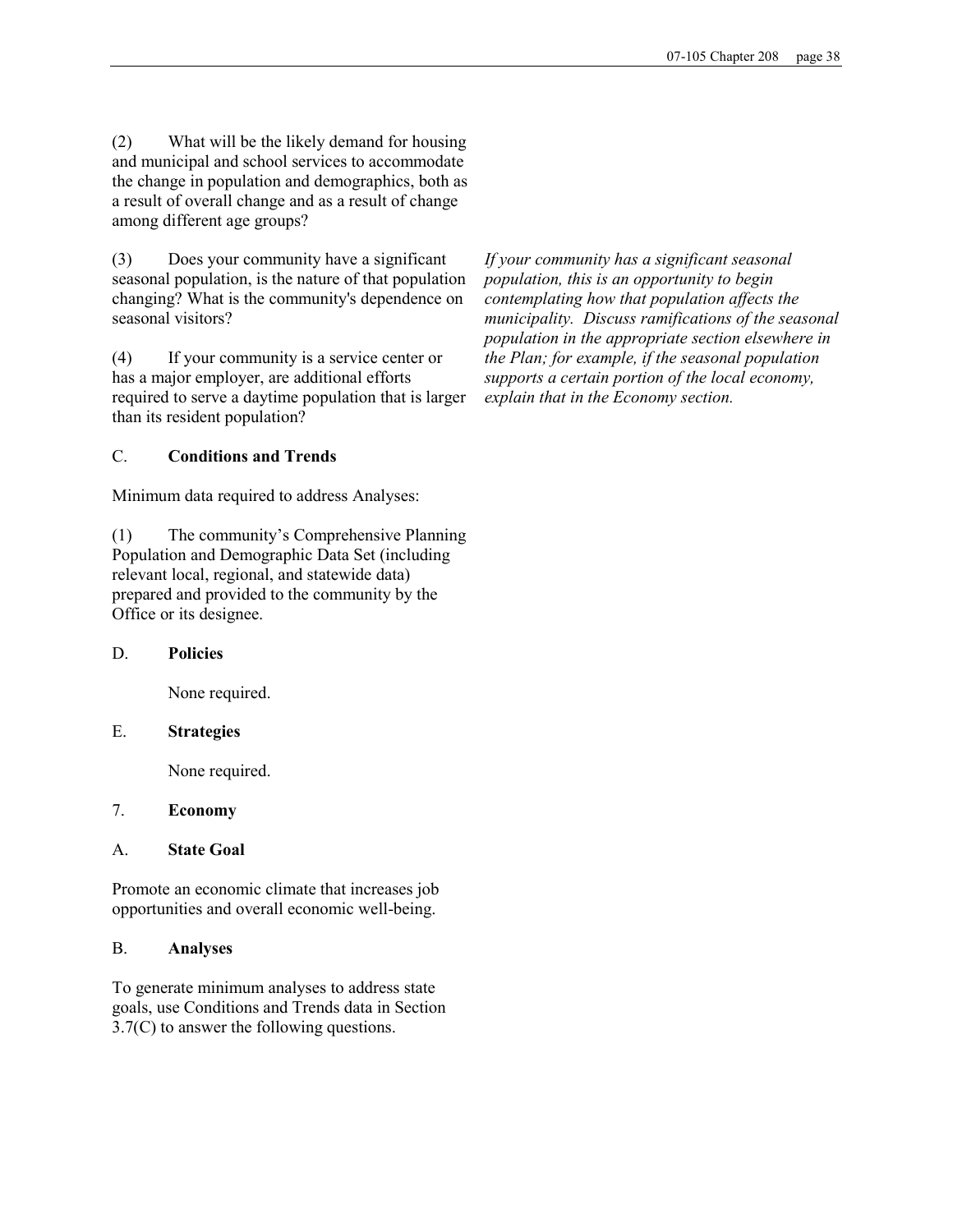(1) Is the economy experiencing significant change, and how does this, or might this, affect the local population, employment, and municipal tax base?

(2) Does the community have defined priorities for economic development? Are these priorities reflected in regional economic development plans?

(3) If there is a traditional downtown or village center(s) in the community? If so, are they deteriorating or thriving?

(4) Is tourism an important part of the local economy? If so, what steps has the community taken to support this industry?

(5) Do/should home occupations play a role in the community?

(6) Are there appropriate areas within the community for industrial or commercial development? If so, are performance standards necessary to assure that industrial and commercial development is compatible with the surrounding land uses and landscape?

(7) Are public facilities, including sewer, water, broadband access or three-phase power, needed to support the projected location, type, and amount of economic activity, and what are the issues involved in providing them?

(8) If there are local of regional economic development incentives such as TIF districting, do they encourage development in growth areas?

(9) How can/does the community use its unique assets such as recreational opportunities, historic architecture, civic events, etc. for economic growth?

## C. Conditions and Trends

Minimum data required to address Analysis:

(1) The community's Comprehensive Planning Economic Data Set prepared and provided to the community by the Office or its designee.

Discuss changes at the national (such as the Great Recession), state (such as significant downsizing of pulp and paper manufacturing industry), and local (such as new major employer) levels.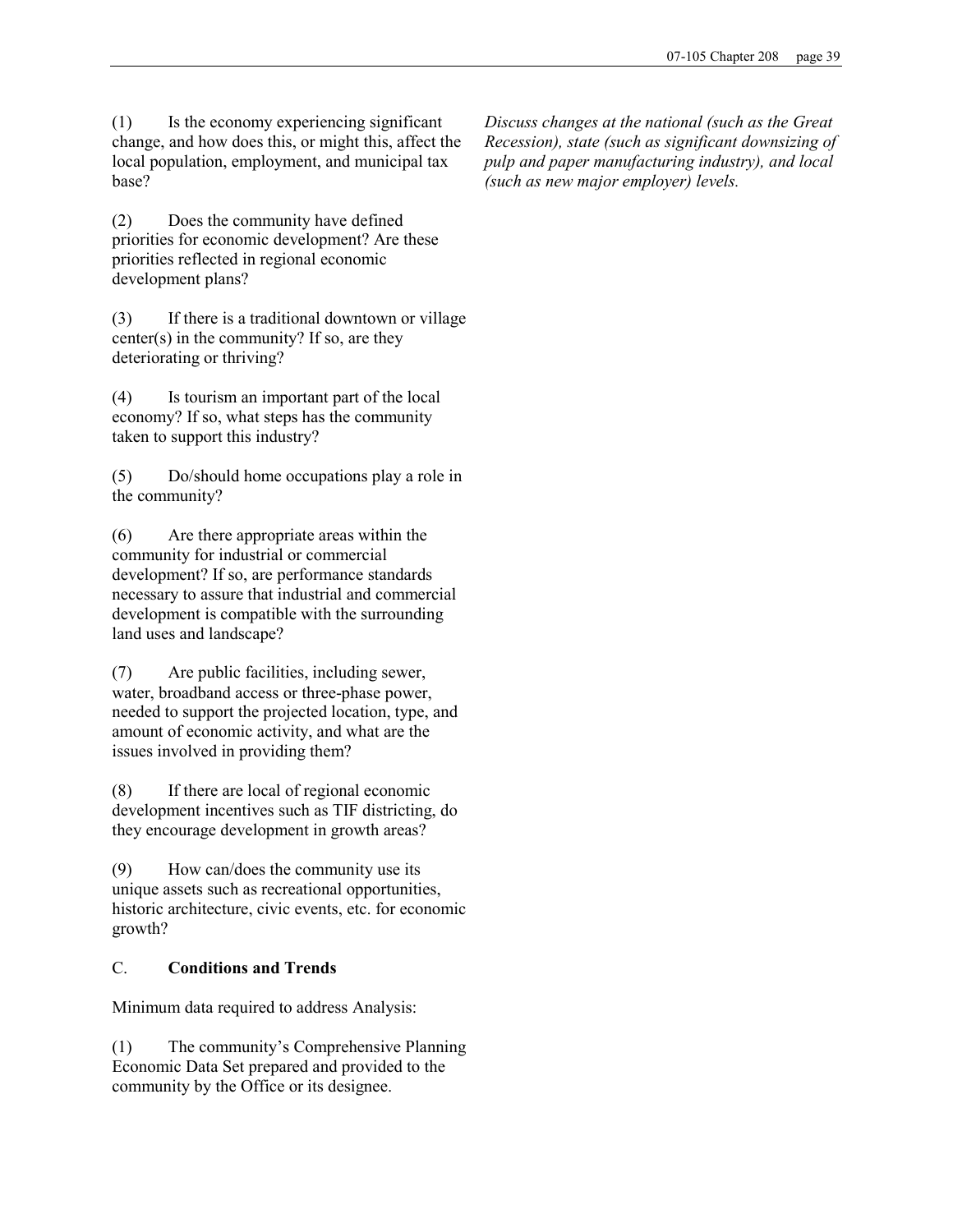(2) A brief historical perspective on how and why the current economy of the community and region developed.

(3) A list of local and regional economic development plans developed over the past five years, which include the community.

(4) Where does the community's population work and where do employees in your community reside? A description of the major employers in the community and labor market area and their outlook for the future.

(5) A description of any economic development incentive districts, such as tax increment financing districts, in the community.

# D. Policies

Minimum policies required to address state goals:

(1) To support the type of economic development activity the community desires, reflecting the community's role in the region.

(2) To make a financial commitment, if necessary, to support desired economic development, including needed public improvements.

(3) To coordinate with regional development corporations and surrounding towns as necessary to support desired economic development.

# E. Strategies

Minimum strategies required to address state goals:

(1) If appropriate, assign responsibility and provide financial support for economic development activities to the proper entity (e.g., a local economic development committee, a local representative to a regional economic development organization, the community's economic development director, a regional economic development initiative, or other).

(2) Enact or amend local ordinances to reflect the desired scale, design, intensity, and location of future economic development.

This is often provided in a chapter on the community's history, elsewhere in the Plan.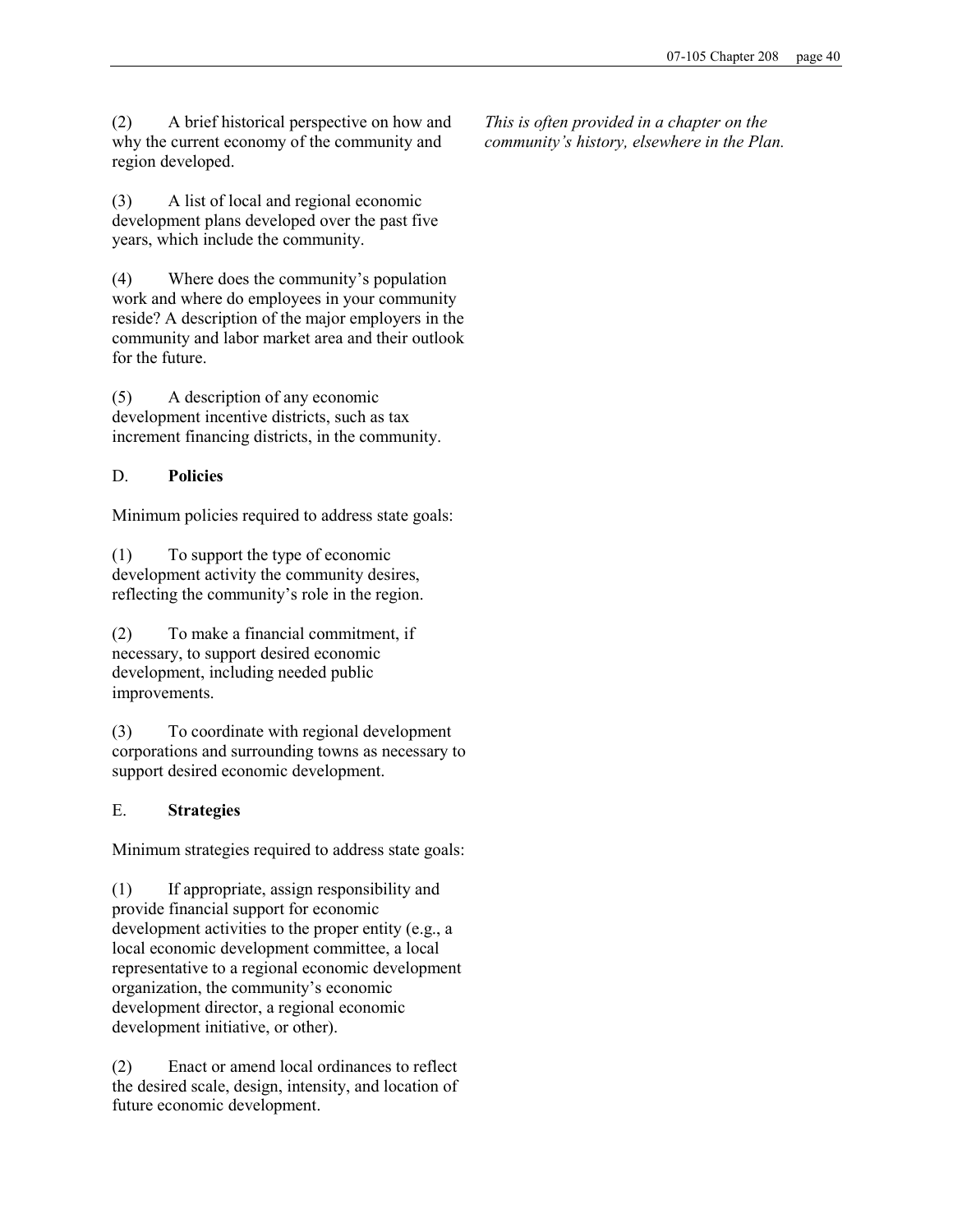(3) If public investments are foreseen to support economic development, identify the mechanisms to be considered to finance them (local tax dollars, creating a tax increment financing district, a Community Development Block Grant or other grants, bonding, impact fees, etc.)

(4) Participate in any regional economic development planning efforts.

# 8. Housing

# A. State Goal / Minimum Policy

To encourage and promote affordable, decent housing opportunities for all Maine citizens.

# B. Analyses

To generate minimum analyses to address state goals, use Conditions and Trends data in Section 3.8(C) to answer the following questions.

(1) How many additional housing units (if any), including rental units, will be necessary to accommodate projected population and demographic changes during the planning period?

(2) Is housing, including rental housing, affordable to those earning the median income in the region? Is housing affordable to those earning 80% of the median income? If not, review local and regional efforts to address issue.

(3) Are seasonal homes being converted to year-round use or vice-versa? What impact does this have on the community?

(4) Will additional low and moderate income family, senior, or assisted living housing be necessary to meet projected needs for the community? Will these needs be met locally or regionally?

(5) Are there other major housing issues in the community, such as substandard housing?

(6) How do existing local regulations encourage or discourage the development of affordable/workforce housing?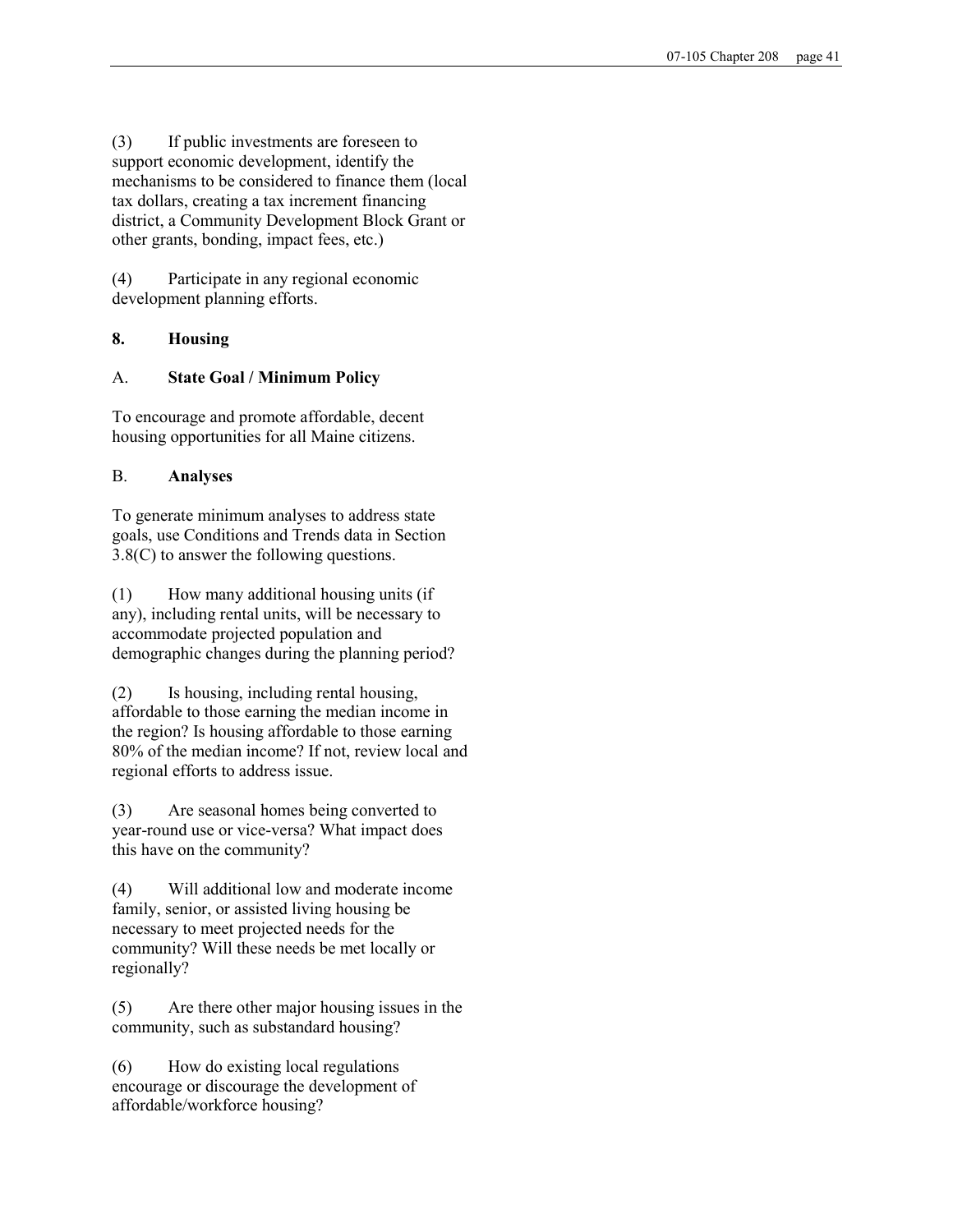# C. Conditions and Trends

Minimum data required to address Analyses:

(1) The community's Comprehensive Planning Housing Data Set prepared and provided to the community by the Maine State Housing Authority, and the Office, or their designees.

(2) Information on existing local and regional affordable/workforce housing coalitions or similar efforts.

(3) A summary of local regulations that affect the development of affordable/workforce housing.

## D. Policies

Minimum policies required to address state goals:

(1) To encourage and promote adequate workforce housing to support the community's and region's economic development.

(2) To ensure that land use controls encourage the development of quality affordable housing, including rental housing.

(3) To encourage and support the efforts of the regional housing coalitions in addressing affordable and workforce housing needs.

# E. Strategies

Minimum strategies required to address state goals:

(1) Maintain, enact or amend growth area land use regulations to increase density, decrease lot size, setbacks and road widths, or provide incentives such as density bonuses, to encourage the development of affordable/workforce housing.

(2) Maintain, enact or amend ordinances to allow the addition of at least one accessory apartment per dwelling unit in growth areas, subject to site suitability.

(3) Create or continue to support a community affordable/workforce housing committee and/or regional affordable housing coalition.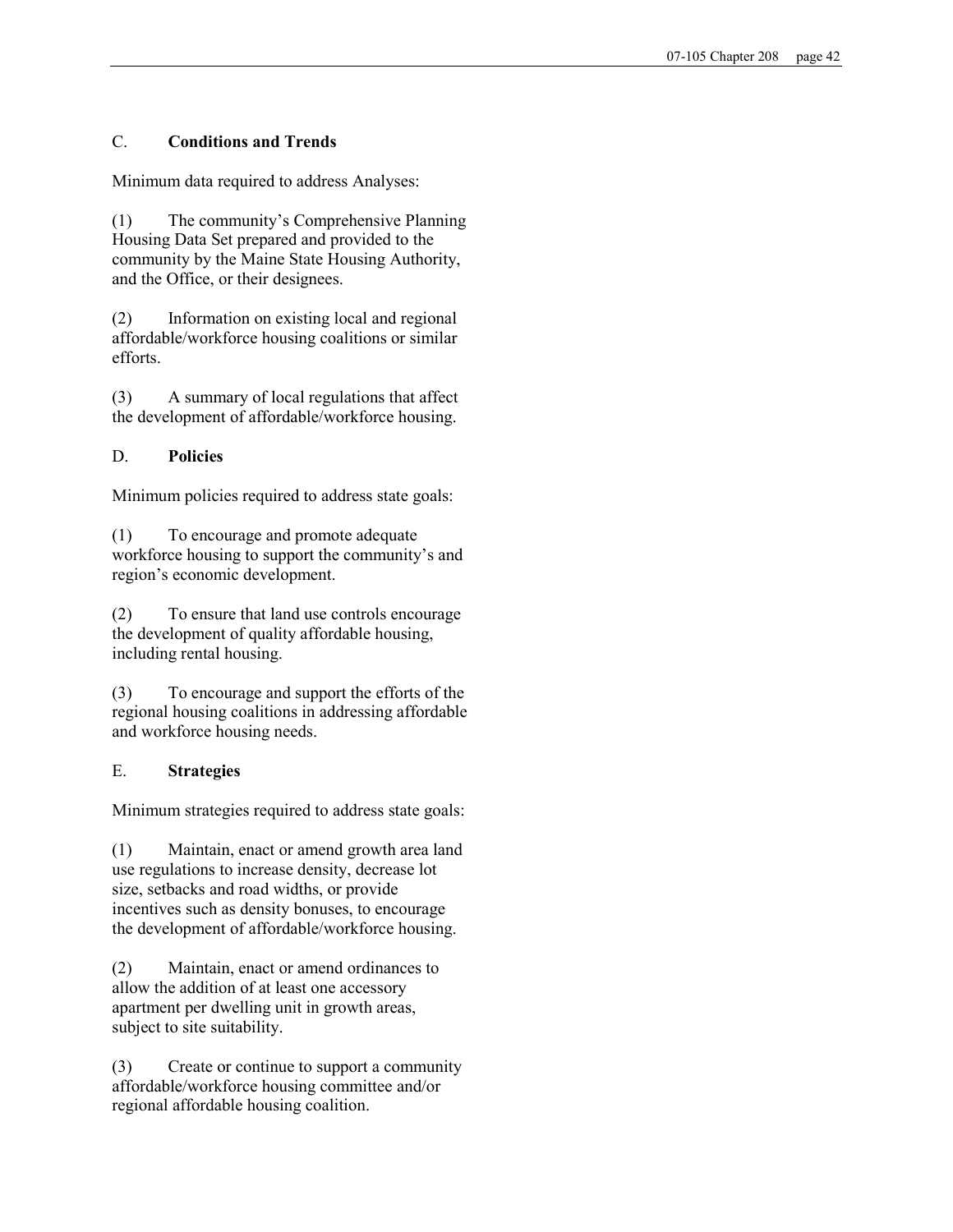(4) Designate a location(s) in growth areas where mobile home parks are allowed pursuant to 30-A M.R.S.A. §4358(3)(M) and where manufactured housing is allowed pursuant to 30-A M.R.S.A. §4358(2).

(5) Support the efforts of local and regional housing coalitions in addressing affordable and workforce housing needs.

(6) Seek to achieve a level of at least 10% of new residential development built or placed during the next decade be affordable.

## 9. Recreation

## A. State Goal

To promote and protect the availability of outdoor recreation opportunities for all Maine citizens, including access to surface waters.

## B. Analyses

To generate minimum analyses to address state goals, use Conditions and Trends data in Section 3.9(C) to answer the following questions.

(1) Will existing recreational facilities and programs in the community and region accommodate projected growth or changes in age groups in your community?

(2) Is there a need for certain types of services or facilities or to upgrade or enlarge present facilities to either add capacity or make them more usable?

(3) Are important tracts of open space commonly used for recreation publicly-owned or otherwise permanently conserved?

(4) Does the community have a mechanism, such as an open space fund or partnership with a land trust, to acquire important open spaces and access sites, either outright or through conservation easements?

(5) Does the public have access to each of the community's significant water bodies?

Seek housing that is affordable to those earning the median income in the region.

This includes both organized and unorganized recreational opportunities.

Significant water bodies include great ponds, rivers, and the ocean.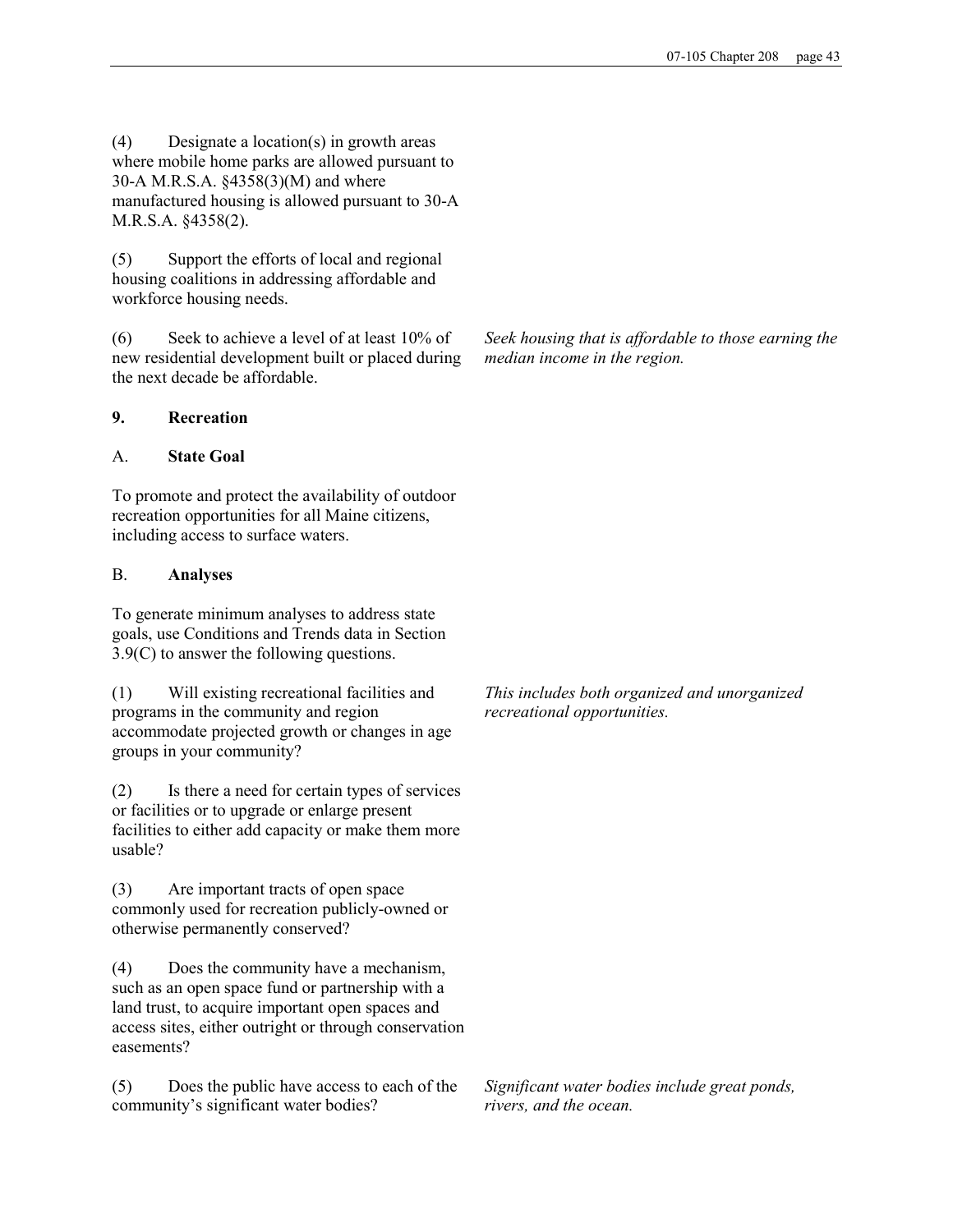(6) Are recreational trails in the community adequately maintained? Are there use conflicts on these trails?

(7) Is traditional access to private lands being restricted?

# C. Condition and Trends

Minimum data required to address Analyses:

(1) The community's Comprehensive Planning Recreation Data Set prepared and provided to the community by the Department of Conservation, and the Office, or their designees.

(2) A description of important public and private active recreation programs, land and water recreation areas (including hunting and fishing areas), and facilities in the community and region, including regional recreational opportunities as appropriate, and identification of unmet needs.

(3) An inventory of any fresh or salt water bodies in the community determined locally to have inadequate public access.

(4) A description of local and regional trail systems, trail management organizations, and conservation organizations that provide trails for all-terrain vehicles, snowmobiling, skiing, mountain biking, or hiking.

(5) A map or list of important publicly-used open spaces and their associated facilities, such as parking and toilet facilities.

## D. Policies

Minimum policies required to address state goals:

(1) To maintain/upgrade existing recreational facilities as necessary to meet current and future needs.

(2) To preserve open space for recreational use as appropriate.

The map and/or list should clearly identify whether the publicly-used recreation space is publicly- or privately-owned.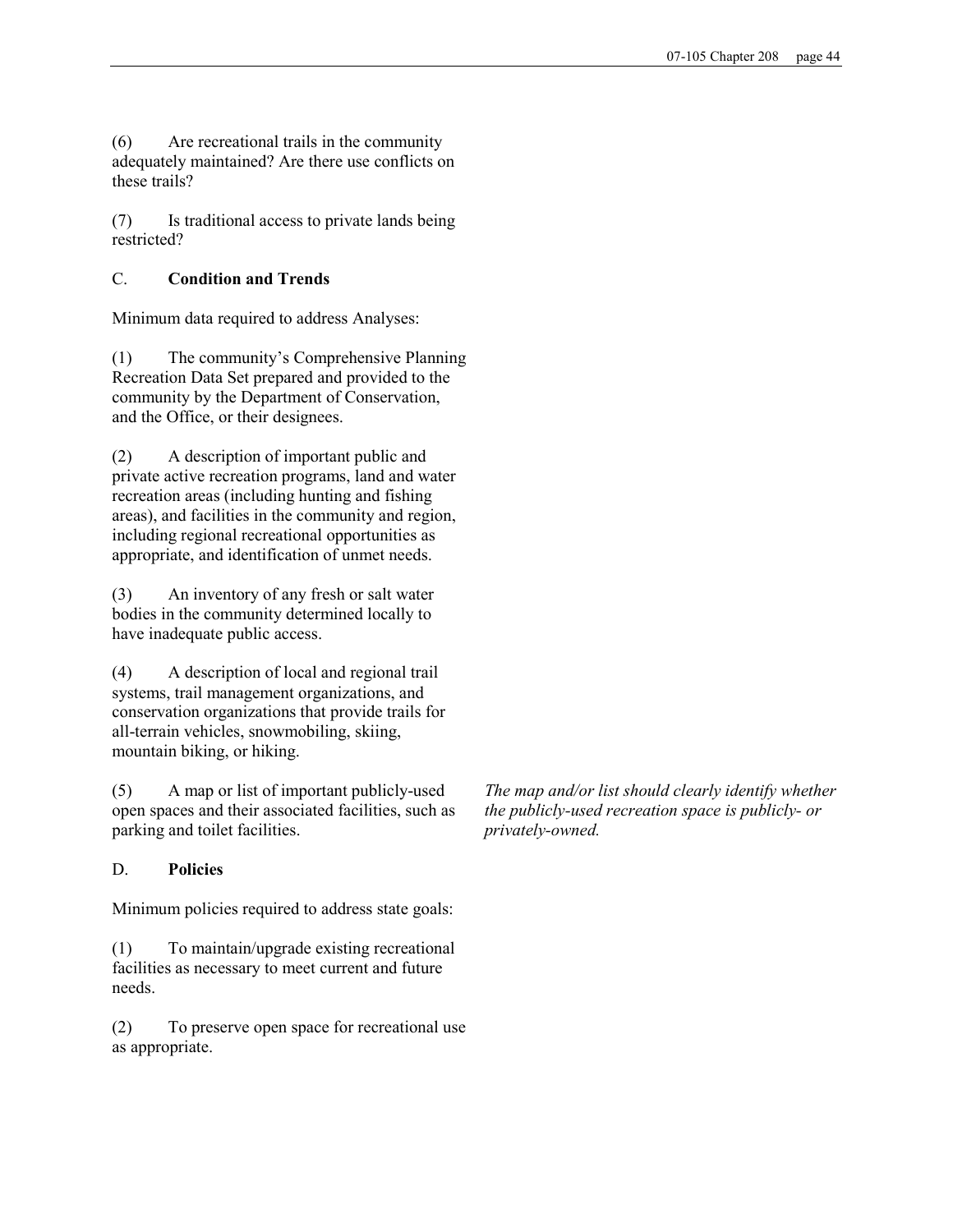(3) To seek to achieve or continue to maintain at least one major point of public access to major water bodies for boating, fishing, and swimming, and work with nearby property owners to address concerns.

# E. Strategies

Minimum strategies required to address state goals:

(1) Create a list of recreation needs or develop a recreation plan to meet current and future needs. Assign a committee or community official to explore ways of addressing the identified needs and/or implementing the policies and strategies outlined in the plan.

(2) Work with public and private partners to extend and maintain a network of trails for motorized and non-motorized uses. Connect with regional trail systems where possible.

(3) Work with an existing local land trust or other conservation organizations to pursue opportunities to protect important open space or recreational land.

(4) Provide educational materials regarding the benefits and protections for landowners allowing public recreational access on their property. At a minimum this will include information on Maine's landowner liability law regarding recreational or harvesting use, Title 14, M.R.S.A. §159-A.

## 10. Transportation

## Sensible Transportation Policy Act

If a community has adopted a local or applicable regional long-range transportation plan that has been approved by the Maine Department of Transportation as consistent with the Sensible Transportation Policy Act (23 M.R.S.A. §73), then the transportation section is deemed complete for the purposes of review under this Chapter. The transportation section of the comprehensive plan need only include a letter from the Maine Department of Transportation stating that the community's long-range transportation plan is consistent with 17-229 CMR Chapter 103 subchapter 3 and is current in accordance with 17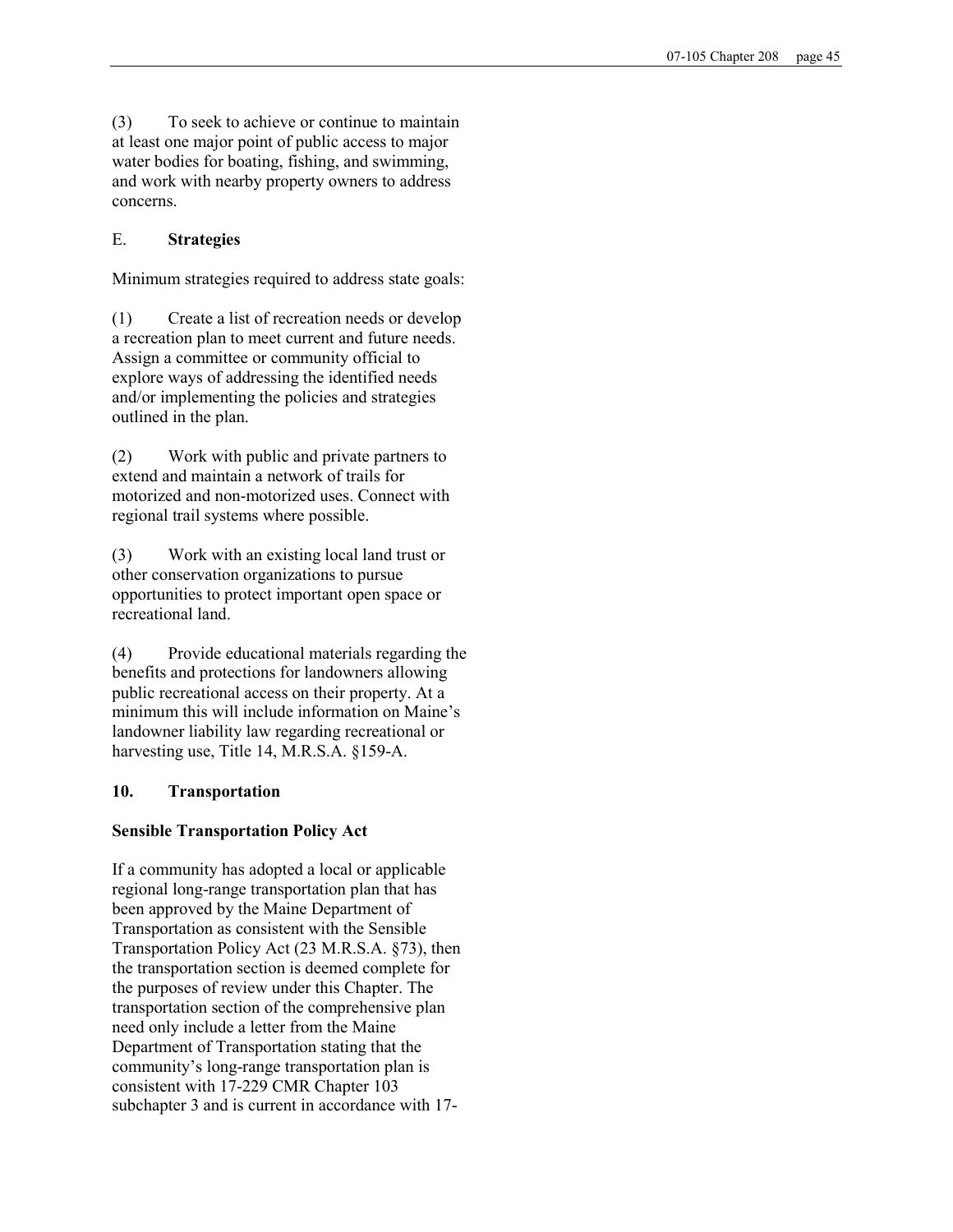229 CMR Chapter 103 subchapter 3.2(F).

Absent such approval, the following information, analyses, policies and strategies are required. Regional transportation plans must be consulted in preparing this section.

## A. State Goal

To plan for, finance and develop an efficient system of public facilities and services to accommodate anticipated growth and economic development.

## B. Analyses

To generate minimum analyses to address state goals, use Conditions and Trends data in Section 3.10(C) to answer the following questions.

(1) What are the transportation system concerns in the community and region? What, if any, plans exist to address these concerns?

(2) Are conflicts caused by multiple road uses, such as a major state or U.S. route that passes through the community or its downtown and serves as a local service road as well?

(3) To what extent do sidewalks connect residential areas with schools, neighborhood shopping areas, and other daily destinations?

(4) How are walking and bicycling integrated into the community's transportation network (including access to schools, parks, and other community destinations)?

(5) How do state and regional transportation plans relate to your community?

(6) What is the community's current and approximate future budget for road maintenance and improvement?

(7) Are there parking issues in the community? If so what are they?

(8) If there are parking standards, do they discourage development in village or downtown areas?

Contact your regional council for information on current regional transportation plans affecting your community.

Contact your regional council for information on state and regional transportation plans. You can also contact the Maine Department of Transportation for a list of current work plans, rail plans, multi-modal plans, and other plans and projects affecting your region.

This is not restricted to automobiles. Think also about other modes of transportation, such as bicycle parking and how provision of bike racks may encourage more biking, or moorings and docks for boats.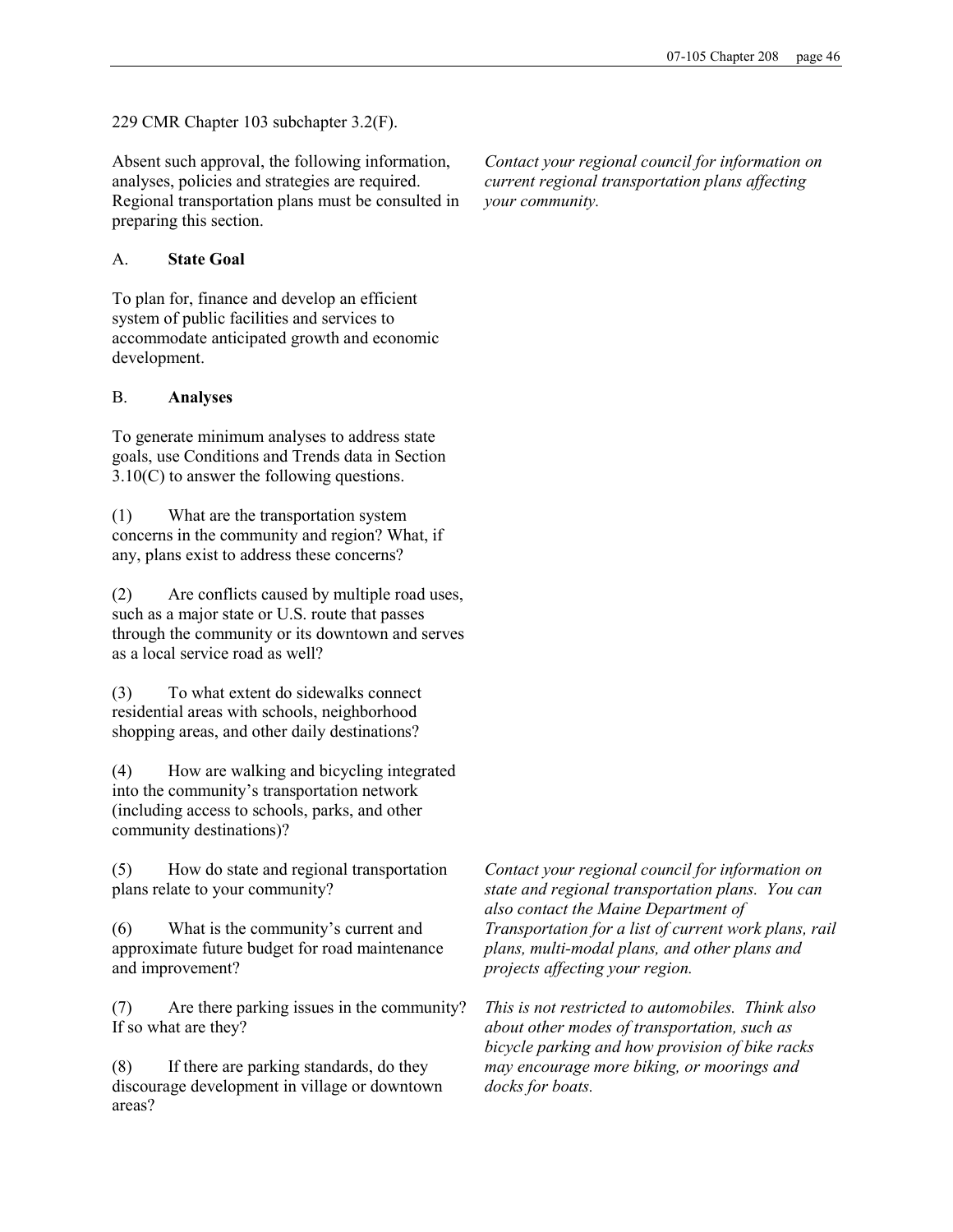(9) Do available transit services meet the current and foreseeable needs of community residents? If transit services are not adequate, how will the community address the needs?

(10) If the community hosts a transportation terminal, such as an airport, passenger rail station, or ferry terminal, how does it connect to other transportation modes (e.g. automobile, pedestrian, bicycle, transit)?

(11) If the community hosts or abuts any public airports, what coordination has been undertaken to ensure that required airspace is protected now and in the future? How does the community coordinate with the owner(s) of private airports?

(12) If you are a coastal community are landside or water-side transportation facilities needed? How will the community address these needs?

(13) Does the community have local access management or traffic permitting measures in place?

(14) Do the local road design standards support the community's desired land use pattern?

(15) Do the local road design standards support bicycle and pedestrian transportation?

(16) Do planned or recently built subdivision roads (residential or commercial) simply dead-end or do they allow for expansion to adjacent land and encourage the creation of a network of local streets? Where dead-ends are unavoidable, are mechanisms in place to encourage shorter deadends resulting in compact and efficient subdivision designs?

## C. Conditions and Trends

Minimum data required to address Analyses:

(1) The community's Comprehensive Planning Transportation Data Set prepared and provided to the community by the Department of Transportation, and the Office, or their designees.

Contact your regional council for information on available local transit. If applicable, you can also contact your regional Metropolitan Planning Organization (MPO). An MPO is a federallydesignated entity created to assist areas with large populations in determining how to provide transportation without significantly harming the environment. The Maine Department of Health and Human Services also has information on transportation services, including such services provided by local Community Action Programs.

Access Management means regulating access to a publicly-funded road. In other words, can anyone build a house on the side of a road and connect the new driveway to the public road? Over time, this often leads to stop-and-go traffic on previously scenic rural roads. Contact your regional council for information on access management options.

If there are local road design standards, do they address multiple modes of transportation, or just automobiles? For example, are bicycle lanes and sidewalks required in more densely developed areas?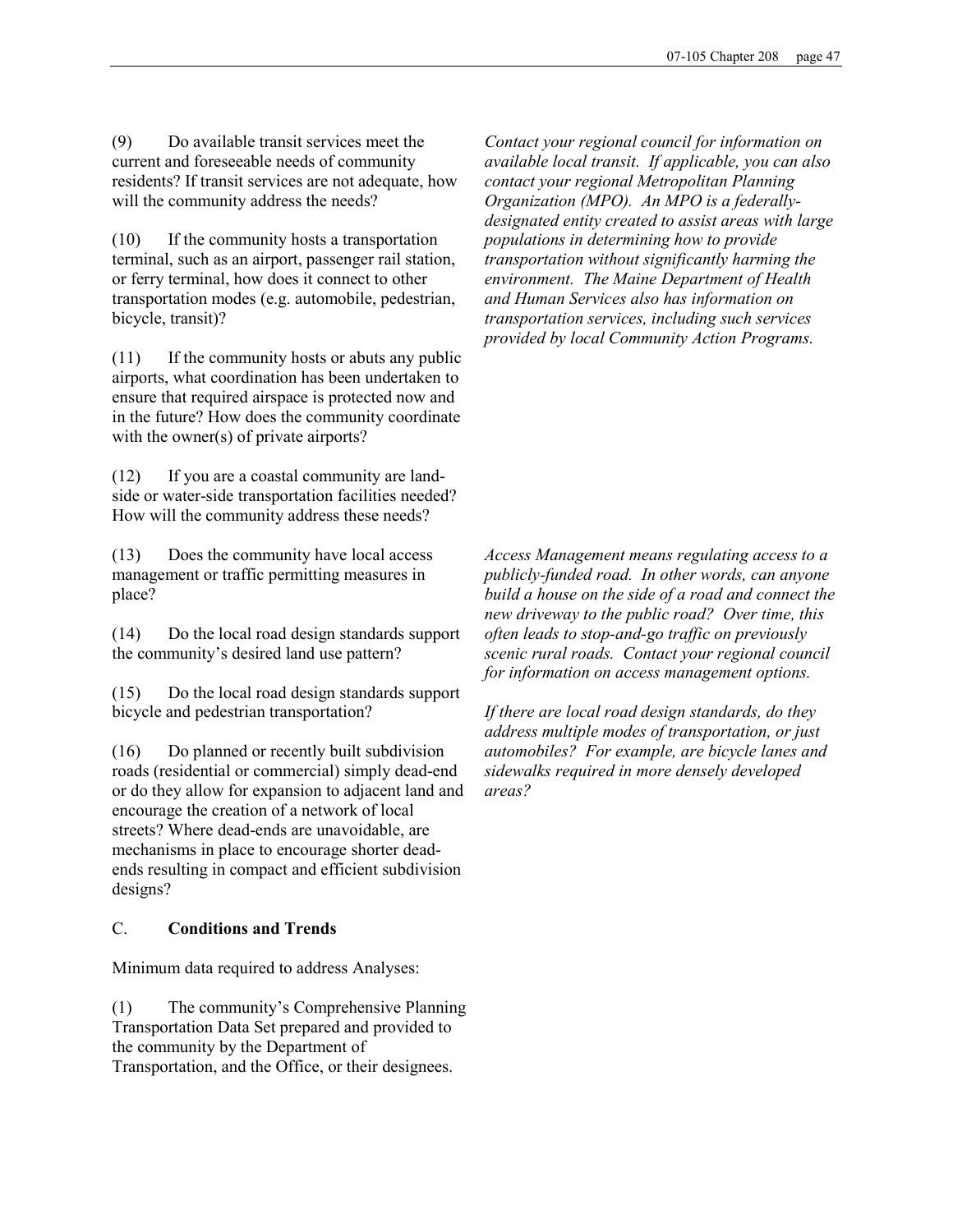(2) Location and overall condition of roads, bridges, sidewalks, and bicycle facilities, including any identified deficiencies or concerns.

(3) Identify potential on and off-road connections that would provide bicycle and pedestrian connections to neighborhoods, schools, waterfronts and other activity centers.

(4) Identify major traffic (including pedestrian) generators, such as schools, large businesses, public gathering areas/activities, etc. and related hours of their operations.

(5) Identify policies and standards for the design, construction and maintenance of public and private roads.

(6) List and locate municipal parking areas including capacity, and usage.

(7) Identify airports within or adjacent to the community and describe applicable airport zoning and airspace protection ordinances your community has in place.

(8) Identify bus or van services.

(9) Identify existing and proposed marine and rail terminals within your community including potential expansions.

(10) If coastal communities identify public ferry service and private boat transportation support facilities (may be covered under Marine Resources with cross reference) including related water-side (docks/piers/wharves) and land-side (parking) facilities.

## D. Policies

Minimum policies required to address state goals:

(1) To prioritize community and regional needs associated with safe, efficient, and optimal use of transportation systems.

(2) To safely and efficiently preserve or improve the transportation system.

Please identify major traffic generators for residents in your community, even if the generator itself is not in your community. For example, if there is a large manufacturing plant in an adjacent town for which many of your town's residents work, please list the plant as a traffic generator, and discuss implications of such on your community's transportation network.

Improving the transportation system is not necessarily preserving and paving all roads. Consider all modes of the overall transportation system.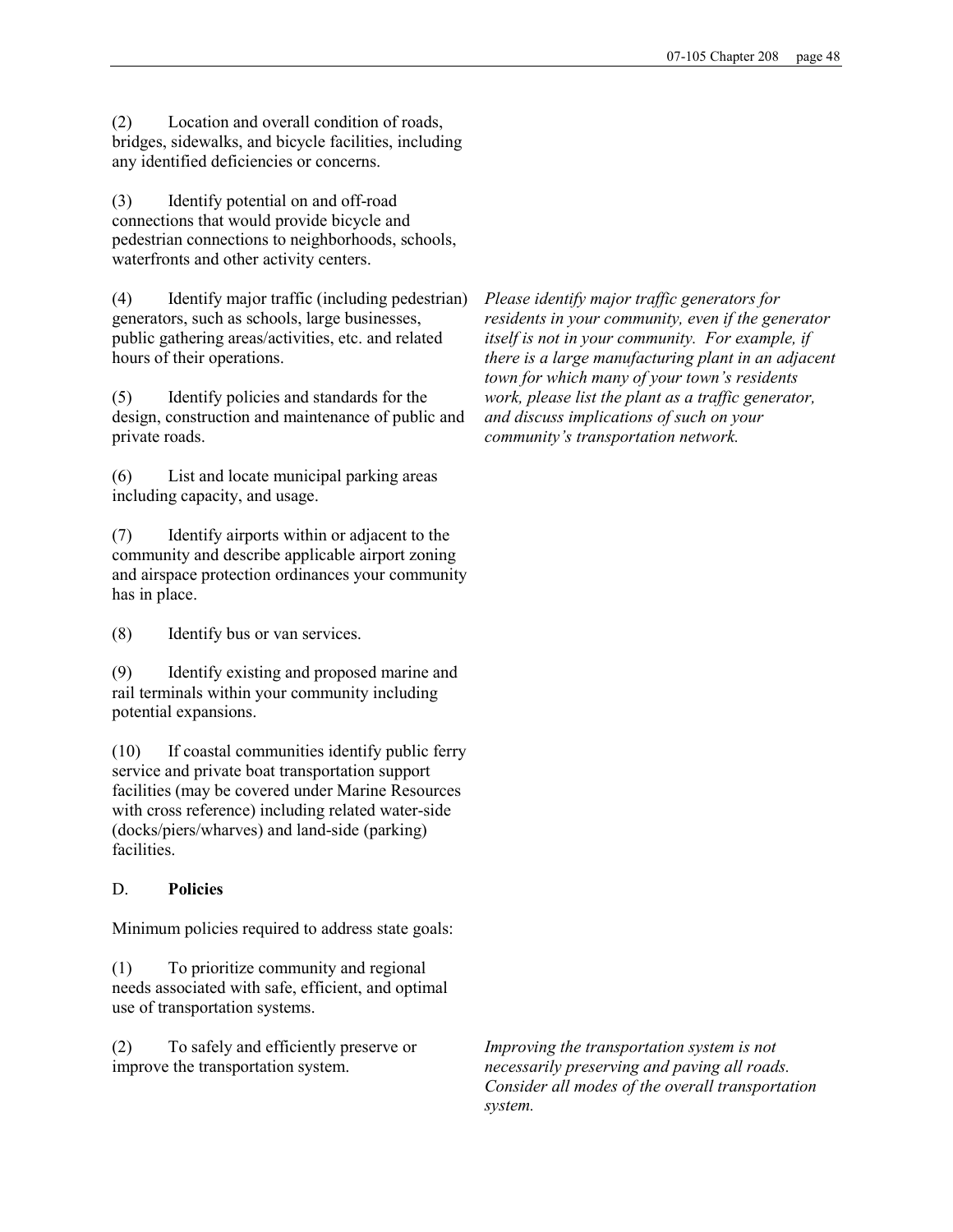(3) To promote public health, protect natural and cultural resources, and enhance livability by managing land use in ways that maximize the efficiency of the transportation system and minimize increases in vehicle miles traveled.

(4) To meet the diverse transportation needs of residents (including children, the elderly and disabled) and through travelers by providing a safe, efficient, and adequate transportation network for all types of users (motor vehicles, pedestrians, bicyclists).

(5) To promote fiscal prudence by maximizing the efficiency of the state or state-aid highway network.

# E. Strategies

Minimum strategies required to address state goals:

(1) Develop or continue to update a prioritized improvement, maintenance, and repair plan for the community's transportation network.

(2) Initiate or actively participate in regional and state transportation efforts.

(3) Maintain, enact or amend local ordinances as appropriate to address or avoid conflicts with:

a. Policy objectives of the Sensible Transportation Policy Act (23 M.R.S.A. §73);

b. State access management regulations pursuant to 23 M.R.S.A. §704; and

c. State traffic permitting regulations for large developments pursuant to 23 M.R.S.A. §704-A.

(4) Maintain, enact or amend ordinance standards for subdivisions and for public and private roads as appropriate to foster transportationefficient growth patterns and provide for future street and transit connections.

# 11. Public Facilities and Services

A. State Goal

Contact your regional council for information on such efforts.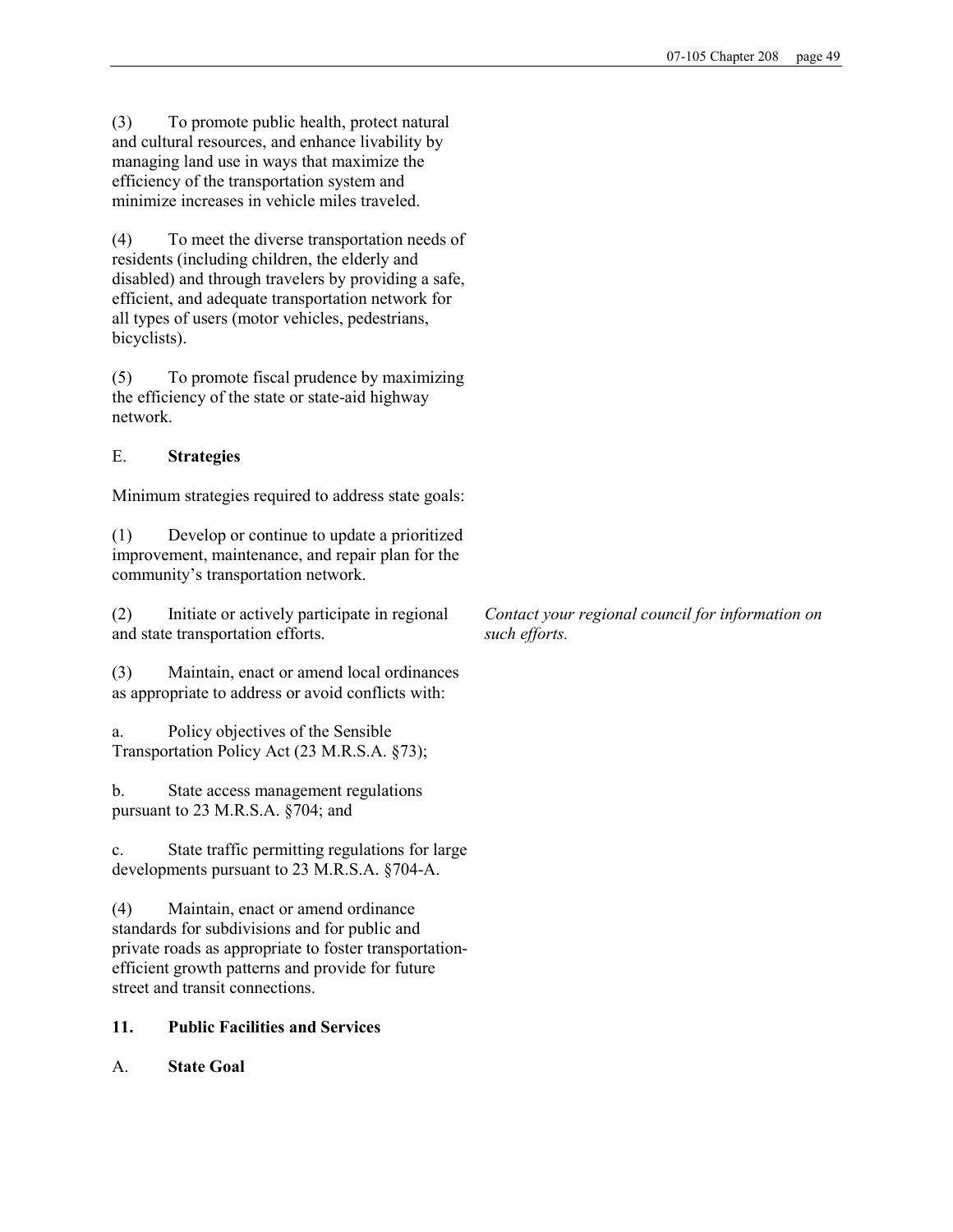To plan for, finance and develop an efficient system of public facilities and services to accommodate anticipated growth and economic development.

## B. Analyses

To generate minimum analyses to address state goals, use Conditions and Trends data in Section 3.11(C) to answer the following questions.

(1) Are municipal services adequate to meeting changes in population and demographics?

(2) Has the community partnered with neighboring communities to share services, reduce costs and/or improve services? In what ways?

(3) If the community has a public sewer system, what issues or concerns are there currently and/or anticipated in the future? Is the sanitary district extension policy consistent with the Future Land Use Plan as required by (38 M.R.S.A. §1163), or will it be?

(4) If the community has a public water system are any public water supply expansions anticipated? If so, have suitable sources been identified and protected? Is the water district extension policy consistent with the Future Land Use Plan?

(5) If the town does not have a public sewer or water system, is this preventing the community from accommodating current and projected growth?

(6) Are existing stormwater management facilities adequately maintained? What improvements are needed? How might future development affect the existing system?

(7) How do residents dispose of septic tank waste? Are there issues or concerns regarding septic tank waste?

(8) Is school construction or expansion anticipated during the planning period? Are there opportunities to promote new residential development around existing and proposed schools?

Please indicate if residents wish to accommodate future growth in a more dense growth area, but are unable to do so without public sewer and/or public water services.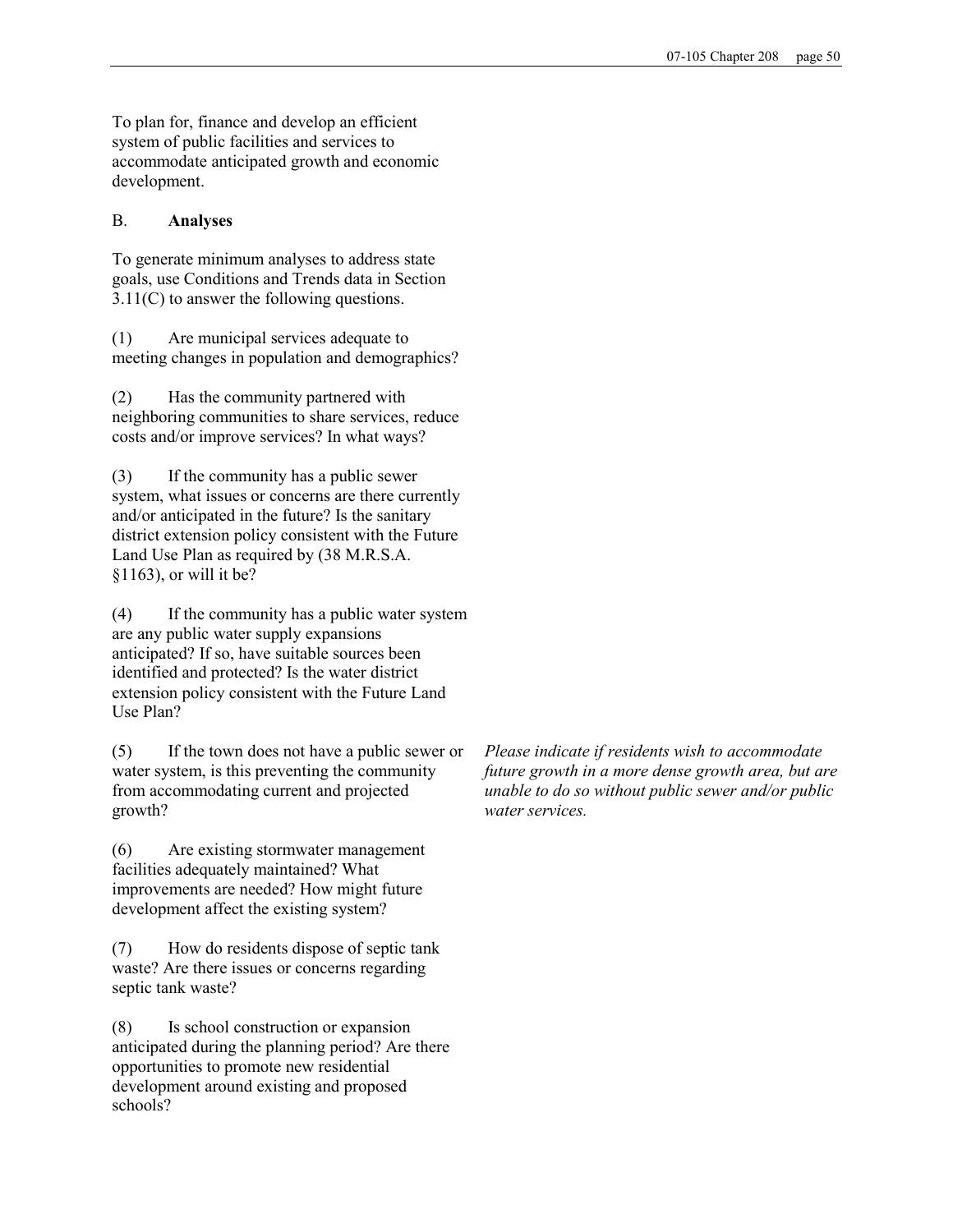(9) Is the community's emergency response system adequate? Are improvements needed?

(10) Is the solid waste management system meeting current needs? Is the community reducing the reliance on waste disposal and increasing recycling opportunities? Are improvements needed to meet future demand?

(11) Are improvements needed in the telecommunications and energy infrastructure?

(12) Are local and regional health care facilities and public health and social service programs adequate to meet the needs of the community?

(13) Will other public facilities, such as town offices, libraries, and cemeteries accommodate projected growth?

(14) To what extent are investments in facility improvements directed to growth areas?

(15) Does the community have a street tree program?

## C. Conditions and Trends

Minimum data required to address Analyses includes the identification of the following as applicable for the public facilities and services in 3.11 C (5) (a through i):

(1) location of facilities and service areas (mapped as appropriate);

(2) general physical condition of facilities and equipment;

(3) capacity and anticipated demand during the planning period;

(4) identification of who owns/manages the systems;

(5) estimated costs of needed capital improvements to public facilities; and

(6) the following information related to each of these public facilities and services:

Consider preventive care services and facilities, in addition to larger hospitals and doctor's offices. Contact the Division of Local Public Health at the Maine Department of Health and Human Services for more information on local preventive health care.

Contact Project Canopy within the Department of Agriculture, Conservation & Forestry for more information on street trees.

Many public facilities and services are regional. Please include those servicing residents in your town, regardless of whether the actual physical location is in your town.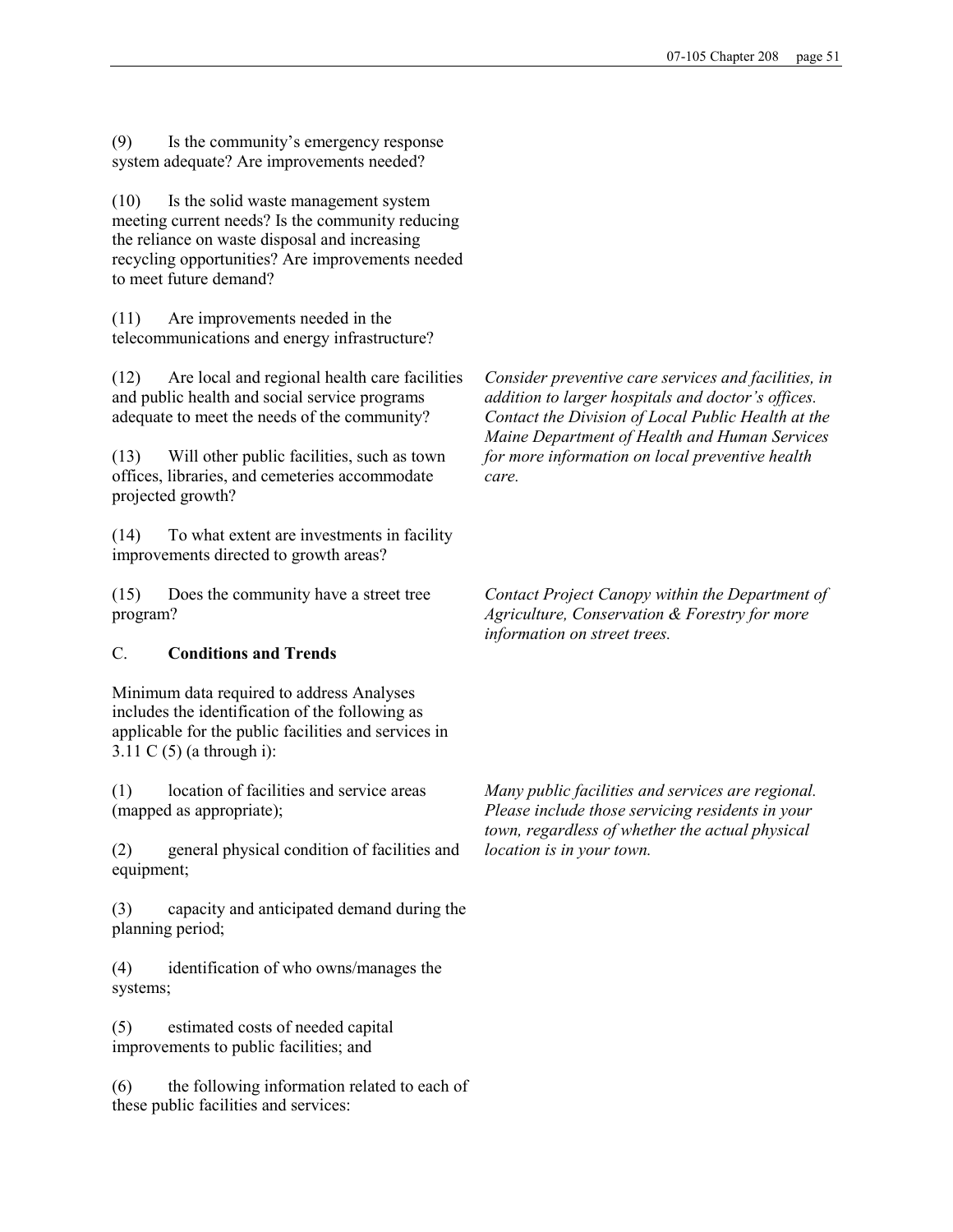a. Sewerage and/or Water Supply – Identify number and types of users, and percent of households served

b. Septage – Identify any community policies or regulations regarding septage collection and disposal.

c. Solid Waste – Describe the community's solid waste management system. Identify types and amounts of municipal solid waste and recycled materials for the past five (5) years.

d. Stormwater Management – Identify combined sewer overflows. For Municipal Separate Stormwater System (MS4) communities, describe plan and status of the major goals of the MS4 requirements.

e. Power and Communications – Availability of 3-phase power, Internet (including broadband), and cable within the community.

f. Emergency Response System –Average call response times for fire, police, and emergency/rescue.

g. Education – Identify school administrative unit. Include primary/secondary school system enrollment for the most recent year information is available and for the ten (10) years after the anticipated adoption of plan.

h. Health Care - Describe major health care facilities (hospitals, clinics) and other providers serving the community. Identify public health and social services supported by the community through municipal subsidy.

i. Municipal Government Facilities and Services – Describe facilities and staffing for municipal administrative, enforcement, and public works operations.

j. Street Tree Program - Describe the community's street tree program.

Combined sewer overflows (CSOs) occur when storms cause a mixture of wastewater and stormwater to overflow the combined sewer and stormwater collection system before receiving treatment at a wastewater treatment facility. All CSOs are licensed by Maine DEP.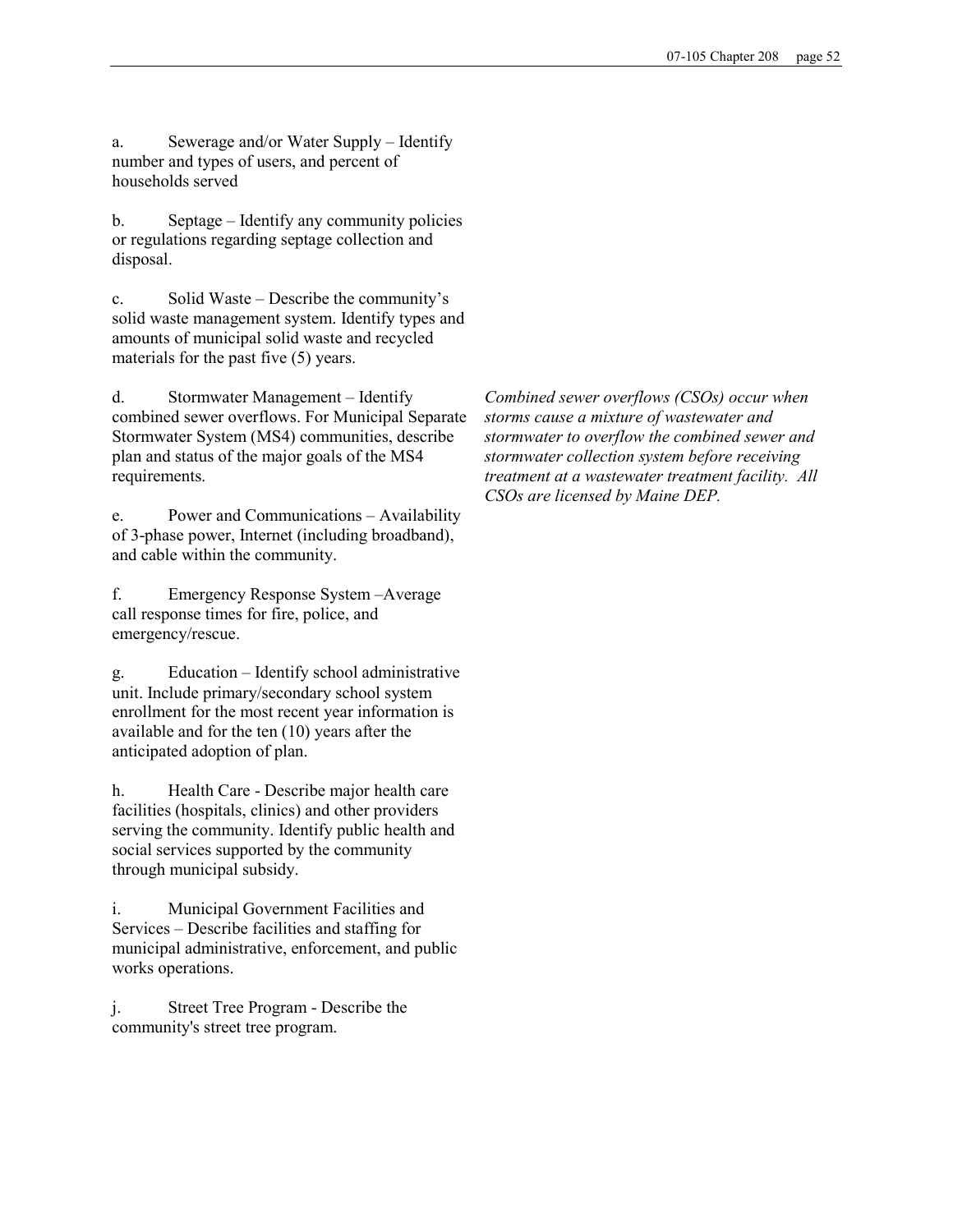## D. Policies

Minimum policies required to address state goals:

(1) To efficiently meet identified public facility and service needs.

(2) To provide public facilities and services in a manner that promotes and supports growth and development in identified growth areas.

# E. Strategies

Minimum strategies to meet state goals:

(1) Identify any capital improvements needed to maintain or upgrade public services to accommodate the community's anticipated growth and changing demographics.

(2) Locate new public facilities comprising at least 75% of new municipal growth-related capital investments in designated growth areas.

(3) Encourage local sewer and water districts to coordinate planned service extensions with the Future Land Use Plan.

(4) If public water supply expansion is anticipated, identify and protect suitable sources?

(5) Explore options for regional delivery of local services.

## 12. Fiscal Capacity and Capital Investment Plan

## A. State Goal

To plan for, finance and develop an efficient system of public facilities and services to accommodate anticipated growth and economic development.

## B. Analyses

To generate minimum analyses to address state goals, use Conditions and Trends data in Section 3.12(C) to answer the following questions.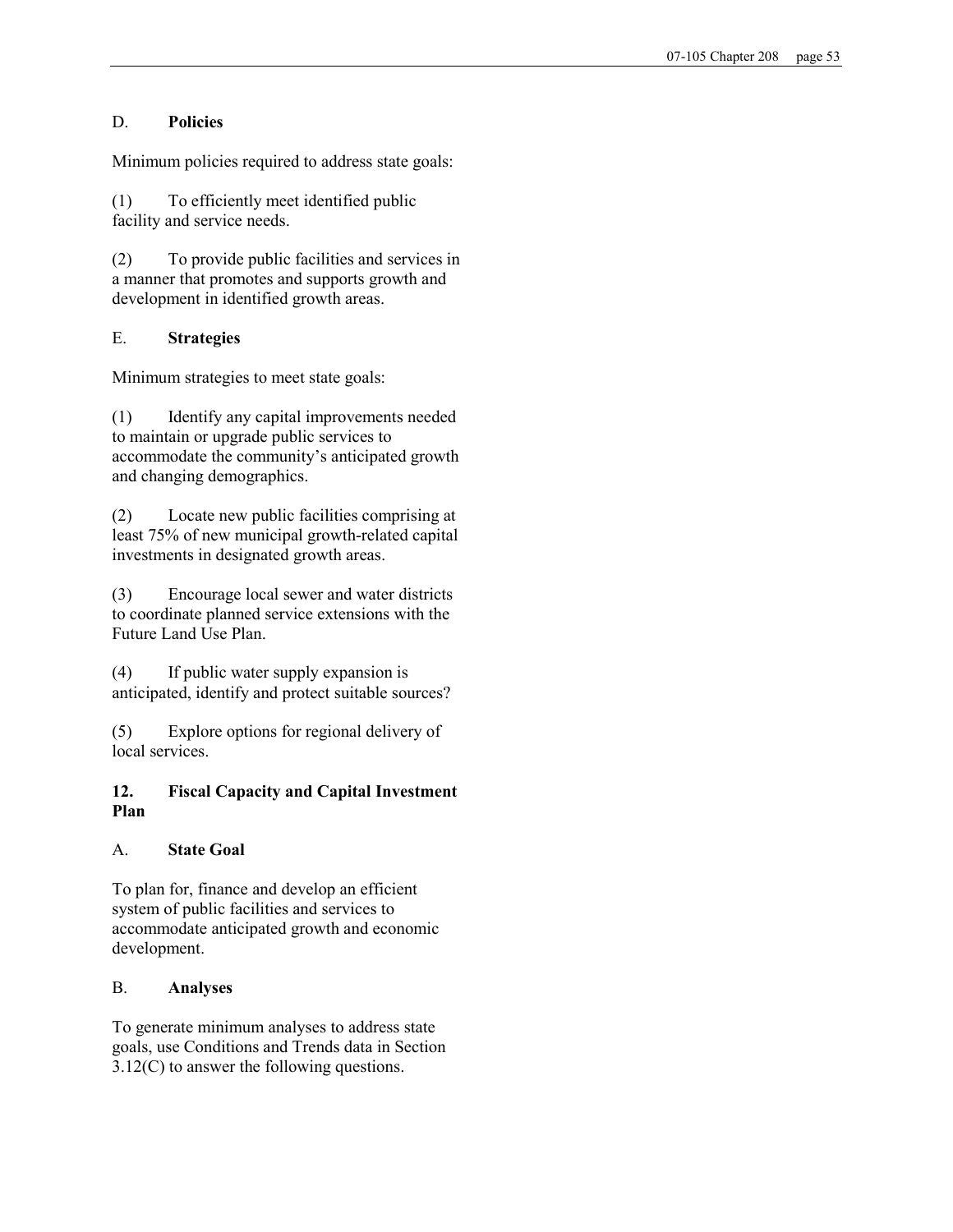(1) How will future capital investments identified in the plan be funded?

(2) If the community plans to borrow to pay for capital investments, does the community have sufficient borrowing capacity to obtain the necessary funds?

(3) Have efforts been made by the community to participate in or explore sharing capital investments with neighboring communities? If so, what efforts have been made?

## C. Conditions and Trends

Minimum data required to address Analyses:

(1) Identify community revenues and expenditures by category for the last five (5) years and explain trends.

(2) Describe means of funding capital items (reserve funds, bonding, etc.) and identify any outside funding sources.

(3) Identify local and state valuations and local mil rates for the last five (5) years.

(4) How does total municipal debt (including shares of county, school and utility) compare with the statutory and Maine Bond Bank recommended limits on such debt?

## D. Policies

Minimum policies required to address state goals:

(1) To finance existing and future facilities and services in a cost effective manner.

(2) To explore grants available to assist in the funding of capital investments within the community.

(3) To reduce Maine's tax burden by staying within LD 1 spending limitations.

## E. Strategies

Minimum strategies required to address state goals:

Provide a Capital Investment Plan for the municipality.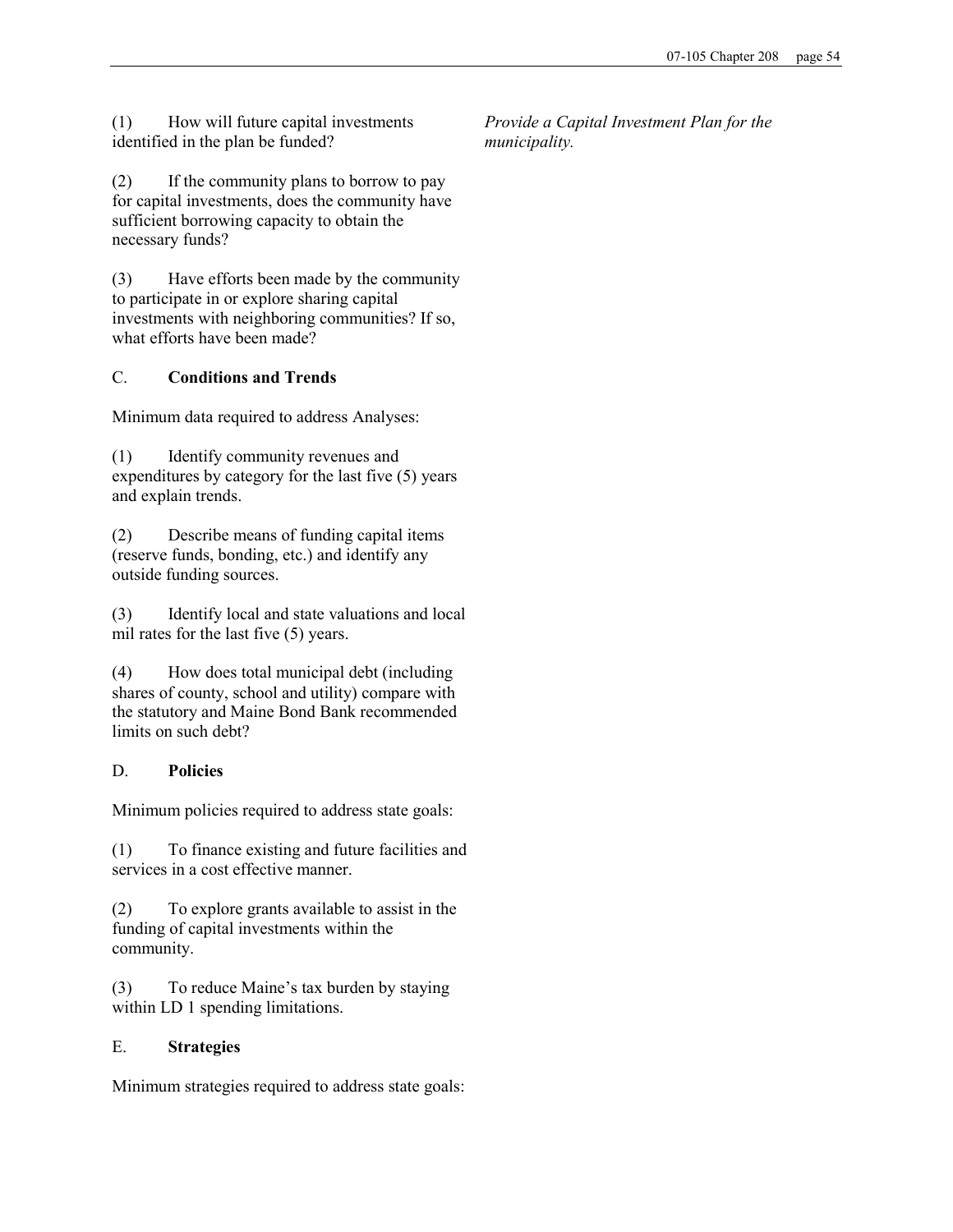(1) Explore opportunities to work with neighboring communities to plan for and finance shared or adjacent capital investments to increase cost savings and efficiencies.

## F. Capital Investment Plan

The comprehensive plan must include a capital investment plan that:

(1) Identifies and summarizes anticipated capital investment needs within the planning period in order to implement the comprehensive plan, including estimated costs and timing, and identifies which are municipal growth-related capital investments;

(2) Establishes general funding priorities among the community capital investments; and

(3) Identifies potential funding sources and funding mechanisms.

## 13. Existing Land Use

#### A. State Goal

None required.

## B. Analyses

To generate minimum analyses to address state goals, use Conditions and Trends data in Section 3.13(C) and the community's vision statement to answer the following questions.

(1) Is most of the recent development occurring: lot by lot; in subdivisions; or in planned developments? Is recent development consistent with the community's vision?

(2) What regulatory and non-regulatory measures would help promote development of a character, and in locations that are consistent with the community's vision?

(3) Is the community's administrative capacity adequate to manage its land use regulation program, including planning board and code enforcement officer?

This includes all types of development, not just residential. For example, an industrial park can be considered a subdivision for businesses. Like a residential subdivision, industrial parks are large pieces of land that have been subdivided into smaller parcels.

This includes state and federal laws that are administered at the local level. For example, shoreland zoning is a state law that is administered at the local level by code enforcement officers. If a municipality has significant shoreland, and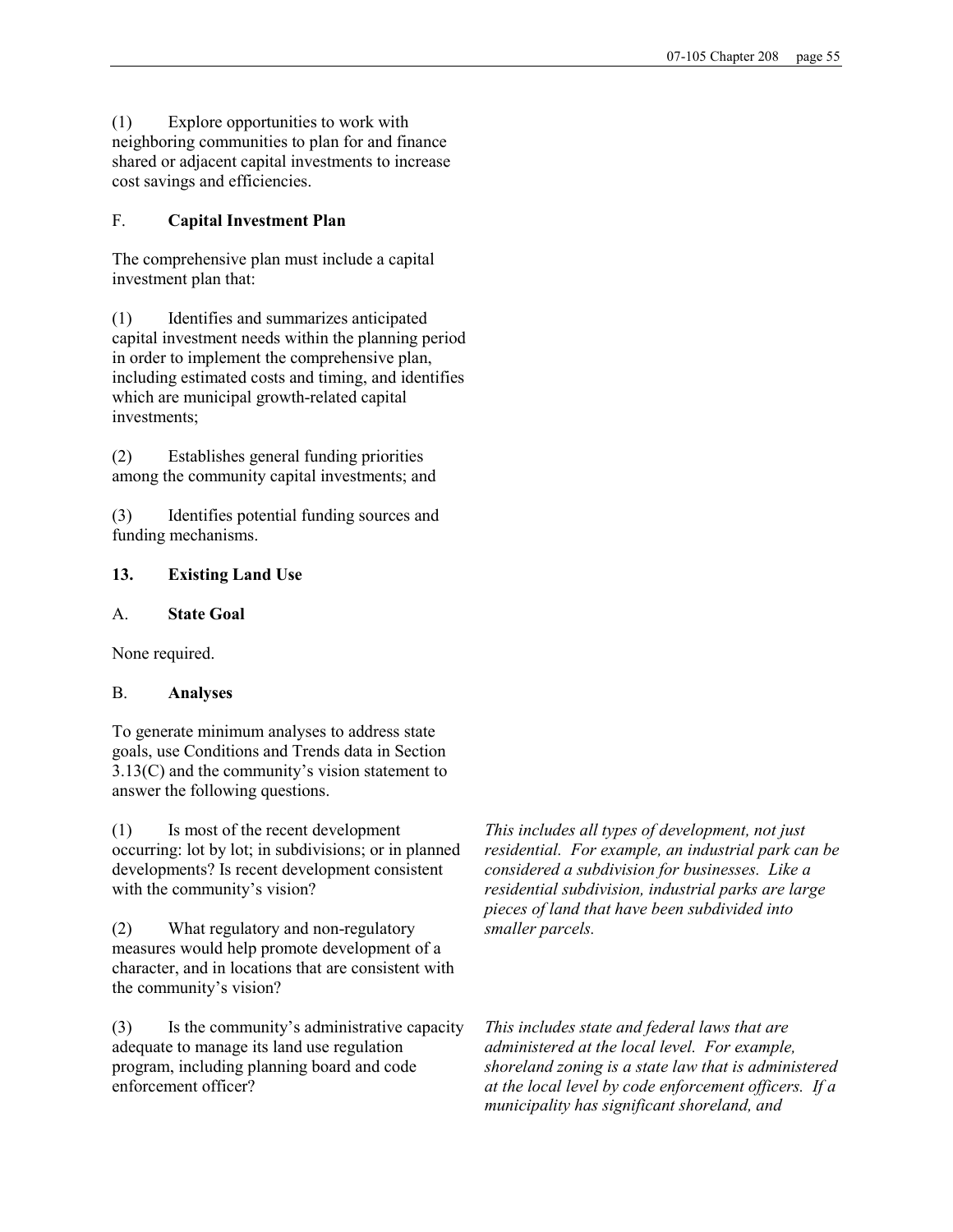(4) Are floodplains adequately identified and protected? Does the community participate in the National Flood Insurance Program? If not, should it? If so, is the floodplain management ordinance up to date and consistently enforced? Is the floodplain management ordinance consistent with state and federal standards?

# C. Conditions and Trends

Minimum data required to address Analyses:

(1) An existing land use map, by land use classification (such as mixed-use, residential, commercial, institutional, industrial, agricultural, commercial forests, marine, park/recreational, conserved, and undeveloped land).

(2) A summary of current lot dimensional standards.

(3) A description or map identifying the location of lots and primary structures created within the last ten years. Include residential, institutional, commercial, and industrial development.

(4) Provide a brief description of existing land use regulations and other tools utilized to manage land use, including shoreland zoning, floodplain management, subdivision, site plan review, and zoning ordinances.

(5) Estimate the minimum amount of land needed to accommodate projected residential, institutional, commercial, or industrial development at least ten (10) years into the future.

## D. Policies

None Required

## E. Strategies

None required

shoreland development, then the municipality should have adequate code enforcement capacity for regulating that shoreland (regardless of how many people live in the town year-round).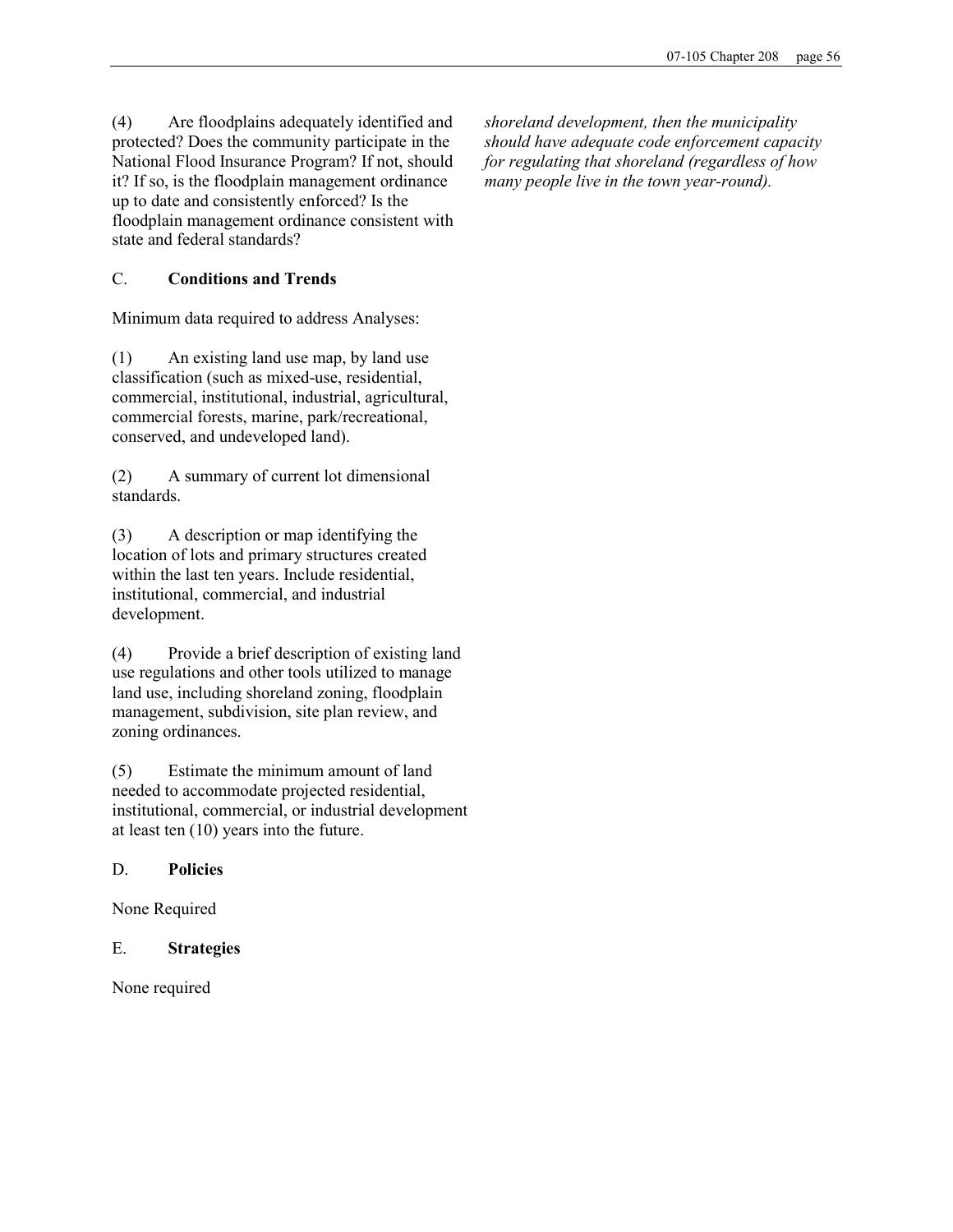#### SECTION 4. FUTURE LAND USE PLAN

#### 1. State Goal

To encourage orderly growth and development in appropriate areas of each community, while protecting the state's rural character, making efficient use of public services, and preventing development sprawl.

#### 2. Future Land Use Plan Overview

The plan must include a Future Land Use Plan that is consistent with the community's vision and other policies in the plan. The Future Land Use Plan brings together plan elements that affect land use. It is intended to synthesize these elements into a cohesive guide to realizing the community's vision, including the development of land use regulations/ordinances. Use the analysis of conditions and trends data in Section 4, in conjunction with the vision statement, to develop the community's Future Land Use Plan.

The Future Land Use Plan divides the community into geographical areas identified as either most suitable for growth or most suitable for rural uses unless exempted under 30-A M.R.S.A. §4326(3-A), more fully described below. The Future Land Use Plan also incorporates a map of critical natural resources and any designated critical rural and critical waterfront areas within the community. The Future Land Use Plan will be the focus of the Office review for consistency with the Act.

#### 3. Review Criteria for Future Land Use Plan Designations

#### A. Growth Areas

A community's Future Land Use Plan must identify a growth area or areas. The designation of growth areas is intended to ensure that planned growth and development and related infrastructure are directed to areas most suitable for such growth and development. Land areas designated as growth area must be consistent with the following provisions.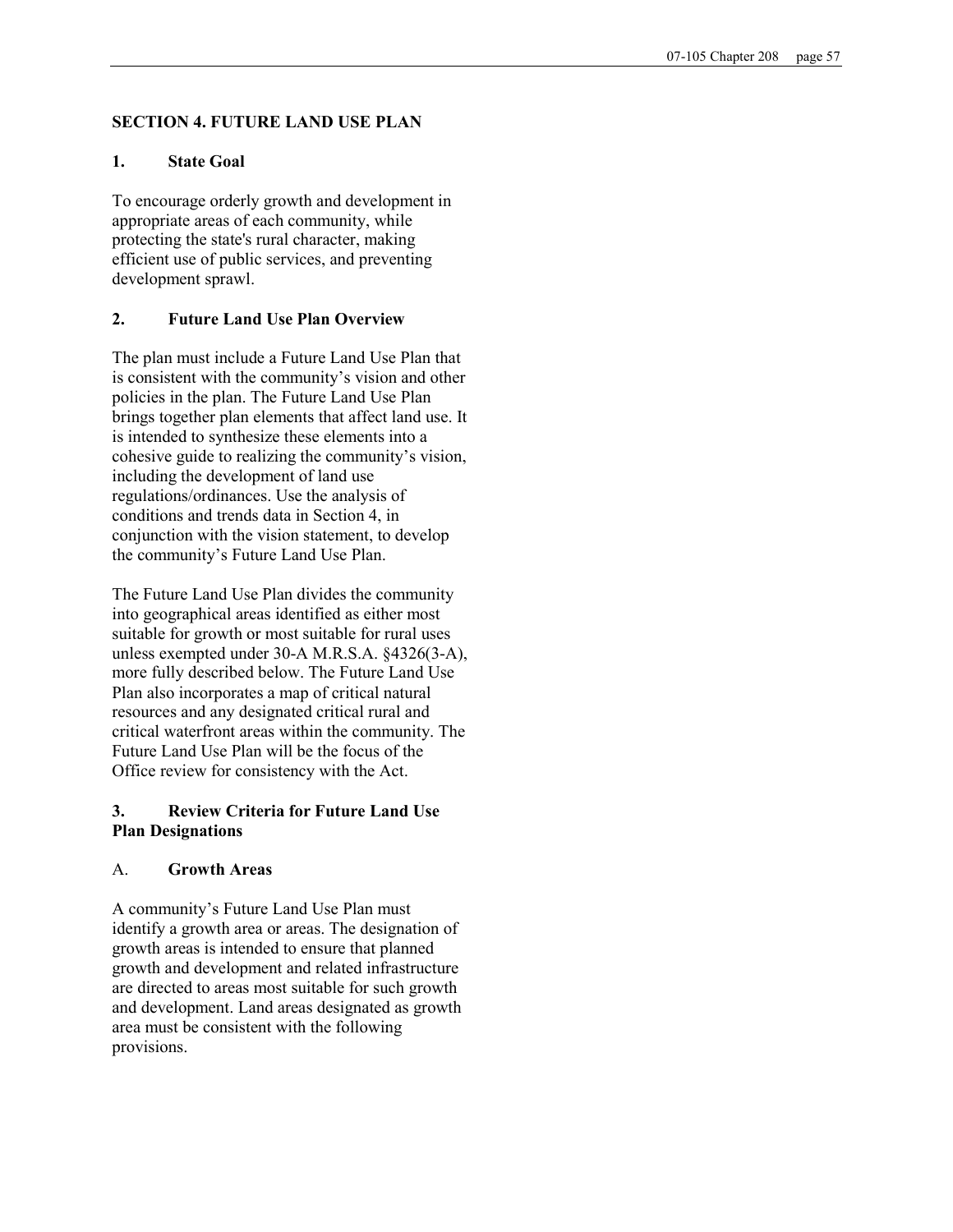(1) The Future Land Use Plan must designate as growth area those lands into which the community intends to direct a minimum of 75% of dollars for municipal growth-related capital investments made during the planning period.

(2) Built-out or developed areas that may not have capacity for further growth but require maintenance, replacement, or additional capital investment to support existing or infill development must also be designated as growth areas.

(3) Growth areas must generally be limited to land areas that are physically suitable for development or redevelopment. Growth areas may include incidental land areas that are physically unsuitable for development or redevelopment, including critical natural resource, however, the plan must addresses how these areas will be protected from negative impacts of incompatible development to the greatest extent practicable or, at a minimum, as prescribed by law.

(4) To the greatest extent practicable growth areas should be located adjacent to existing densely-populated area.

(5) Growth areas, to the greatest extent practicable, should be limited to an amount of land area and a configuration to encourage compact, efficient development patterns (including mixed uses) and discourage development sprawl and strip development.

(6) Growth areas along roads should be configured to avoid strip development and promote nodes or clusters of development.

## B. Growth Area Exemptions

In some communities, conditions may make the identification of specific areas for residential, institutional, commercial, and/or industrial growth inappropriate. These conditions, as described in 30- A M.R.S.A. §4326(3-A) and Section 4.5 of this Chapter, include:

- (1) Severe physical limitations;
- (2) Minimal or no growth; or

Even if your village or town center is unlikely to accommodate much new growth, it should still be classified as a Growth Area. Capital investment to maintain and improve existing public facilities and infrastructure in these areas make them more attractive and vital. This, in turn, helps to limit sprawl by drawing more new development into areas that are close to the town center.

Growth areas should not be limited to lands that are or will be developed. There is nothing wrong with delineating varied topography, unique habitat, or even parks as part of a growth area. Simply explain how you intend to incorporate these special areas into the surrounding development.

You are identifying growth areas, not growth strips. Avoid the easy tendency to draw a 200 ft. buffer around major roads and call that your growth area.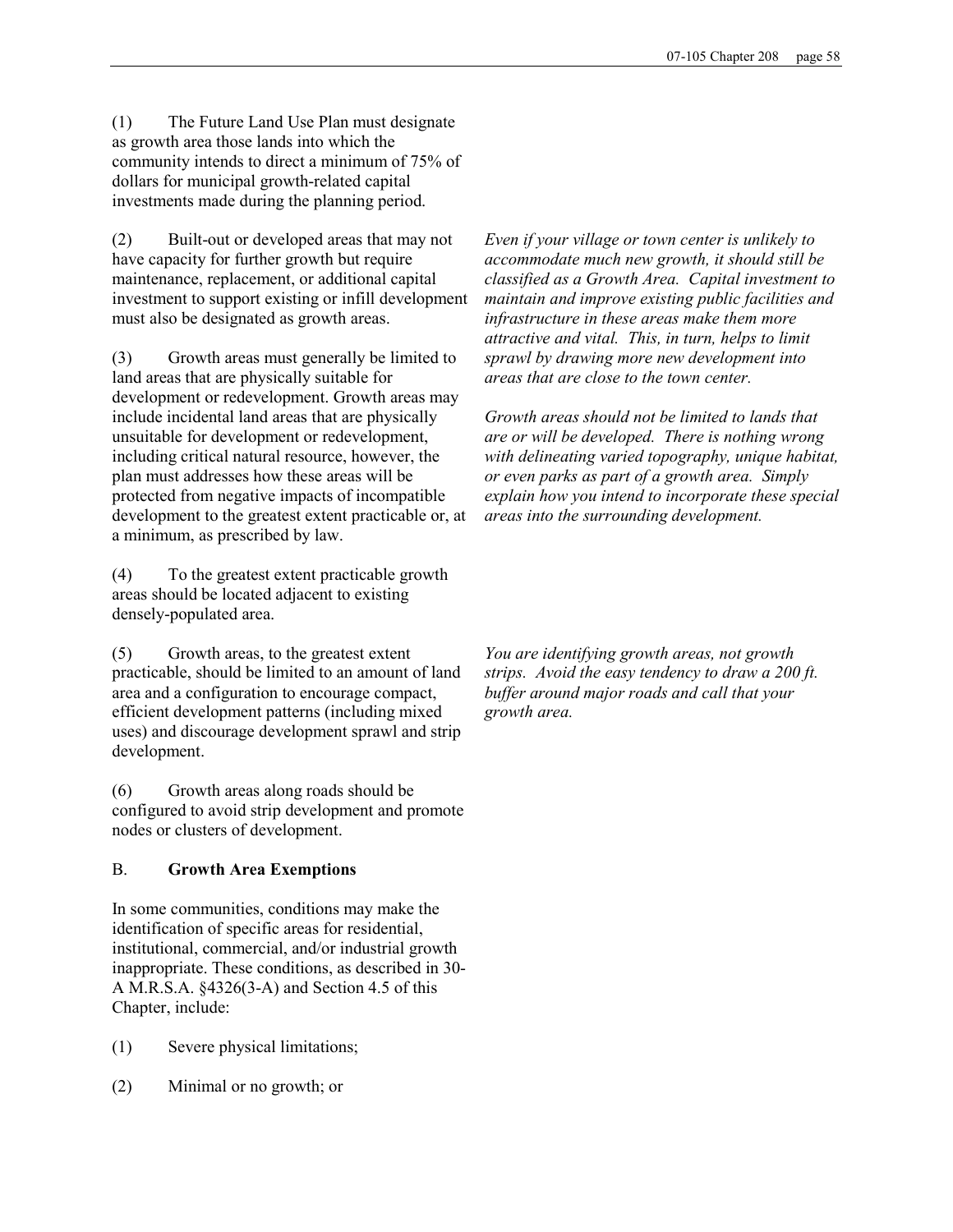(3) The lack of a village or densely populated area.

Communities with one or more of these conditions may develop a Future Land Use Plan that does not identify growth areas for residential, institutional, commercial, or industrial growth pursuant to the criteria identified in Section 4.5. If a growth area exemption is proposed, the plan's description of existing trends and conditions must support the exemption request. Communities with growth caps or rate-of-growth ordinances are not eligible for a growth area exemption.

#### C. Shared Growth Areas

Pursuant to and in accordance with 30-A M.R.S.A. §4325, communities may enter into an interlocal agreement with one or more neighboring communities to designate regional growth areas for anticipated residential, institutional, commercial, or industrial growth and/or related services or infrastructure.

#### D. Transitional Areas

The Future Land Use Plan may designate as transitional area those land areas which the community identifies as suitable for a share of projected residential, institutional, commercial or industrial development but that is neither intended to accept the amount or density of development appropriate for a growth area nor intended to provide the level of protection for rural resources afforded in a rural area or critical rural area. Designated transitional areas are intended to provide for limited suburban or rural residential development opportunities. Land areas designated as transitional area must be consistent with the following provisions:

(1) Transitional areas cannot be defined as growth areas for the purposes of state growth related capital investment pursuant to 30-A M.R.S.A. §4301(5-B).

(2) Development standards in transitional areas must limit strip development along roads through access management, minimum frontage requirements, and other techniques.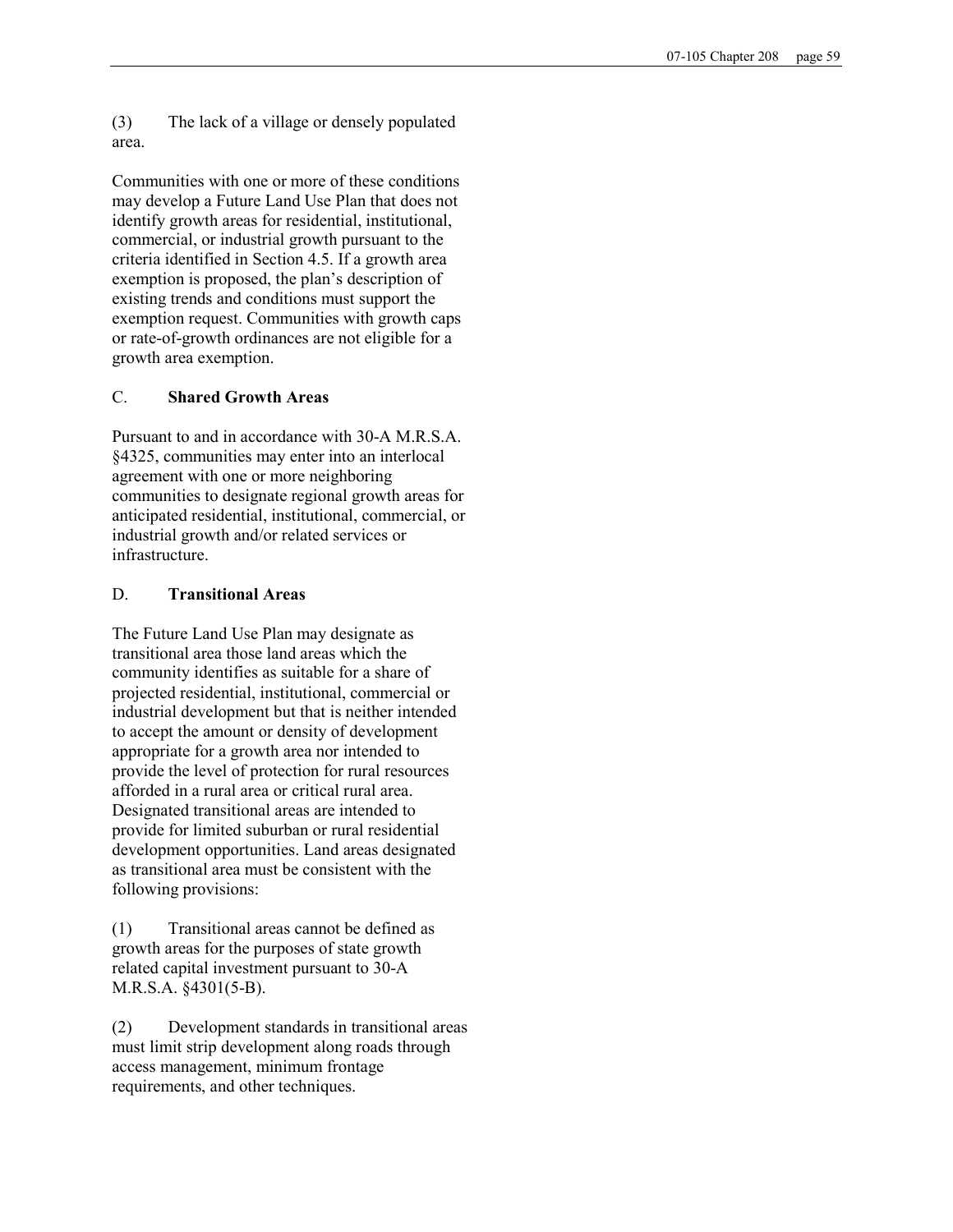(3) Transitional areas cannot include significant contiguous areas of working farms, wood lots, properties in state tree growth and farm and open space tax programs, prime agricultural and forestry soils, unfragmented habitat, or marine resources identified in the conditions and trends in Sections 3.3, 3.4, and 3.5.

(4) Transitional areas must be compatible with designations in adjacent communities or provide buffers or transitions to avoid land use conflicts with neighboring communities.

## E. Rural Areas

The community's Future Land Use Plan must identify a rural area or areas. The designation of rural areas is intended to identify areas deserving of some level of regulatory protection from unrestricted development for purposes that may include, but are not limited to, supporting agriculture, forestry, mining, open space, wildlife habitat, fisheries habitat and scenic lands, and away from which most development projected over ten (10) years is diverted.

A community's Future Land Use Plan must designate as rural area or areas any portion of the community consistent with the following provisions:

(1) To the greatest extent practicable, rural areas must include working farms, wood lots, properties enrolled in current-use tax programs related to forestry, farming or open space, areas of prime agricultural soils, critical natural resources, and important natural resources.

(2) The Future Land Use Plan must identify proposed mechanisms, both regulatory and nonregulatory, to ensure that the level and type of development in rural areas is compatible with the defined rural character and does not encourage strip development along roads.

(3) Rural areas shall not include land areas where the community actively encourages new residential, institutional, or commercial development.

If an area has few development regulations, then one can interpret that as "encouraging" development. Developers will naturally be active in areas where it is easy to do so. This is in contrast to most conditions in rural Maine. Therefore, if you want to designate an area as "rural" in your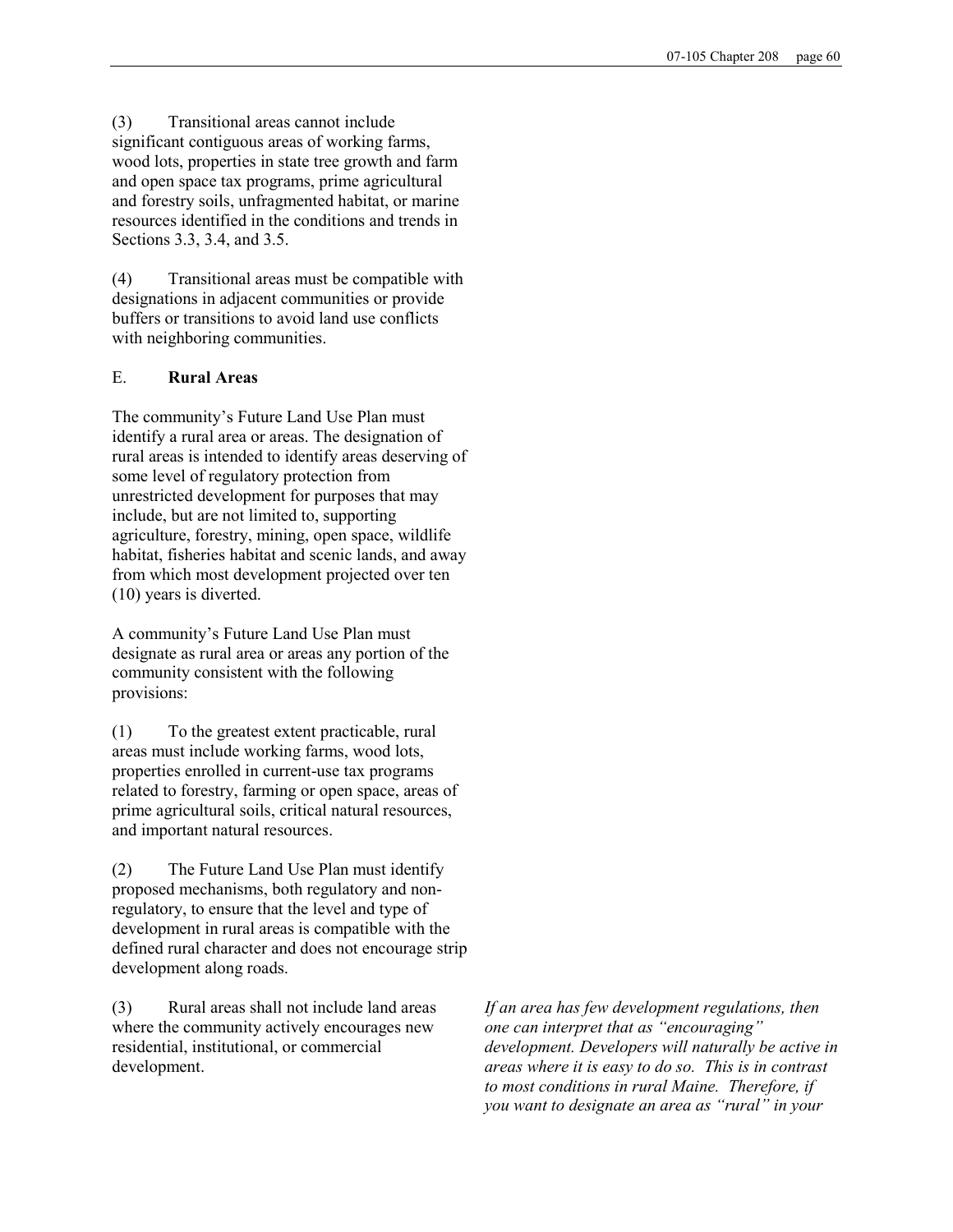(4) Rural areas must be compatible with designations in adjacent communities or provide buffers or transitions to avoid land use conflicts with neighboring communities.

# F. Critical Natural Resources

For the purpose of protecting Critical Natural Resources from the impacts of incompatible development, the Future Land Use Plan must distinguish between areas where those resources are present and where they are absent.

The Future Land Use Plan must include a map or maps depicting Critical Natural Resources and a description of proposed regulations (including ongoing local, state and federal regulations) and non-regulatory measures designed to ensure that these resources are, to the greatest practicable extent, protected from the impacts of incompatible development. (Typically, some of the information contained in a plan's Natural Resources section will be repeated or summarized in the Future Land Use section.)

## G. Critical Rural Areas and Critical Waterfront Areas

As an option, the community may identify and designate one or more critical rural areas or critical waterfront areas as defined in this Chapter on the Future Land Use Plan. If the community chooses to make such designations, land areas so designated must be consistent with the following provisions:

(1) Critical rural areas and critical waterfront areas are those rural and waterfront areas in a community most vulnerable to impacts from incompatible development.

(2) The Future Land Use Plan must identify current and proposed mechanisms, both regulatory and non-regulatory, to ensure that critical rural areas and critical waterfront areas are, to the greatest extent practicable, protected from the impacts of incompatible development.

(3) Critical rural areas and critical waterfront areas must be compatible with designations in adjacent communities or provide buffers or transitions to avoid land use conflicts with

comprehensive plan, and that area is currently lacking significant regulations, then an implementation strategy in the comprehensive plan should be to develop the necessary regulations to "discourage" development in that rural area.

Incompatible development is development that will make the rural areas no longer rural. For example, an undeveloped rural road would lose its rural character if multiple two-acre lots were developed along a strip of the road, each with its own driveway accessing the public road. A critical waterfront area is characterized by functionally water-dependent uses; for example, those who fish commercially need access to the water for their boats, as opposed to condominiums which benefit from being close to the water but do not in fact require access to the water.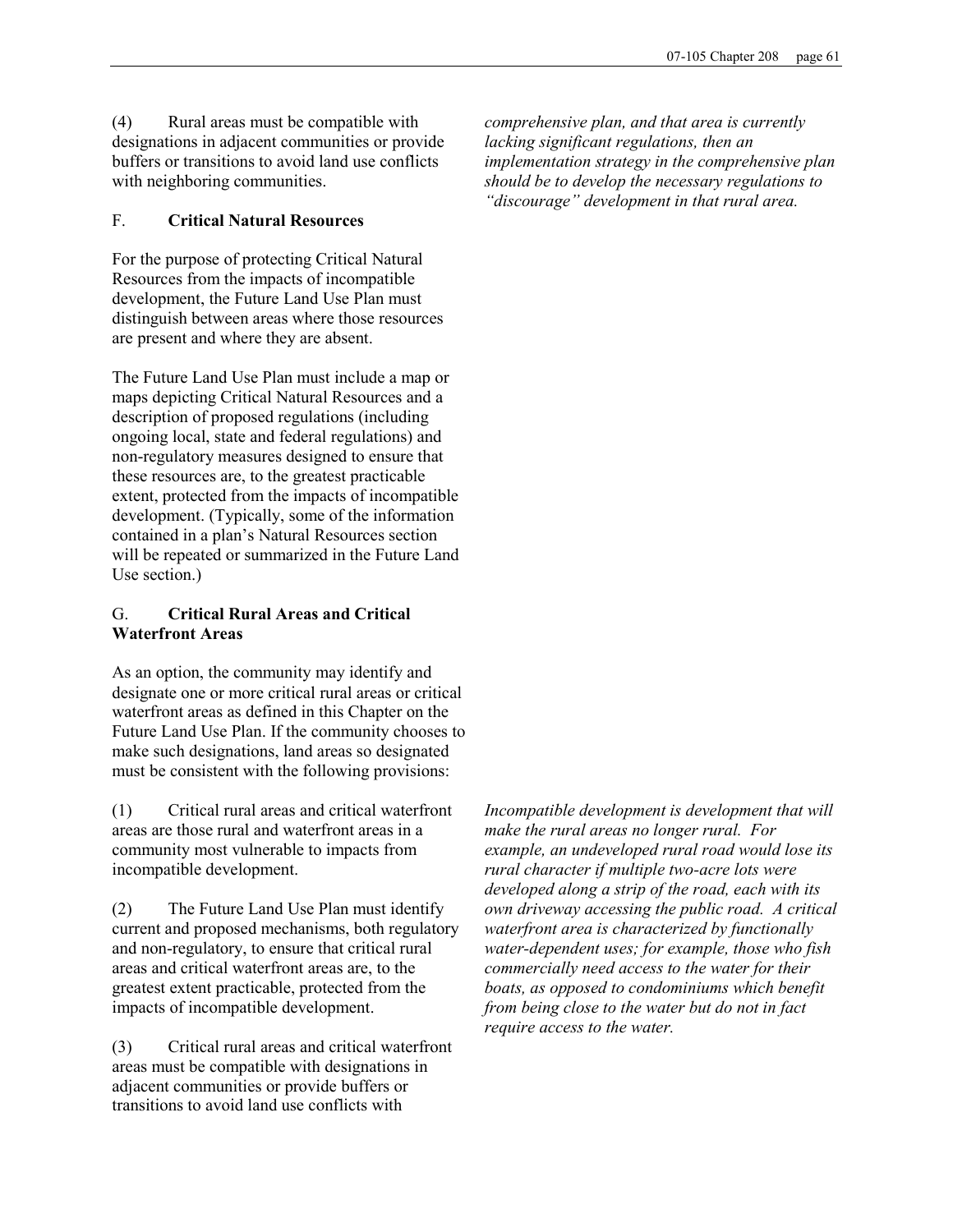neighboring communities.

## 4. Required Elements for the Future Land Use Plan

## A. Analyses

(1) Does the Future Land Use Plan align and/or conflict with the community's vision statement?

(2) Is the configuration of the growth area(s) shaped by natural opportunities and/or constraints (i.e. the physical suitability or unsuitability of land for development)? The location of public facilities? The transportation network?

(3) How does the Future Land Use Plan relate to recent development trends?

(4) Given current regulations, development trends, and population projections, estimate how many new residential units and how much commercial, institutional, and/or industrial development will likely occur in the planning period? Where is this development likely to go?

(5) How can critical natural resources and important natural resources be effectively protected from future development impacts?

## B. Components

The Future Land Use Plan must include:

(1) A map or maps showing:

a. Growth area(s) (unless exempted) and Rural area(s) and any land use districts within each;

b. Critical Natural Resources in accordance with 4.3.F, above

c. Any of the following optional land use areas, if proposed, along with any land use districts within each: Transitional, Critical Rural, Critical Waterfront.

(2) A map depicting the constraints to development identified in the plan (may be a combination of maps from other sections).

Is the growth area based upon the analyses done in previous sections of the Plan?

Where is future development likely to go, given current regulations? If there is an historic pattern of sprawl, and current regulations encourage that development pattern, then analysis here should conclude that the municipality needs to modify development regulations.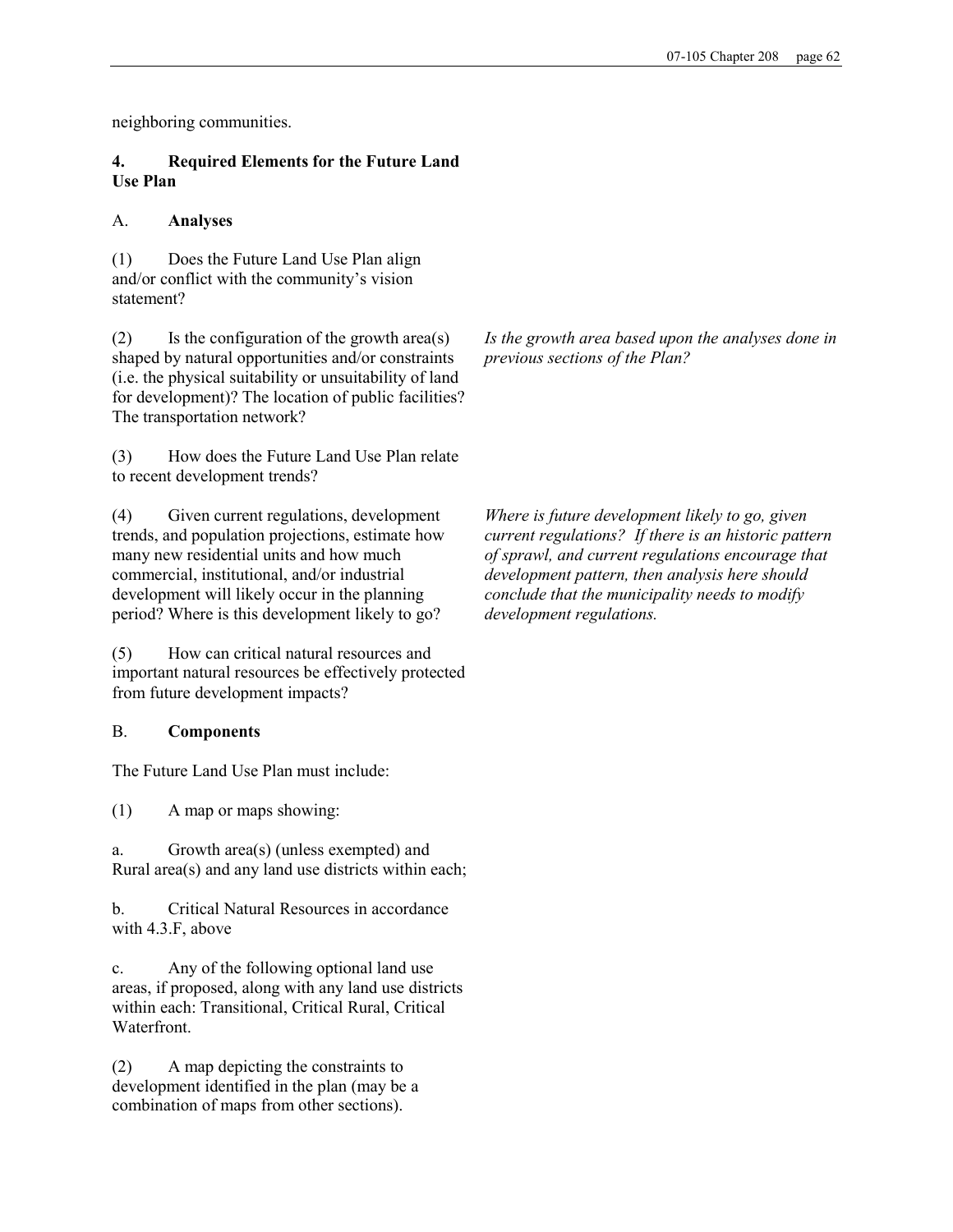(3) A narrative description of each land use district including:

a. The district's relationship to the community's vision;

b. The district's natural opportunities and/or constraints;

c. The types and intensity of proposed land uses, including residential density;

d. The compatibility or incompatibility of proposed uses to current uses, critical natural resources and important natural resources within and around the district along with any special development considerations (e.g. need for additional buffers, conservation subdivision provisions, architectural design standards, etc.); and

e. Any anticipated major municipal capital investments needed to support the proposed land uses.

## C. Policies

Minimum policies to address state goals:

(1) To coordinate the community's land use strategies with other local and regional land use planning efforts.

(2) To support the locations, types, scales, and intensities of land uses the community desires as stated in its vision.

(3) To support the level of financial commitment necessary to provide needed infrastructure in growth areas.

(4) To establish efficient permitting procedures, especially in growth areas.

(5) To protect critical rural and critical waterfront areas from the impacts of development.

# D. Strategies

In addition to the strategies required below, include any strategies as necessary to support the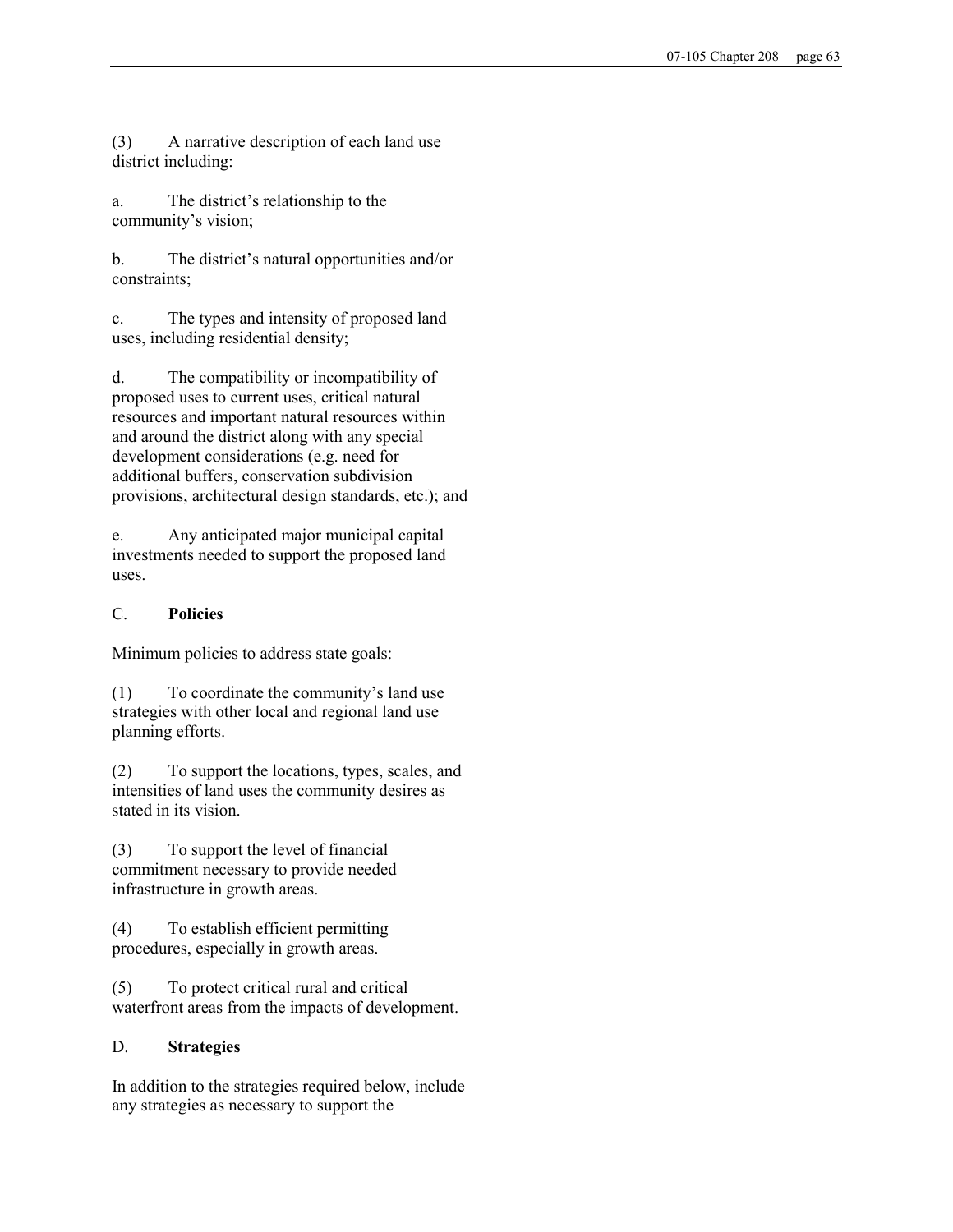establishment of any rate of growth or impact fee ordinances proposed. These may include strategies found in other sections of the plan.

Minimum strategies required to address state goals:

(1) Assign responsibility for implementing the Future Land Use Plan to the appropriate committee, board or municipal official.

(2) Using the descriptions provided in the Future Land Use Plan narrative, maintain, enact or amend local ordinances as appropriate to:

a. Clearly define the desired scale, intensity, and location of future development;

b. Establish or maintain fair and efficient permitting procedures, and explore streamlining permitting procedures in growth areas; and

c. Clearly define protective measures for critical natural resources and, where applicable, important natural resources.

d. Clearly define protective measures for any proposed critical rural areas and/or critical waterfront areas, if proposed.

(3) Include in the Capital Investment Plan anticipated municipal capital investments needed to support proposed land uses.

(4) Meet with neighboring communities to coordinate land use designations and regulatory and non-regulatory strategies.

(5) Provide the code enforcement officer with the tools, training, and support necessary to enforce land use regulations, and ensure that the Code Enforcement Officer is certified in accordance with 30-A M.R.S.A. §4451.

(6) Track new development in the community by type and location.

(7) Direct a minimum of 75% of new municipal growth-related capital investments into designated growth areas identified in the Future Land Use Plan.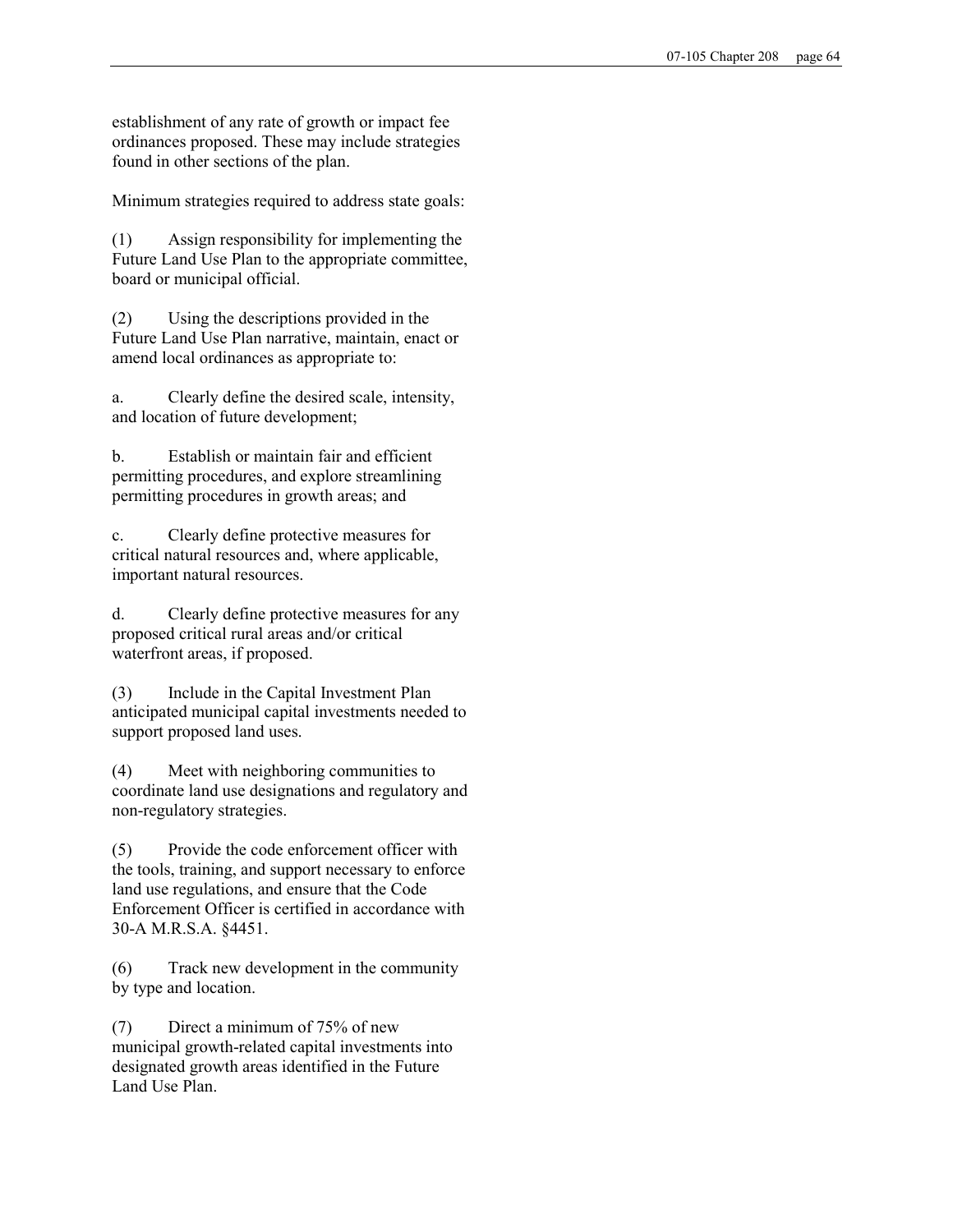(8) Periodically (at least every five years) evaluate implementation of the plan in accordance with Section 2.7

## 5. Criteria for Growth Area Exemptions

### A. Severe Physical Limitations

The Future Land Use Plan need not identify growth areas if the plan demonstrates that it is not possible to accommodate future residential, institutional, commercial, or industrial growth because of severe physical limitations, including, without limitation, the lack of adequate water supply and sewage disposal services, very shallow soils, or limitations imposed by critical natural resources.

To be considered for a growth area exemption because of severe physical limitations, the Future Land Use Plan must clearly indicate the physical limitation and the rationale for the exemption, based on one or more of the following three criteria:

#### (1) Water delivery and sewage disposal

limitations. To qualify under this criterion, the Future Land Use Plan shall include descriptions of existing water delivery system(s) and sewage disposal system(s), including an analysis of the current capacity of the system(s) and potential for service expansion or introduction of such services. This discussion must also include descriptions and maps of aquifers in the planning area, and a description of how these aquifers relate to future capacity to serve as water supply.

(2) Soils. Description of soils types and conditions (available from the Natural Resources Conservation Service and the Maine Geological Survey), including the presence of ledge or steep slopes. This discussion must also describe the limitations of these soils related to wastewater disposal [pursuant to Maine Subsurface Wastewater Disposal regulations (10-144 CMR 241)], and describe how these soil limitations make designation of any growth areas in the community with densities in the range of 20,000 to 80,000 square feet impractical.

A growth area exemption may make sense for some communities, but don't forget that a municipality and its residents can benefit from concentrating public facilities and capital investments in a central location, even if only a crossroads. A projected population increase is not a necessary ingredient for a growth area.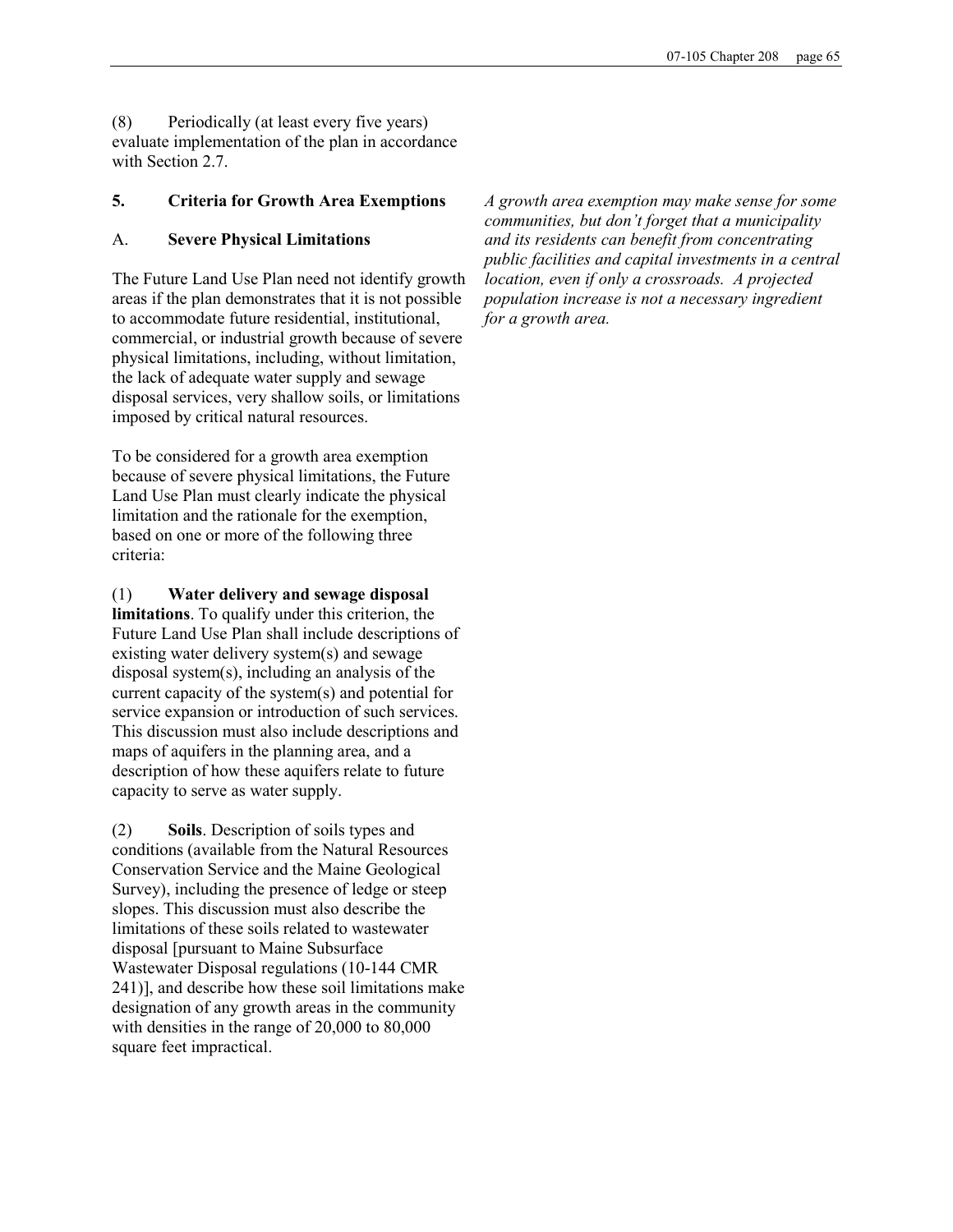(3) Critical natural resources. Description of critical natural resources, with accompanying map(s) detailing the location of those resources. Based on this information, this discussion must also include a description of the constraints placed on future development by critical natural resources, alone or in conjunction with other physical limitations.

### B. Minimal or No Growth

The Future Land Use Plan is not required to identify growth areas for residential, institutional, commercial or industrial growth if it demonstrates that the community or region has experienced minimal or no residential, institutional, commercial, or industrial development over the past decade and this condition is expected to continue over the planning period. Communities that have adopted growth caps or rate-of-growth ordinances are not eligible for a growth area exemption.

For consideration of a growth area exemption because of minimal residential, institutional, commercial, or industrial development, the Future Land Use Plan must clearly indicate the rationale for the exemption according to the type of exemption, as described below:

(1) Residential growth area exemption. For both the preceding 10-year period and the projected planning period, the Future Land Use Plan must include: the community's population; the number of households; and the average household size. Based on this information, the Future Land Use Plan must demonstrate that the community has experienced minimal or no residential development as defined in Section 1.2(CC) and expects such a trend to continue.

(2) Commercial/Institutional growth area exemption. The Future Land Use Plan must include: information on the type and amount (square footage) of institutional or commercial development that occurred in the community during the preceding 10-year period, and a discussion of the type and amount of institutional or commercial development that is likely during the projected planning period. Based on this information, the Future Land Use Plan must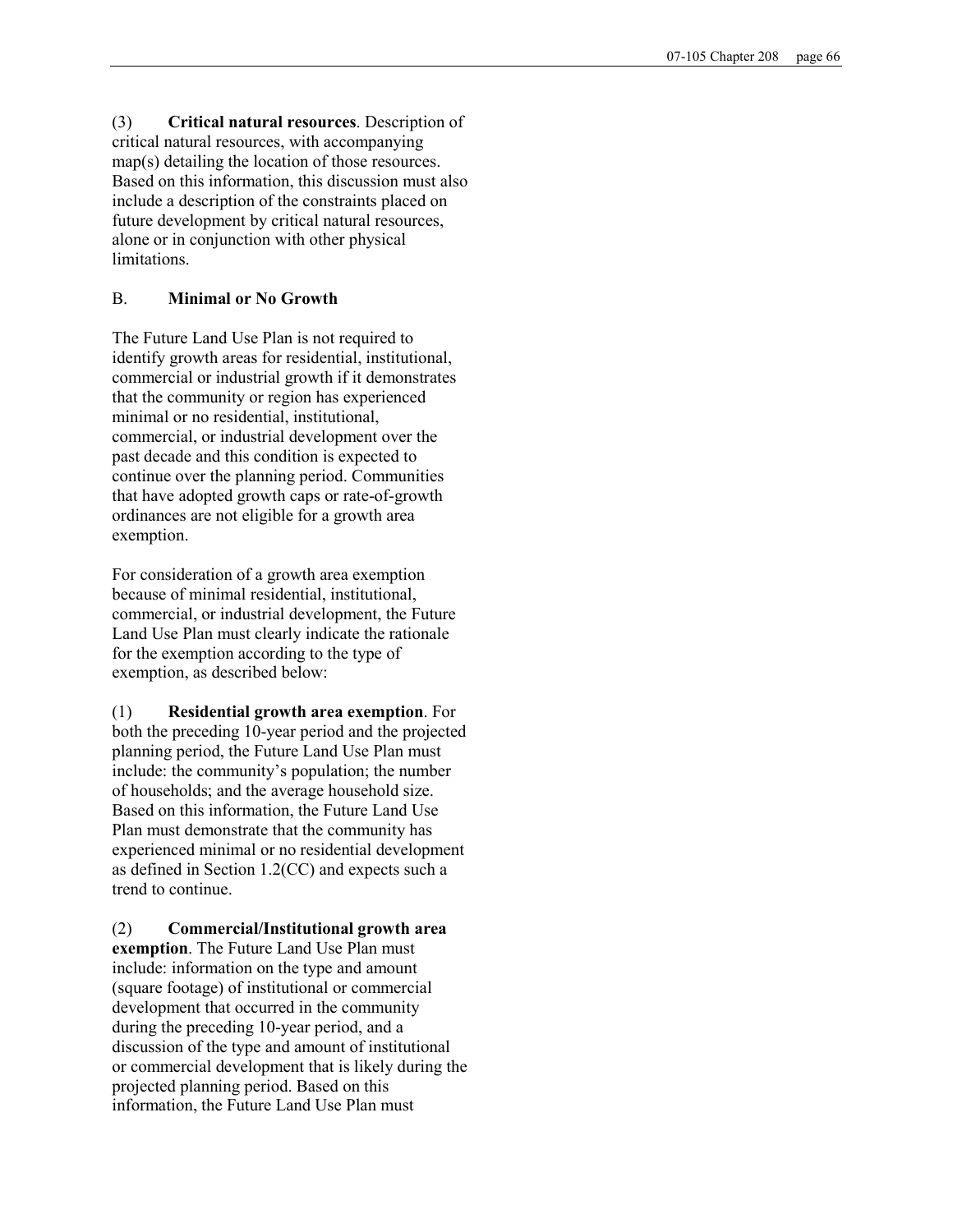demonstrate that the community has experienced minimal or no commercial/ institutional growth, as defined in Section 1.2(AA), and expects such trends to continue.

(3) Industrial growth area exemption. The Future Land Use Plan must include: information on the type and amount (square footage) of industrial development that occurred in the community during the preceding 10-year period, and a discussion of what type and amount of industrial development is likely during the projected planning period. Based on this information, the Future Land Use Plan must demonstrate that the community has experienced minimal or no industrial development, as defined in Section 1.2(BB), and expects such a trend to continue.

# C. Lack of a Village or Densely Populated Area

The Future Land Use Plan is not required to identify growth areas for residential, institutional, commercial, or industrial growth anywhere in the community if it demonstrates that the community or region growth patterns do not include a village center or other densely populated area, and that no such areas are expected over the planning period.

For consideration of a growth area exemption because of the absence of a village or densely populated area, the Future Land Use Plan must discuss the manner in which the community intends to remain a rural community. As part of this discussion, the Future Land Use Plan must describe the rationale for the exemption, and must meet the following three criteria:

(1) Except for shoreland zones, the community has no land areas with residential dwelling densities greater than one unit per two acres within an area encompassed by any 500-foot radius; and

(2) The community has no land areas with village characteristics, such as a compact mix of commercial, civic, and residential development or a mix of housing types; and

(3) The community has no municipal or quasipublic water or wastewater systems.

Note that remaining a rural community requires the municipality to actively regulate and manage growth and change. Doing nothing is equivalent to encouraging unplanned growth, which is making the entire town a growth area.